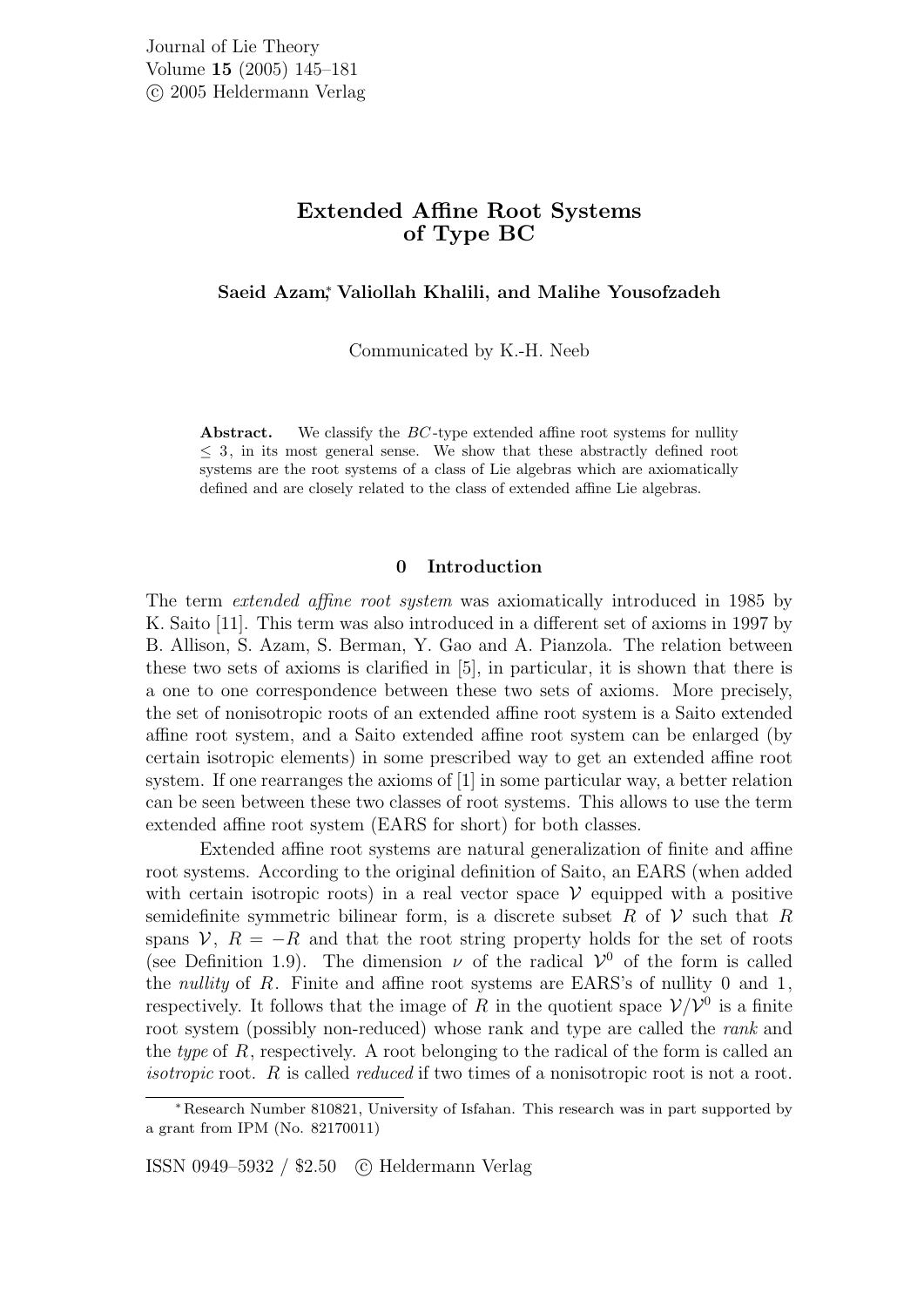Finally, R is called *irreducible* if the set of nonisotropic roots is indecomposable and isotropic roots are nonisolated (see Definition 1.9). Our goal is to classify irreducible  $BC$ -type EARSs of nullity  $\leq 3$ .

The classification of EARS started in 1985 with the work of K. Saito [11], where he achieved a complete classification of reduced EARS of nullity 2, up to a notion of marking, meaning that the root system modulo a certain one-dimensional space, called a marking, is reduced. In 1997 a systematic study of EARS was carried out in [1] and a complete description of (irreducible reduced) EARS's was achieved, using a concept of semilattice (or translated semilattice). The methods used in [1] allow the authors to give a complete classification of such root systems for certain types (of arbitrary nullity) and to give a complete classification list for other types, up to some specific nullity. In particular, they list the classification table of (irreducible reduced) BC –type EARS of nullity less than or equal 2. Because of the notion of marking, the Saito's classification list contains less root systems than [1]. Using the methods in [1] and a notion of duality, the classification for irreducible BC-type EARSs of nullity 3 is obtained in [6]. In [5, Remarks 1.2, 1.3] it is shown that by applying the notion of marking one reduces significantly the number of root systems.

The objective of this work is to classify all irreducible EARS's of nullity  $\leq$  3 (which are not necessarily reduced or marked). Such root systems are appearing as the root systems of a class of Lie algebras over a filed of characteristic zero which we define axiomatically, and we call them toral type extended affine Lie algebras, see Definition 1.2. The axioms of toral type extended affine Lie algebras can be considered as a generalization of the axioms of extended affine Lie algebras. In particular, when the base field is the field of complex numbers, they contain extended affine Lie algebras. The root systems under consideration also arise as the root systems of the so called *division*  $(\Delta, \mathbb{Z}^{\nu})$ - graded Lie algebras (see [14]). For the study of extended affine Lie algebras and their close counterparts we refer reader to [10, 8, 7, 1, 3, 2, 12].

The paper is arranged as follows. In Section 1, we introduce the axioms for toral type extended affine Lie algebras. Starting from one of such Lie algebras, we extract from the axioms the properties of the corresponding root system which turns out to be the same as an EARS. Using the quantum torus as the coordinate algebra, we construct a typical example of a toral type extended affine Lie algebra, and describe its root system.

In Section 2, we describe the structure of an EARS in terms of the so called semilattices and translated semilattices. This allows us to reduce the notion of isomorphism (between root systems) to the notion of *similarity* (between triples of semilattices and translated semilattices). In the remaining sections we restrict our attention to the case  $\nu = 3$ . In Section 3, we show that many facts about (translated) semilattices can be read from some rather simple combinatorics inside the so called (shifted) large sets. In Sections 4 and 5, we classify BC -triples, the triples which are in a one to one correspondence with EARS. The paper ends with Section 6 which contains the classification tables, where the tables for the cases  $\nu = 1, 2$  are given without any details.

The authors would like to thank Professor Y. Yoshii for some helpful discussions.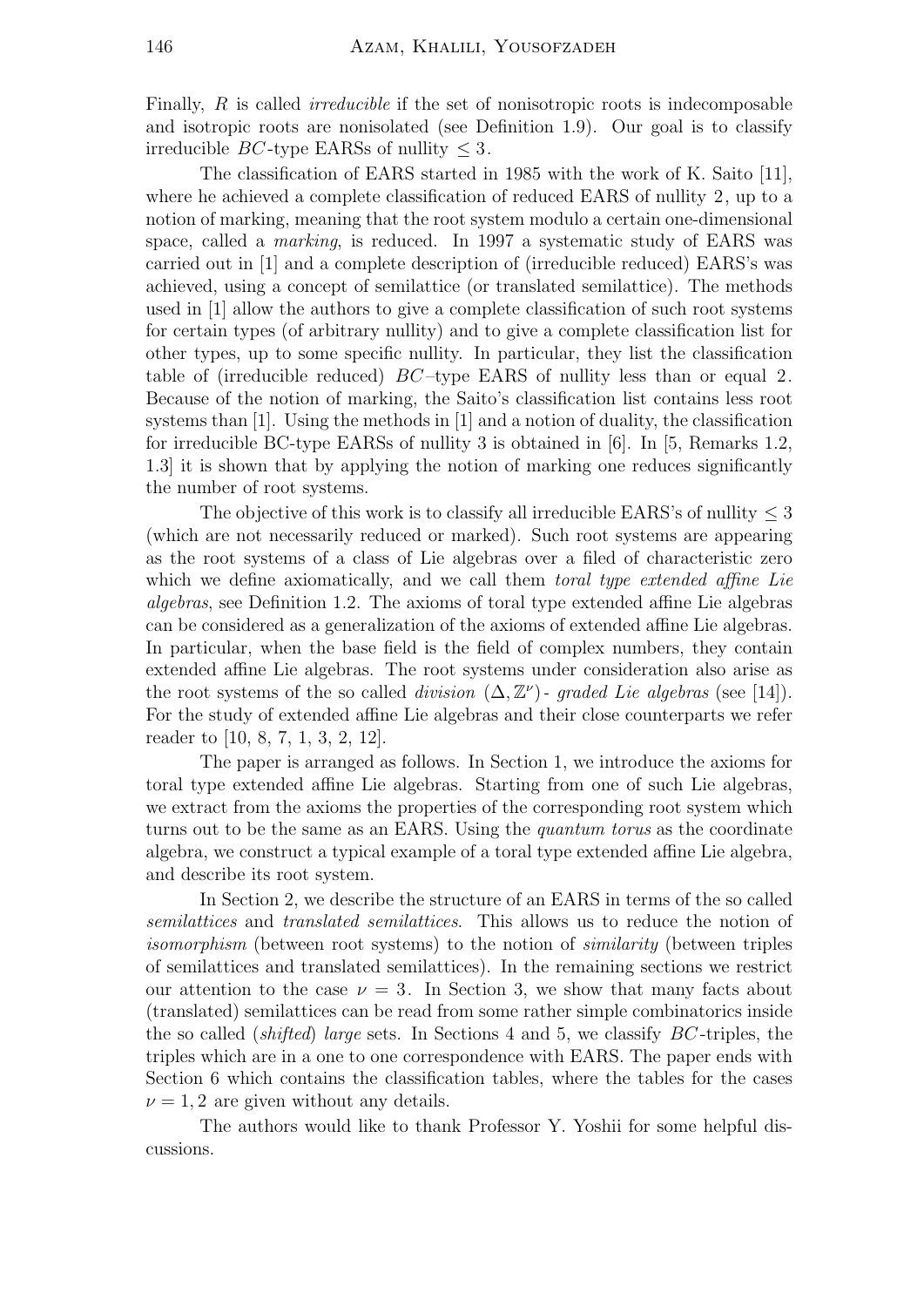# 1 Toral type extended affine Lie algebras

In this section we introduce a set of axioms for a new class of Lie algebras over a field F of characteristic zero. These Lie algebras are closely related to the class of extended affine Lie algebras, however instead of fixing Cartan subalgebras as in [1] or [12], we fix the so called toral subalgebras. We call such a Lie algebra a toral type extended affine Lie algebra. With this terminology, the usual extended affine Lie algebras which are examples of our Lie algebras (when  $\mathbb{F} = \mathbb{C}$ ) should be considered as Cartan type. We extract from the axioms the properties of the corresponding root systems, which turn out to be the same as those for an EARS. We construct a typical example of a toral type extended affine Lie algebra and describe its root system in terms of the involved semilattices.

Let  $\mathcal L$  be a Lie algebra over a field  $\mathbb F$  of characteristic zero. Consider the following axioms for  $\mathcal{L}$ :

- A1)  $\mathcal L$  is equipped with a non-degenerate symmetric invariant bilinear form  $(\cdot, \cdot)$ :  $\mathcal{L} \times \mathcal{L} \rightarrow \mathbb{F}$ .
- A2)  $\mathcal L$  has a non-trivial finite dimensional abelian subalgebra  $\mathcal H$  such that  $ad_{\mathcal L} h$ is diagonalizable for all  $h \in \mathcal{H}$  and that  $(\cdot, \cdot)_{H \times \mathcal{H}}$  is nondegenerate.

Axiom A2 allows us to write

$$
\mathcal{L} = \bigoplus_{\alpha \in \mathcal{H}^*} \mathcal{L}_{\alpha}, \text{ where } \mathcal{L}_{\alpha} = \{x \in \mathcal{L} \mid [h, x] = \alpha(h)x \text{ for all } h \in \mathcal{H}\}.
$$

Consider the root system  $R := {\alpha \in \mathcal{H}^\star \mid \mathcal{L}_\alpha \neq \{0\}\}\$  of  $\mathcal L$  and set

$$
R^{\times} = \{ \alpha \in R \mid (\alpha, \alpha) \neq 0 \} \quad \text{and} \quad R^{0} = \{ \alpha \in R \mid (\alpha, \alpha) = 0 \}.
$$

Elements of  $R^{\times}(R^0)$  are called non-isotropic (isotropic) roots of R. For  $\alpha \in \mathcal{H}^{\star}$ , let  $t_{\alpha}$  be the unique element in H which represents  $\alpha$  through the non-degenerate bilinear form on H. For each  $\alpha \in R^{\times}$ , set  $h_{\alpha} = 2t_{\alpha}/(t_{\alpha}, t_{\alpha})$ .

Our following axioms guarantee the existence of  $\mathfrak{sl}_2$ -cells, and ad-nilpotency of non-isotropic root vectors, namely:

- **A3)** For any  $\alpha \in R$ , there exist  $x \in \mathcal{L}_{\alpha}$ ,  $y \in \mathcal{L}_{-\alpha}$  such that  $[x, y] = t_{\alpha}$ . We note that this axiom for  $\alpha \in R^{\times}$  is equivalent to saying that there exist  $e_{\pm\alpha} \in \mathcal{L}_{\pm\alpha}$  such that  $(e_{\alpha}, h_{\alpha}, e_{-\alpha})$  is an  $\mathfrak{sl}_2$ -triple.
- **A4)** If  $\alpha \in \mathbb{R}^\times$  and  $x_\alpha \in \mathcal{L}_\alpha$ , then  $\text{ad}_{\mathcal{L}} x_\alpha$  acts locally nilpotently on  $\mathcal{L}$ . The next three axioms are related to the root system.
- **A5)** R is *irreducible*, in the sense that it satisfies the following two conditions:

(a)  $R^{\times}$  cannot be written as a disjoint union of two non-empty subsets which are orthogonal with respect to the form.

(b) For  $\delta \in R^0$  there exists  $\alpha \in R^{\times}$  such that  $\alpha + \delta \in R$ .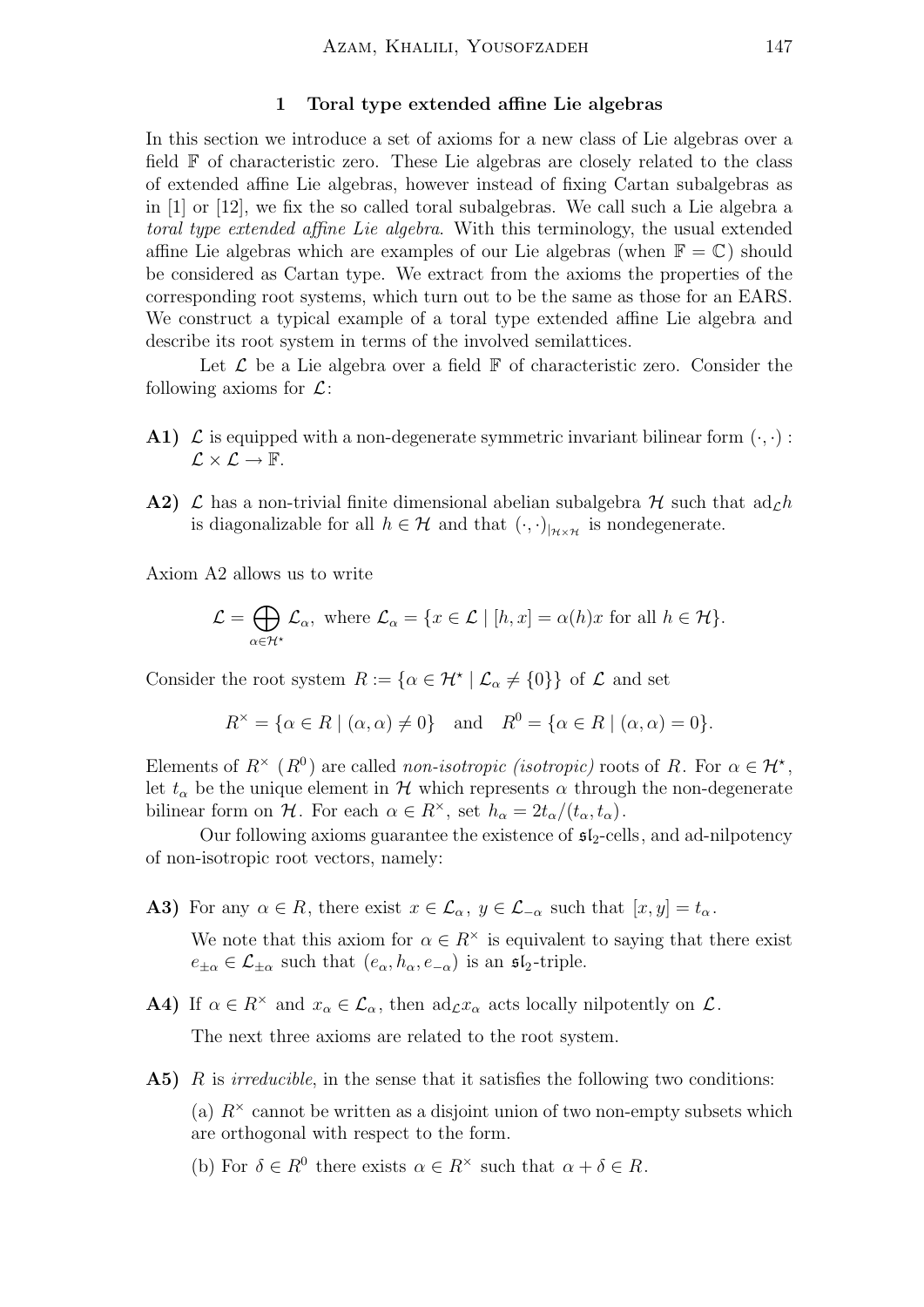**A6)**  $V_{\mathbb{Q}} := \text{span}_{\mathbb{Q}} R$  is finite dimensional over  $\mathbb{Q}$ .

Let  $V$  be the real vector space obtained by extending the base field from  $\mathbb Q$ to R, namely

$$
\mathcal{V} := \mathbb{R} \otimes_{\mathbb{Q}} \mathcal{V}_{\mathbb{Q}}.
$$
 (1.1)

Considering R as a subset of  $V$ , our last axiom says that

**A7)** R is a discrete subset of  $V$ .

**Definition 1.2.** We call a triple  $(\mathcal{L}, \langle \cdot, \cdot \rangle, \mathcal{H})$  satifying axioms A1-A7 a toral type extended affine Lie algebra (toral type EALA for short). When there is no confusion we simply write  $\mathcal L$  instead of  $(\mathcal L, (\cdot, \cdot), \mathcal H)$ .

Remark 1.3. We ask the reader to compare the axioms of a toral type EALA with those of an EALA. In particular, one should note that in the definition of an EALA as in [1], it is assumed that  $H$  is a Cartan subalgebra while in our definition  $H$  is just a toral subalgebra, meaning that it is abelian and its elements are ad-diagonalizable. This is why we have used the term toral type for these class of Lie algebras. Note that if  $H$  is Cartan, then axiom A1 and ad-diagonalizability of H, implies the existence of  $\mathfrak{sl}_2$ -triples (axiom A3), and that  $\mathcal{L}_0 = \mathcal{H}$ . From A2 we have  $\mathcal{H} \subseteq \mathcal{L}_0$  and so  $0 \in R$ . This together with A5(b) gives  $R^{\times} \neq \emptyset$ .

In this work we are primarily interested in the structure of root systems arising from toral type EALA. The structure of Lie algebras satisfying the above axioms (or a part of that) will be addressed in another work.

Let us start with a toral type EALA  $(\mathcal{L}, \langle \cdot, \cdot \rangle, \mathcal{H})$ . We may transfer the form from H to  $\mathcal{H}^*$  by setting  $(\alpha, \beta) := (t_\alpha, t_\beta)$  for any  $\alpha, \beta \in \mathcal{H}^*$ . This allows us to define for  $\alpha \in R^{\times}$  the reflection  $w_{\alpha} \in GL(\mathcal{H}^{\star})$  by

$$
w_{\alpha}(\beta) = \beta - \frac{2(\beta, \alpha)}{(\alpha, \alpha)}\alpha.
$$

An argument similar to that of [1, Theorem 1.29] gives the following:

**Proposition 1.4.** Let  $\mathcal L$  satisfy A1-A4 and let  $\alpha \in \mathbb R^\times$ . Then a) For  $\beta \in R$ , we have  $2(\beta, \alpha)/(\alpha, \alpha) \in \mathbb{Z}$ .

b) For any  $\beta \in R$ , we have  $w_{\alpha}(\beta) \in R$ .

**Proposition 1.5.** Let  $\mathcal L$  satisfy A1-A4 and let  $\alpha \in \mathbb R^\times$ . Then

a)  $[\mathcal{L}_{\alpha}, \mathcal{L}_{-\alpha}] = \mathbb{F}h_{\alpha} \Rightarrow \mathbb{F}\alpha \cap R = \{0, \pm \alpha\}.$ 

b)  $[\mathcal{L}_{\alpha}, \mathcal{L}_{-\alpha}] = \mathbb{F}h_{\alpha} \Leftrightarrow \dim \mathcal{L}_{\alpha} = \dim \mathcal{L}_{-\alpha} = 1.$ 

**Proof.** a) Let  $k \in \mathbb{F}$  and  $k\alpha \in R$ . By Proposition 1.4(a) we have  $\frac{2(k\alpha,\alpha)}{(\alpha,\alpha)} \in \mathbb{Z}$ , and so  $k \in \mathbb{Q}$ . Now an argument identical to that of [1, Theorem 1.29(c)] gives (a).

b) Let  $[\mathcal{L}_{\alpha}, \mathcal{L}_{-\alpha}] = \mathbb{F}h_{\alpha}$ . By (a), we have  $\mathbb{F}\alpha \cap R = \{0, \pm \alpha\}$ . Again an argument identical to that of [1, Theorem 1.29(d)] gives dim  $\mathcal{L}_{\alpha} = \dim \mathcal{L}_{-\alpha} = 1$ . The converse implication follows immediately from A3.  $\Box$ 

Assume that  $\mathcal L$  satisfies A1-A5. For a fixed  $\alpha \in \mathbb{R}^\times$  consider  $k \in \mathbb{F}$  such that  $k(\alpha, \alpha) = 1$ . Then it follows from Proposition 1.4(a) and A5(a) that

$$
k(\gamma, \beta) \in \mathbb{Q} \quad \text{for all} \quad \beta, \gamma \text{ in the } \mathbb{Q}\text{-span of } R. \tag{1.6}
$$

This allows us to assume that the form  $(\cdot, \cdot)$  is Q-valued on  $\mathcal{V}_{\mathbb{Q}}$ .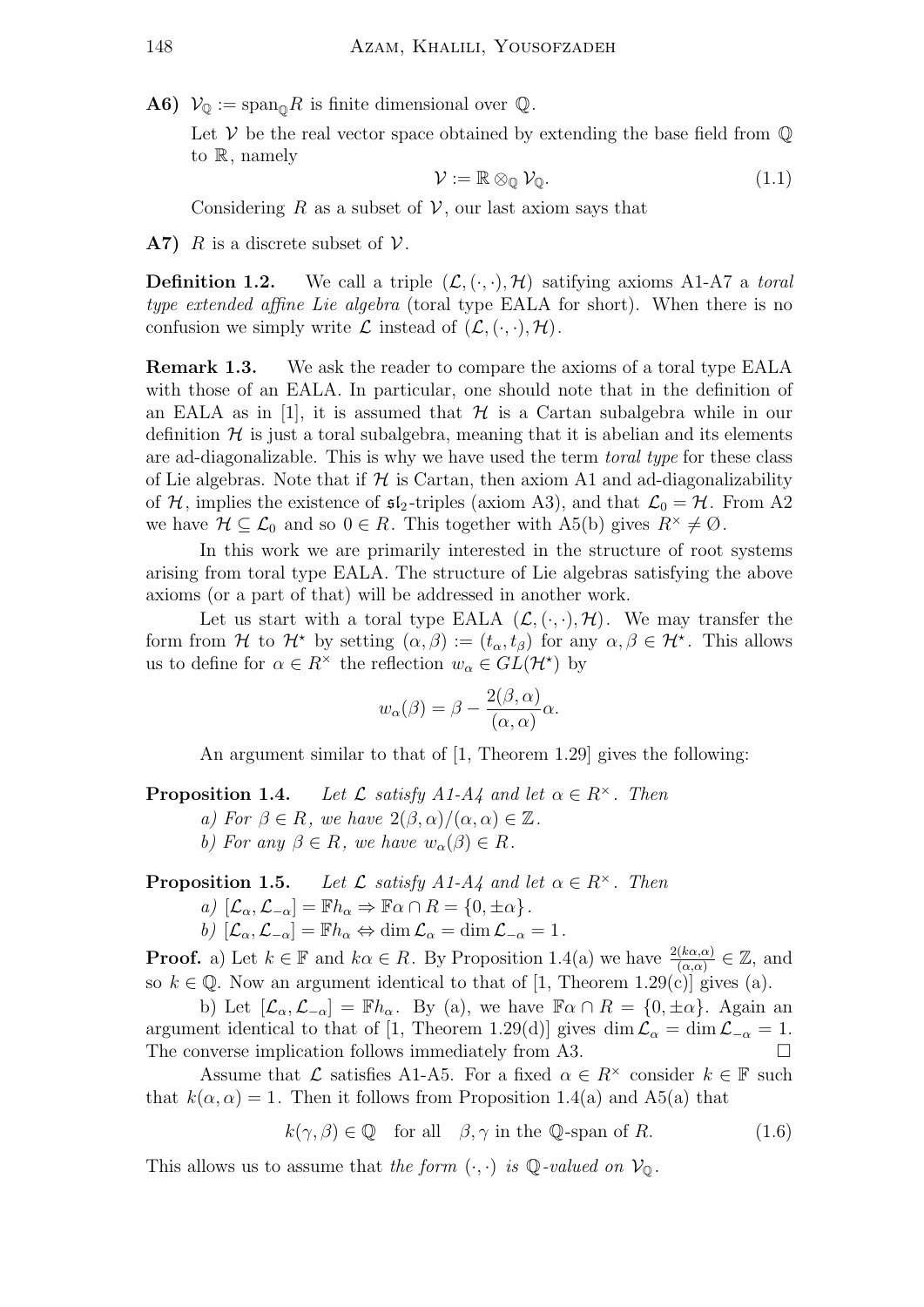**Proposition 1.7.** Let  $\mathcal L$  satisfy A1-A5. Then

(a) For  $\alpha \in R^{\times}$  and  $\beta \in R$  there exist two non-negative integers u, d such that for any  $n \in \mathbb{Z}$  we have  $\beta + n\alpha \in R$  if and only if  $-d \leq n \leq u$ . Moreover,  $d - u = 2(\beta, \alpha)/(\alpha, \alpha)$ .

(b) 
$$
(R, R^0) = \{0\}.
$$

**Proof.** To see (a) just follow the argument in the proof of  $[1,$  Theorem 1.29(e)], keeping in mind that the form on  $R$  is  $\mathbb{Q}\text{-valued}$ .

(b) First we prove  $(R^{\times}, R^0) = \{0\}$ . Suppose to the contrary that  $\alpha \in R^{\times}$ ,  $\delta \in R^0$  and  $(\alpha, \delta) \neq 0$ . Since A3 holds, one can use the same proof as [1, Lemma I.1.30] to see that  $\alpha + n\delta \in R$  for infinitely many  $n \in \mathbb{Z}$ . But at most for one  $n, \alpha + n\delta \in R^0$ . So by (a),  $(\delta, (\alpha + n\delta)^{\vee}) \in \mathbb{Z}$  for infinitely many  $n \in \mathbb{Z}$  which is a contradiction. Now using A5(b) it follows easily that  $(R^0, R^0) = \{0\}$ . (For a proof without using A5(b) see [4]).

 $\mathcal{L}$ . From now on we assume that  $\mathcal{L}$  satisfies A1-A6. Let R be the root system of  $\mathcal L$  with respect to  $\mathcal H$  and let  $\mathcal V$  be as in (1.1). The form on  $\mathcal V_{\mathbb Q}$  extends canonically to  $V$  and is real valued by  $(1.6)$ . Moreover, we can assume that  $(\alpha, \alpha) > 0$  for some  $\alpha \in R^{\times}$ . In [1], the authors prove a conjecture of V. Kac which was reported in [10], namely the form restricted to the real span of roots is positive semidefinite (when  $\mathbb{F} = \mathbb{C}$ ). We reproduce this proof for general  $\mathbb{F}$ .

Proposition 1.8. (The Kac conjecture for fields of characteristic zero) The form on  $\mathcal V$  is positive semidefinite.

**Proof.** We first claim that for each  $\beta \in R^{\times}$ ,  $(\beta, \beta) > 0$ . If not, then from A5(a) we have that there exist  $\alpha, \beta \in \mathbb{R}^{\times}$  such that  $(\alpha, \alpha) > 0$ ,  $(\beta, \beta) < 0$  and  $(\alpha, \beta) \neq 0$ . Using Proposition 1.7 and replacing  $\alpha$  or  $\beta$  with  $2\alpha$  or  $2\beta$  if necessary, we may assume that  $2\alpha, 2\beta \notin R$ . If  $\alpha + \beta$  or  $\alpha - \beta \notin R$ , then we get a contradiction as in [1, Lemma I.2.3]. So assume  $\alpha \pm \beta \in R$ . By A3, we can choose elements  $x_{\pm(\alpha\pm\beta)} \in \mathcal{L}_{\pm(\alpha\pm\beta)}$  such that

$$
[x_{\alpha+\beta}, x_{-(\alpha+\beta)}] = t_{\alpha+\beta}
$$
 and  $[x_{\alpha-\beta}, x_{-(\alpha-\beta)}] = t_{\alpha-\beta}$ .

Let  $S_0 = \mathbb{F}t_\alpha \oplus \mathbb{F}t_\beta$  and let S be the F-span of  $\{t_{\alpha\pm\beta}, x_{\pm(\alpha\pm\beta)}\}$ . As in [1, Lemma I.2.3], it follows that S is a 6-dimensional simple subalgebra of  $\mathcal{L}$ . We note that  $S_0$  is a split Cartan subalgebra in the sense of [10, Chapter IV], so S is a split simple Lie algebra with  $\dim(S) = 6$  which is a contradiction (see [10, Chapter IV]). This contradiction proves our claim. To show that the form  $(\cdot, \cdot)$  restricted to  $V$  is positive semidefinite just follow Lemmas 2.6, 2.10, 2.11 and Theorem 2.14 of  $[1, \text{Chapter I}].$ 

Now suppose that  $\mathcal L$  is toral type EALA. It follows from Propositions 1.8, 1.4 and 1.7 that R is an irreducible extended affine root system in the sense of the following definition.

**Definition 1.9.** Let  $V$  be a non-trivial finite dimensional real vector space with a positive semidefinite symmetric bilinear form  $(.,.)$  and let R be a subset of  $\mathcal V$ . Let

$$
R^{\times} = \{ \alpha \in R : (\alpha, \alpha) \neq 0 \} \quad \text{and} \quad R^{0} = \{ \alpha \in R : (\alpha, \alpha) = 0 \}.
$$

Then  $R = R^{\times} \oplus R^0$  where  $\oplus$  means disjoint union. We say that R is an extended affine root system (EARS) in  $V$  if R satisfies the following 4 axioms: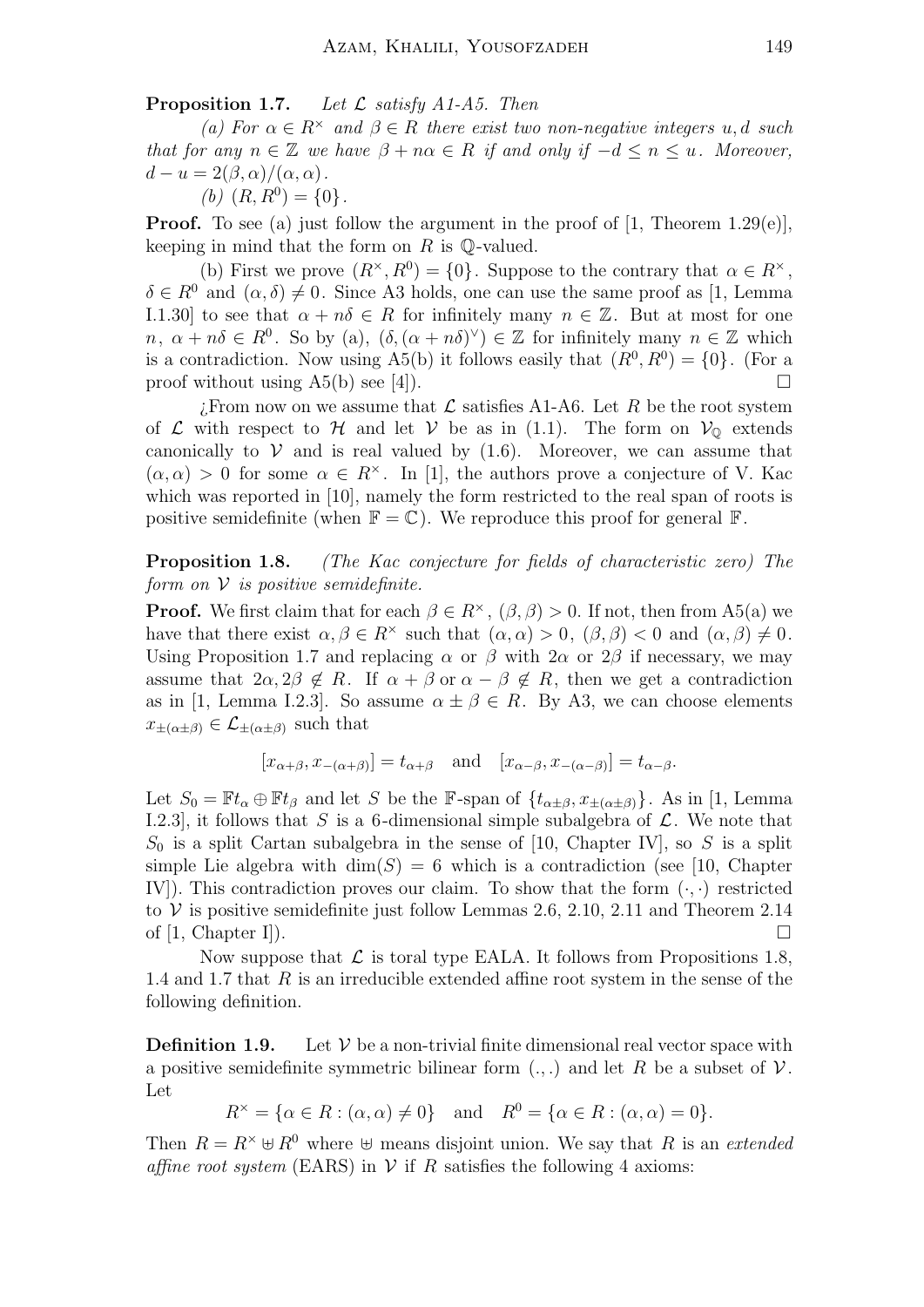- $(R1)$   $R = -R$ ,
- $(R2)$  R spans  $\mathcal{V}$ ,
- (R3) R is discrete in  $\mathcal{V}$ ,
- (R4) if  $\alpha \in R^{\times}$  and  $\beta \in R$ , then there exist  $d, u \in \mathbb{Z}_{\geq 0}$  such that

$$
\{\beta+n\alpha : n \in \mathbb{Z}\} \cap R = \{\beta - d\alpha, \dots, \beta+n\alpha\} \text{ and } d - u = 2\frac{(\alpha, \beta)}{(\alpha, \alpha)}.
$$

The EARS R is called *irreducible* if it satisfies the following two conditions,

(R5) (a)  $R^{\times}$  cannot be written as a disjoint union of two nonempty subsets which are orthogonal with respect to the form.

(b) Isotropic roots are nonisolated in the sense that for any  $\delta \in R^0$ , there exists  $\alpha \in R^{\times}$  such that  $\alpha + \delta \in R$ .

Finally  $R$  is called *reduced* if it satisfies:

(R6)  $\alpha \in R^{\times} \Rightarrow 2\alpha \notin R$ .

Suppose that R is an irreducible EARS. From (R2), we have  $R \neq \emptyset$ . Then  $(R5)(b)$  implies  $R^* \neq \emptyset$ . This in turn implies that  $0 \in R$ . Note that an EARS as defined here could have both isolated and nonisolated roots. However, if axiom (R5) is satisfied, the isotropic roots are nonisolated (see [7] for examples of Lie algebras which do not satisfy this condition). By [5], there is a one to one correspondence between irreducible (reduced) EARS and indecomposable (reduced) extended affine root systems defined by K. Saito [13].

We close this section with a typical example of a toral type EALA of type BC (for the definition of type see Section 2). We show that the root system R of  $\mathcal L$  does not satisfy axiom (R6). In other words, R is not reduced. Our setting will be similar to [1, III.3] and our coordinate algebra will be the quantum torus. However, we consider the real numbers as the base field and we work with a semi-linear involution.

**Example 1.10.** Consider the quantum torus  $\mathcal{A} = \mathbb{C}_{-1}[t_1^{\pm 1}, \cdots, t_{\nu}^{\pm 1}]$ . That is, A is the associative algebra with generators  $t_i^{\pm 1}$  $i^{\pm 1}$ ,  $1 \leq i \leq \nu$  subject to the relations  $t_i t_j = -t_j t_i$  for  $i \neq j$ . Then

$$
\mathcal{A} = \bigoplus_{\sigma \in \mathbb{Z}^{\nu}} \mathbb{C}t^{\sigma} = \bigoplus_{\sigma \in \mathbb{Z}^{\nu}} (\mathbb{R}t^{\sigma} \oplus \mathbb{R}it^{\sigma}) \text{ where}
$$

$$
t^{\sigma} = t_1^{n_1} \cdots t_{\nu}^{n_{\nu}} \text{ for } \sigma = (n_1, \dots, n_{\nu}) \in \mathbb{Z}^{\nu}.
$$

Consider the opposite algebra  $A^{op}$  with the scalar product defined by

$$
a \cdot x = \bar{a}x, \quad x \in \mathcal{A}, a \in \mathbb{C}.
$$

Then  $\mathcal{A}^{\text{op}}$  is an associative algebra satisfying  $t_i t_j = -t_j t_i$ , for  $i \neq j$ . Hence there exists a linear map  $\overline{\phantom{a}}$  :  $\mathcal{A} \rightarrow \overline{\mathcal{A}}^{op}$  such that  $\overline{t_i} \mapsto t_i$ . In fact  $\overline{t_i}$  is the semi-linear involution on  $A$  defined by

$$
\bar{t}_i = t_i, \quad 1 \leq i \leq \nu \quad \text{and} \quad \overline{xt^{\sigma}} = \bar{x}\bar{t^{\sigma}}, \quad x \in \mathbb{C}, \quad \sigma \in \mathbb{Z}^{\nu}.
$$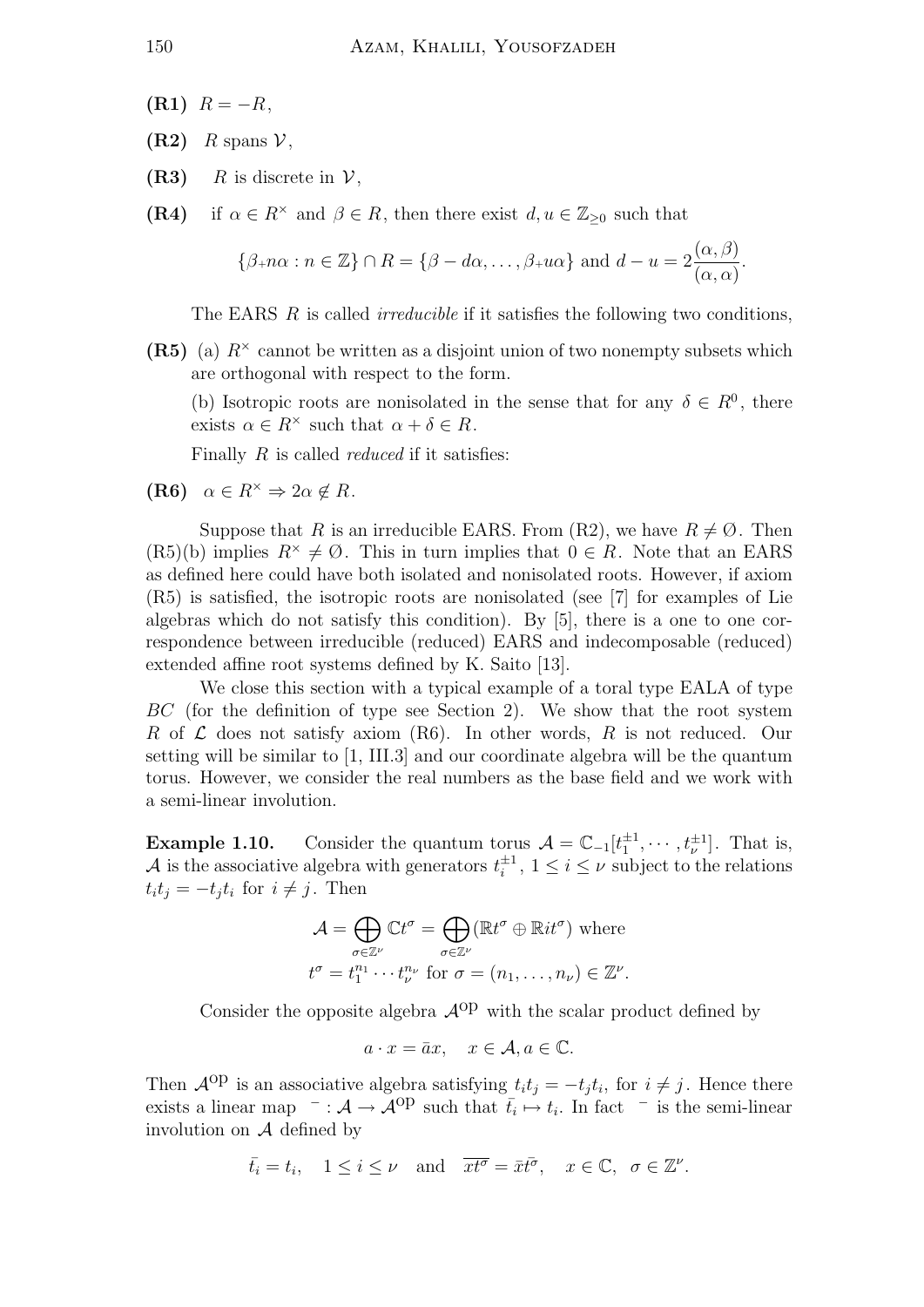Let

$$
\Lambda = \mathbb{Z}^{\nu} \quad \text{and} \quad \tilde{\Lambda} = \Lambda/2\Lambda = \mathbb{F}_{2}^{\nu}.
$$

For  $\sigma = (n_1, \ldots, n_\nu) \in \Lambda$  set  $\kappa_{\sigma} := \sum_{i \leq j} n_i n_j$  and define a quadratic form  $Q: \tilde{\Lambda} \to \mathbb{F}_2$  by

 $Q(\tilde{\sigma}) = \kappa_{\sigma} \pmod{\mathbb{F}_2}.$ 

Set  $Z = \{ \sigma \in \mathbb{Z}^{\nu} \mid Q(\tilde{\sigma}) = 0 \}.$  Let us call  $\sigma \in \mathbb{Z}^{\nu}$  even if  $\kappa_{\sigma}$  is even and call it odd if  $\kappa_{\sigma}$  is odd. So  $Q(\tilde{\sigma}) = 0$  if and only if  $\sigma$  is even. Note that  $\overline{t^{\sigma}} = (-1)^{\kappa_{\sigma}} t^{\sigma}$ .

Now suppose that  $m \geq 1$  and  $\tau_1, \ldots, \tau_m$  are elements of  $\mathbb{Z}^{\nu}$  such that

 $\tau_1 = 0$ ,  $\tau_1, \cdots, \tau_m$  represent distinct cosets of  $2\mathbb{Z}^{\nu}$  in  $\mathbb{Z}^{\nu}$ ,  $\tau_i \in Z$  for  $i = 1, \ldots, m$ .

Let  $\ell \geq 1$  and set

$$
J = \left(\begin{array}{ccc} 0 & I_{\ell} & 0 \\ I_{\ell} & 0 & 0 \\ 0 & 0 & F \end{array}\right) \text{ where } F = \left(\begin{array}{ccc} t^{\tau_1} & \cdots & 0 \\ \vdots & \ddots & \vdots \\ 0 & \cdots & t^{\tau_m} \end{array}\right).
$$

Set  $n = 2\ell + m$  and consider the involution  $*$  on the associative algebra  $M_n(\mathcal{A})$ defined by

$$
X^* = J^{-1} \bar{X}^t J.
$$

Set  $\mathcal{G} = \{X \in M_n(\mathcal{A}) \mid X^* = -X\}$ . Then  $\mathcal G$  is a subalgebra of  $\mathfrak{gl}_n(\mathcal{A})$ , with involution  $*$ . It follows that  $X \in \mathcal{G}$  if and only if

$$
X = \begin{pmatrix} A & S & -\bar{N}^t F \\ T & -\bar{A}^t & -\bar{M}^t F \\ M & N & B \end{pmatrix} \text{ with } \bar{B}^t F = -FB, \ \bar{S}^t = -S, \ \bar{T}^t = -T,
$$

where  $A, S, T \in M_{\ell}(A), M, N \in M_{\ell,m}(A)$  and  $B \in M_m(A)$ . Next set  $\mathcal{H} =$  $\sum_{i=1}^{\ell} \mathbb{R} \dot{h}_i$  where  $\dot{h}_i = e_{i,i} - e_{\ell+i,\ell+i}$  for  $1 \leq i \leq \nu$ . Then

$$
[\dot{h_t}, e_{2\ell+i, 2\ell+j}] = 0 \text{ for } 1 \le t \le \ell, \ 1 \le i, j \le m.
$$

For  $1 \leq i \leq \ell$ , define  $\epsilon_i \in \dot{H}^*$  by  $\epsilon_i(\dot{h}_j) = \delta_{ij}$ . Now  $\mathcal{G} = \sum_{\dot{\alpha} \in \dot{H}^*} \mathcal{G}_{\dot{\alpha}}$  where  $\mathcal{G}_{\dot{\alpha}} = \{x \in \mathcal{G} \mid [h,x] = \dot{\alpha}(h)x, \text{ for all } h \in \dot{\mathcal{H}}\}.$  Set  $\dot{R} = \{\dot{\alpha} \in \dot{\mathcal{H}}^{\star} \mid \mathcal{G}_{\dot{\alpha}} \neq \{0\}\}.$ Then  $R \setminus \{0\} = R_{sh} \cup R_{lg} \cup R_{ex}$ , where

$$
\dot{R}_{sh} = \{ \pm \epsilon_i \mid 1 \le i \le \ell \}, \quad \dot{R}_{lg} = \{ \pm (\epsilon_i \pm \epsilon_j) \mid 1 \le i \ne j \le \ell \} \text{ and}
$$

$$
\dot{R}_{ex} = \{ \pm 2\epsilon_i \mid 1 \le i \le \ell \}.
$$

In fact

$$
\mathcal{G}_{\epsilon_i - \epsilon_j} = \{ a e_{ij} - \bar{a} e_{\ell+j,\ell+i} \mid a \in \mathcal{A} \},
$$
\n
$$
\mathcal{G}_{\epsilon_i + \epsilon_j} = \{ a e_{i,\ell+j} - \bar{a} e_{j,\ell+i} \mid a \in \mathcal{A} \},
$$
\n
$$
\mathcal{G}_{-\epsilon_i - \epsilon_j} = \{ a e_{\ell+i,j} - \bar{a} e_{\ell+j,i} \mid a \in \mathcal{A} \},
$$
\n
$$
\mathcal{G}_{\epsilon_i} = \{ \sum_{j=1}^m (a_j e_{2\ell+j,\ell+i} - \bar{a_j} t^{\tau_j} e_{i,2\ell+j}) \mid a_1, \dots, a_m \in \mathcal{A} \},
$$
\n
$$
\mathcal{G}_{-\epsilon_i} = \{ \sum_{j=1}^m (a_j e_{2\ell+j,i} - \bar{a_j} t^{\tau_j} e_{\ell+i,2\ell+j}) \mid a_1, \dots, a_m \in \mathcal{A} \},
$$
\n
$$
\mathcal{G}_{2\epsilon_i} = \{ a e_{i,\ell+i} \mid a \in \mathcal{A}, \bar{a} = -a \},
$$
\n
$$
\mathcal{G}_{-2\epsilon_i} = \{ a e_{\ell+i,i} \mid a \in \mathcal{A}, \bar{a} = -a \},
$$
\n(1.11)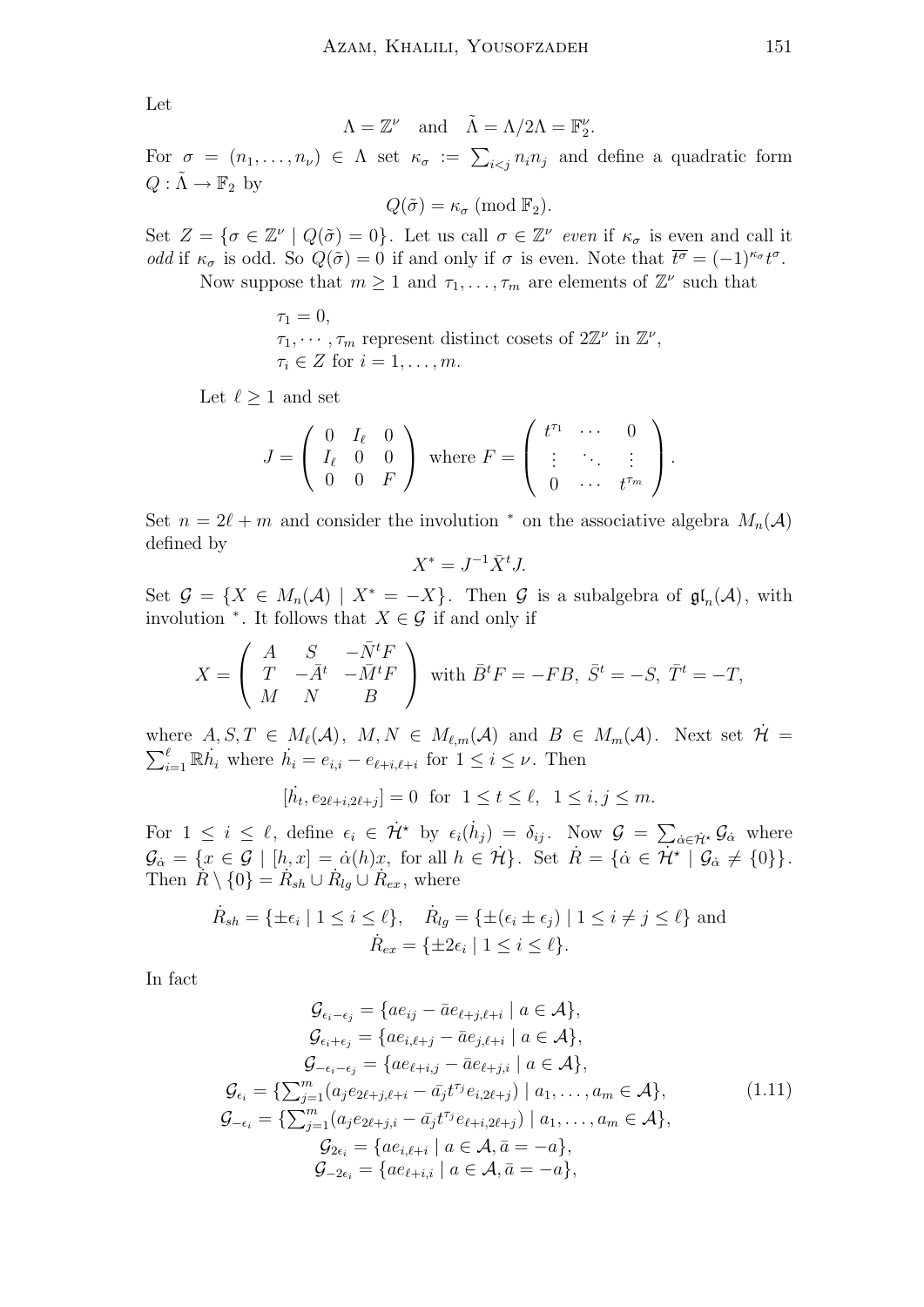and

$$
\mathcal{G}_0 = \left\{ \begin{pmatrix} A & 0 & 0 \\ 0 & -\bar{A}^t & 0 \\ 0 & 0 & B \end{pmatrix} | A \text{ is diagonal, } F^{-1}\bar{B}^t F = -B \right\}.
$$
 (1.12)

More precisely,

$$
\mathcal{G}_0 = \text{span}_{\mathbb{R}} \{ \bar{a}t^{\tau_j} e_{2\ell+i, 2\ell+j} - at^{\tau_i} e_{2\ell+j, 2\ell+i} \mid a \in \mathcal{A}, 1 \le i \ne j \le m \}
$$
  
\n
$$
\text{span}_{\mathbb{R}} \{ bt^{\tau_j} e_{2\ell+j, 2\ell+j} \mid b \in \mathcal{A}, \bar{b} = -b, 1 \le j \le m \}
$$
  
\n
$$
\text{span}_{\mathbb{R}} \{ a e_{kk} - \bar{a} e_{k+\ell,k+\ell} \mid a \in \mathcal{A}, 1 \le k \le \ell \}.
$$
\n(1.13)

Next, we would like to consider  $\mathcal G$  as a  $\mathbb Z^{\nu}$ -graded Lie algebra. We start with a gradation on  $M_n(\mathcal{A})$ , as a vector space. For  $1 \leq p, q \leq n$ , set

$$
\deg(it^{\sigma}e_{pq}) = \deg(t^{\sigma}e_{pq}) = 2\sigma + \lambda_p - \lambda_q
$$
 where  

$$
\lambda_1 = \cdots = \lambda_{2\ell} = 0
$$
 and 
$$
\lambda_{2\ell+1} = \tau_1, \dots, \lambda_n = \tau_m.
$$

This defines a  $\mathbb{Z}^{\nu}$ -grading on  $M_n(\mathcal{A})$  and in turn on  $\mathfrak{gl}_n(\mathcal{A})$ . Moreover, the involution \* preserves the grading on  $M_n(\mathcal{A})$ , thus  $\mathcal G$  is also a  $\mathbb Z^{\nu}$ -graded subalgebra of  $\mathfrak{gl}_n(\mathcal{A}), \mathcal{G} = \sum_{\sigma \in \mathbb{Z}^\nu} \mathcal{G}^\sigma$ . It then can be read easily from (1.11) and (1.13) that for any  $\dot{\alpha} \in \dot{R}$ 

$$
\mathcal{G}_{\dot{\alpha}} = \bigoplus_{\sigma \in \mathbb{Z}^\nu} (\mathcal{G}_{\dot{\alpha}} \cap \mathcal{G}^\sigma).
$$

Now we want to define a form  $(\cdot, \cdot)$  on  $\mathcal G$ . For this, we first define  $\epsilon : \mathcal A \to \mathbb R$ by linear extension of

$$
\epsilon(t^{\sigma}) = \begin{cases} 1 & \text{if } \sigma = 0 \\ 0 & \text{if } \sigma \neq 0 \end{cases} \quad \text{and} \quad \epsilon(it^{\sigma}) = 0.
$$

Then  $(a, b) \mapsto \epsilon(ab)$  is a non-degenerate symmetric bilinear form on A preserved by  $\bar{ }$ . Therefore, the form on  $M_n(\mathcal{A})$  defined by

$$
(A, B) = \epsilon(tr(AB))
$$

is an invariant symmetric non-degenerate bilinear form. Since  $\epsilon(tr(A)) = \epsilon(tr(A))$ we get  $(A^*, B^*) = (A, B)$ . It then follows that  $(\cdot, \cdot)$  is a non-degenerate invariant symmetric bilinear form on the Lie algebra  $\mathfrak{gl}_n(\mathcal{A})$  whose restriction to  $\mathcal G$  is also non-degenerate, see [1, Lemma III.3.21].

We now want to extend the Lie algebra  $\mathcal G$  to a bigger Lie algebra satisfying axioms A1-A7, as follows. For  $1 \leq i \leq \nu$  define  $d_i \in \text{Der}(\mathcal{G})$  by

$$
d_ix = n_ix
$$

for  $x \in \mathcal{G}^{(n_1,\dots,n_\nu)}$ . It follows that  $d_i$ 's are linearly independent. Set  $\mathcal{D} =$  $\bigoplus_{i=1}^{\nu} \mathbb{R}d_i \subseteq \text{Der}(\mathcal{G})$ . Consider a *v*-dimensional real vector space  $\mathcal{C} = \bigoplus_{i=1}^{\nu} \mathbb{R}c_i$ and set

$$
\mathcal{L} = \mathcal{G} \oplus \mathcal{C} \oplus \mathcal{D}, \quad \text{and} \quad \mathcal{H} = \dot{\mathcal{H}} \oplus \mathcal{C} \oplus \mathcal{D}. \tag{1.14}
$$

Define an anti-commutative product  $[.,.]'$  on  $\mathcal L$  as follows:

$$
[\mathcal{L}, \mathcal{C}]' = \{0\}, \quad [\mathcal{D}, \mathcal{D}]' = \{0\},
$$

$$
[d_i, x]' = d_i x \text{ for all } x \in \mathcal{G} \text{ and}
$$

$$
[x, y]' = [x, y] + \sum_{i=1}^{\nu} (d_i x, y) c_i \text{ for all } x, y \in \mathcal{G}.
$$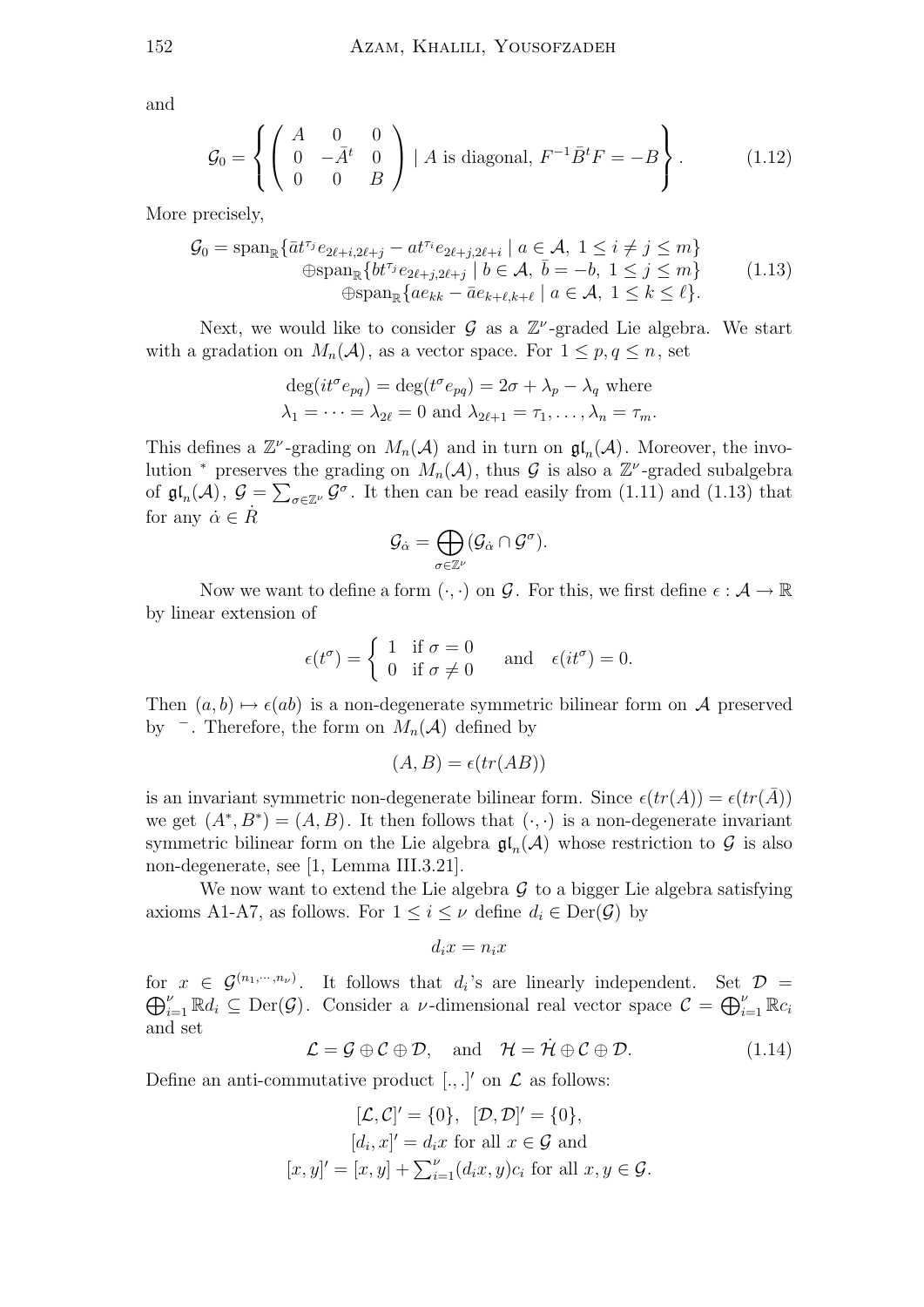Then  $\mathcal L$  is a Lie algebra over  $\mathbb R$  and  $\mathcal H$  is an abelian subalgebra of  $\mathcal L$ .

Next, we extend the form  $(.,.)$  on  $\mathcal G$  to  $\mathcal L$  by requiring

$$
(c_i, d_j) = \delta_{ij}, 1 \le i, j \le \nu, \text{ and}
$$
  

$$
(\mathcal{C}, \mathcal{C}) = (\mathcal{D}, \mathcal{D}) = \{0\} = (\mathcal{C}, \mathcal{G}) = (\mathcal{D}, \mathcal{G}).
$$
 (1.15)

This defines a non-degenerate symmetric invariant form on  $\mathcal L$  whose restriction to  $\mathcal H$  is also non-degenerate.

We can identify

$$
\mathcal{H}^\star = \dot{\mathcal{H}}^\star \oplus \mathcal{C}^\star \oplus \mathcal{D}^\star.
$$

Let  $\{\delta_1, \dots, \delta_\nu\}$  be the basis of  $\mathcal{D}^*$  dual to  $\{d_1, \dots, d_\nu\}$  and  $\{\gamma_1, \dots, \gamma_\nu\}$  be the basis of  $C^*$  dual to  $\{c_1, \dots, c_{\nu}\}\$ . Identify  $\mathbb{Z}^{\nu} \subset \mathcal{D}^*$  by considering an element  $(n_1, \dots, n_\nu) \in \mathbb{Z}^\nu$  as the element  $\sum_{i=1}^\nu n_i \delta_i \in \mathcal{D}^\star$ . Then

$$
[d, x]' = \sigma(d)x \text{ for } d \in \mathcal{D}, x \in \mathcal{G}^{\sigma}, \sigma \in \mathbb{Z}^{\nu}.
$$
 (1.16)

One can check easily that  $c_i$  and  $d_i$ , represent  $\delta_i$  and  $\gamma_i$  for  $1 \leq i \leq \nu$ , respectively and  $\dot{h}_j/2 \in \mathcal{H}$  represents  $\epsilon_j$ , for  $1 \leq j \leq \ell$ .

For  $\alpha \in \mathcal{H}^*$  set  $\mathcal{L}_{\alpha} = \{x \in \mathcal{L} \mid [h, x] = \alpha(h)x$  for all  $h \in \mathcal{H}\}$  and

$$
R = \{ \alpha \in \mathcal{H}^* \mid \mathcal{L}_\alpha \neq \{0\} \}.
$$

Then it follows from our gradation on  $\mathcal G$  and the above setting that

$$
\mathcal{L} = \sum_{\alpha \in \mathcal{H}^{\star}} \mathcal{L}_{\alpha} = \sum_{\alpha \in R} \mathcal{L}_{\alpha} = \sum_{\sigma \in \mathbb{Z}^{\nu}} \sum_{\dot{\alpha} \in \dot{R}} \mathcal{L}_{\dot{\alpha} + \sigma}, \tag{1.17}
$$

where

$$
\mathcal{L}_0 = (\mathcal{G}_0 \cap \mathcal{G}^0) \oplus \mathcal{C} \oplus \mathcal{D} \quad \text{and} \quad \mathcal{L}_{\dot{\alpha} + \sigma} = \mathcal{G}_{\dot{\alpha}} \cap \mathcal{G}^{\sigma} \tag{1.18}
$$

for  $\dot{\alpha} \in \dot{R}$ ,  $\sigma \in \mathbb{Z}^{\nu}$  with  $\dot{\alpha} + \sigma \neq 0$ . This completes our construction of a triple  $(\mathcal{L}, (\cdot, \cdot), \mathcal{H}).$ 

In the next proposition we summarize the results obtained about the Lie algebra  $\mathcal L$  constructed in Example 1.10.

**Proposition 1.19.** Let  $\mathcal L$  and  $\mathcal H$  be defined by (1.14), and let  $(\cdot, \cdot)$  be defined by (1.15). Then  $(\mathcal{L}, \langle \cdot, \cdot \rangle, \mathcal{H})$  is a toral type EALA with corresponding root system

$$
R = (S + S) \cup (\dot{R}_{sh} + S) \cup (\dot{R}_{lg} + 2\mathbb{Z}^{\nu}) \cup (\dot{R}_{ex} + 2\mathbb{Z}^{\nu}) \text{ where}
$$

$$
S = \bigcup_{i=1}^{m} (2\mathbb{Z}^{\nu} + \tau_{i}).
$$

Moreover,

$$
\mathcal{L}_0 = \dot{\mathcal{H}} \oplus \big( \bigoplus_{k=1}^{\ell} i \mathbb{R}(e_{kk} + e_{\ell+k,\ell+k}) \big) \oplus \sum_{j=1}^{m} i \mathbb{R} e_{2\ell+j,2\ell+j} \oplus \mathcal{C} \oplus \mathcal{D}.
$$

In particular, R is a non-reduced irreducible EARS and  $H \subsetneq \mathcal{L}_0$ .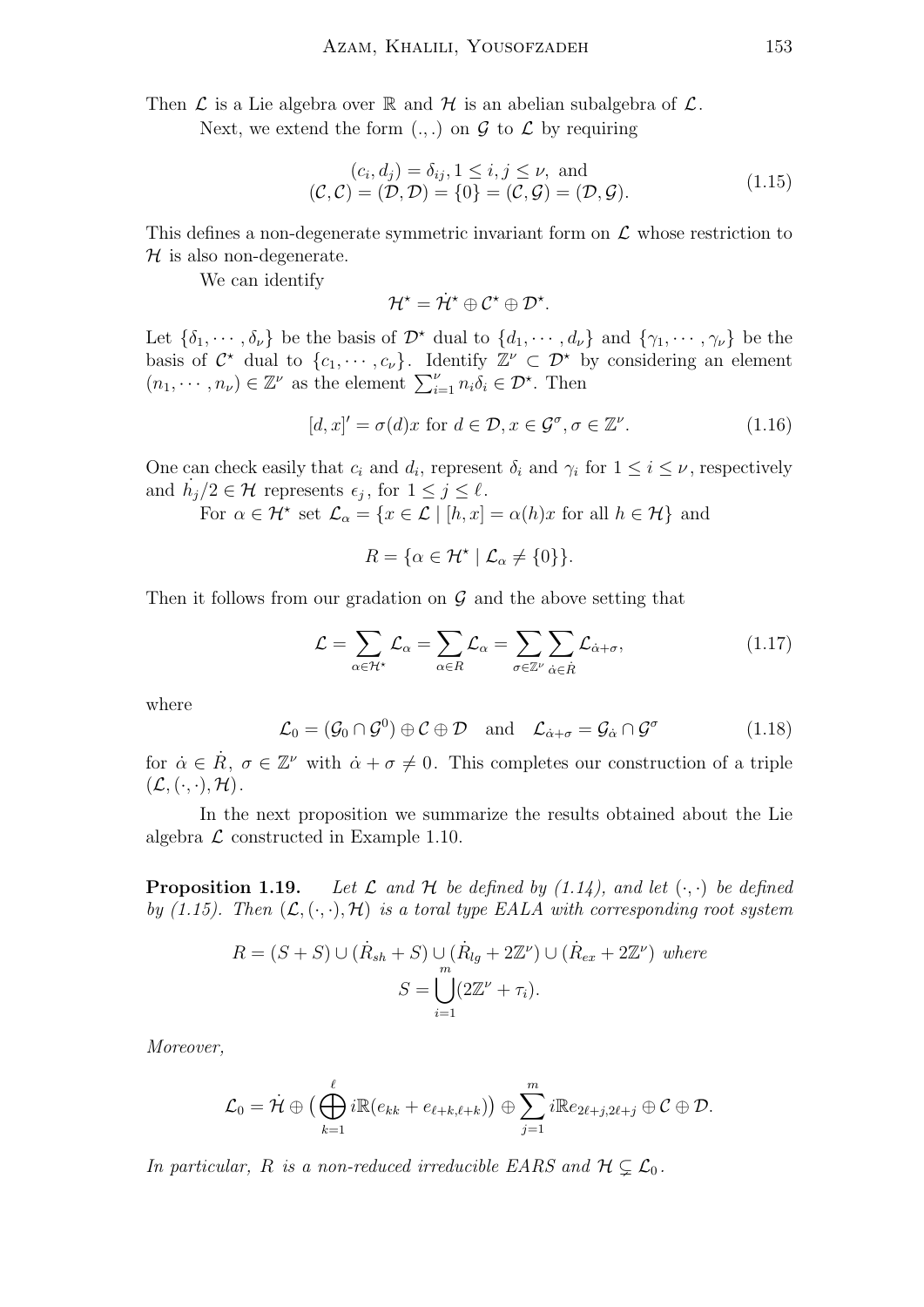**Proof.** From  $(1.15)$  and  $(1.17)$  we have that axioms A1, A2 hold. It also follows from (1.18), (1.13) and (1.11) that  $\mathcal{L}_0$  and R are of the forms as in the statement. In particular it is clear from the structure of  $R$  that axioms  $A4-A7$  hold and that  $2S \cap 2\mathbb{Z}^{\nu} \neq \emptyset$  and so R is not reduced. Therefore, it only remains to check axiom A3. For this, let us first introduce some symbols. For  $1 \leq i \neq j \leq \ell, 1 \leq k \leq m$ and  $\sigma \in \mathbb{Z}^{\nu}$  set

$$
A_{i,j,\sigma} = t^{\sigma} (e_{i,j} + (-1)^{\kappa_{\sigma}+1} e_{\ell+j,\ell+i}), \quad B_{i,j,\sigma} = t^{\sigma} (e_{i,j} + (-1)^{\kappa_{\sigma}} e_{\ell+j,\ell+i}),
$$
  
\n
$$
C_{i,j,\sigma} = t^{\sigma} (e_{i,\ell+j} + (-1)^{\kappa_{\sigma}+1} e_{j,\ell+i}), \quad D_{i,j,\sigma} = t^{\sigma} (e_{i,\ell+j} + (-1)^{\kappa_{\sigma}} e_{j,\ell+i}),
$$
  
\n
$$
M_{i,k,\sigma} = t^{\sigma} (e_{2\ell+k,\ell+i} + (-1)^{\kappa_{\sigma}+1} t^{\tau_k} e_{i,2\ell+k}),
$$
  
\n
$$
N_{i,k,\sigma} = t^{\sigma} (e_{2\ell+k,\ell+i} + (-1)^{\kappa_{\sigma}} t^{\tau_k} e_{i,2\ell+k}),
$$
  
\n
$$
A'_{i,j,\sigma} = A_{j,i,-\sigma}, \quad B'_{i,j,\sigma} = B_{j,i,-\sigma},
$$
  
\n
$$
C'_{i,j,\sigma} = t^{\sigma} (e_{i+\ell,j} + (-1)^{\kappa_{\sigma}+1} e_{j+\ell,i}), \quad D'_{i,j,\sigma} = t^{\sigma} (e_{i+\ell,j} + (-1)^{\kappa_{\sigma}} e_{j+\ell,i}),
$$
  
\n
$$
M'_{i,k,\sigma} = t^{\sigma} (e_{2\ell+k,i} + (-1)^{\kappa_{\sigma}+1} t^{\tau_k} e_{\ell+i,2\ell+k}),
$$
  
\n
$$
N'_{i,k,\sigma} = t^{\sigma} (e_{2\ell+k,i} + (-1)^{\kappa_{\sigma}} t^{\tau_k} e_{\ell+i,2\ell+k}).
$$

It can be read from (1.11) and (1.18) that

$$
\mathcal{L}_{\epsilon_i - \epsilon_j + 2\sigma} = \mathbb{R} A_{i,j,\sigma} + i \mathbb{R} B_{i,j,\sigma},
$$
\n
$$
\mathcal{L}_{\epsilon_i + \epsilon_j + 2\sigma} = \mathbb{R} C_{i,j,\sigma} + i \mathbb{R} D_{i,j,\sigma},
$$
\n
$$
\mathcal{L}_{-\epsilon_i - \epsilon_j + 2\sigma} = \mathbb{R} C'_{i,j,\sigma} + i \mathbb{R} D'_{i,j,\sigma},
$$
\n
$$
\mathcal{L}_{\epsilon_i + 2\sigma + \tau_k} = \mathbb{R} M_{i,k,\sigma} + i \mathbb{R} N_{i,k,\sigma},
$$
\n
$$
\mathcal{L}_{-\epsilon_i + 2\sigma + \tau_k} = \mathbb{R} M'_{i,k,\sigma} + i \mathbb{R} N'_{i,k,\sigma},
$$
\n
$$
\mathcal{L}_{2\epsilon_i + 2\sigma} = \begin{cases}\n\mathbb{R} t^{\sigma} e_{i,\ell+i} & \text{if } \sigma \text{ is odd} \\
i \mathbb{R} t^{\sigma} e_{i,\ell+i} & \text{if } \sigma \text{ is even}\n\end{cases}
$$
\n
$$
\mathcal{L}_{-2\epsilon_i + 2\sigma} = \begin{cases}\n\mathbb{R} t^{\sigma} e_{\ell+i,i} & \text{if } \sigma \text{ is odd} \\
i \mathbb{R} t^{\sigma} e_{\ell+i,i} & \text{if } \sigma \text{ is even}\n\end{cases}
$$

Now for each  $\alpha \in R^{\times}$  we introduce  $e_{\alpha} \in \mathcal{L}_{\alpha}$ ,  $e_{-\alpha} \in \mathcal{L}_{-\alpha}$  as follows:

$$
\alpha = \epsilon_i - \epsilon_j + 2\sigma: \qquad e_{\alpha} := (-1)^{\kappa_{\sigma}} A_{i,j,\sigma}, \quad e_{-\alpha} = A'_{i,j,\sigma},
$$
  
\n
$$
\alpha = \epsilon_i + \epsilon_j + 2\sigma: \qquad e_{\alpha} := C_{i,j,\sigma}, \qquad e_{-\alpha} = -C'_{i,j,-\sigma},
$$
  
\n
$$
\alpha = 2\epsilon_i + 2\sigma, \quad (\sigma \text{ odd}): \quad e_{\alpha} := t^{\sigma} e_{i,\ell+i}, \qquad e_{-\alpha} = -t^{-\sigma} e_{\ell+i,i},
$$
  
\n
$$
\alpha = 2\epsilon_i + 2\sigma, \quad (\sigma \text{ even}): \quad e_{\alpha} := it^{\sigma} e_{i,\ell+i}, \qquad e_{-\alpha} = -it^{-\sigma} e_{\ell+i,i},
$$
  
\n
$$
\alpha = \epsilon_i + 2\sigma + \tau_k: \qquad e_{\alpha} : m M_{i,k,\sigma}, \qquad e_{-\alpha} = m' M'_{i,k,\sigma'},
$$

in which  $\sigma'$ , m' are given by

$$
\sigma' = -\sigma - \tau_k, \quad mm'g(\sigma, \tau_k)(-1)^{\kappa_{\sigma} + \kappa_{\sigma'} + 1} = 2,
$$

where  $g: \mathbb{Z}^{\nu} \times \mathbb{Z}^{\nu} \to {\{\pm 1\}}$  is defined by

$$
g(a, b) = \prod_{1 \le i < j \le \nu} (-1)^{a_j b_i}.
$$

The properties of the function  $q$ , defined in a more general setting, are studied in [7, §2].

Also, for each  $\delta \in R^0$ , consider  $x_{\delta} \in \mathcal{L}_{\delta}$ ,  $x_{-\delta} \in \mathcal{L}_{-\delta}$  as follows: If  $i \neq j, \sigma \in \mathbb{Z}^{\nu}$  and  $\delta = 2\sigma + \tau_i + \tau_j$ , set

$$
x_{\delta} = r t^{\sigma} t^{\tau_i} e_{2l+j,2l+i} - r (-1)^{\kappa_{\sigma}} t^{\sigma} t^{\tau_j} e_{2l+i,2l+j},
$$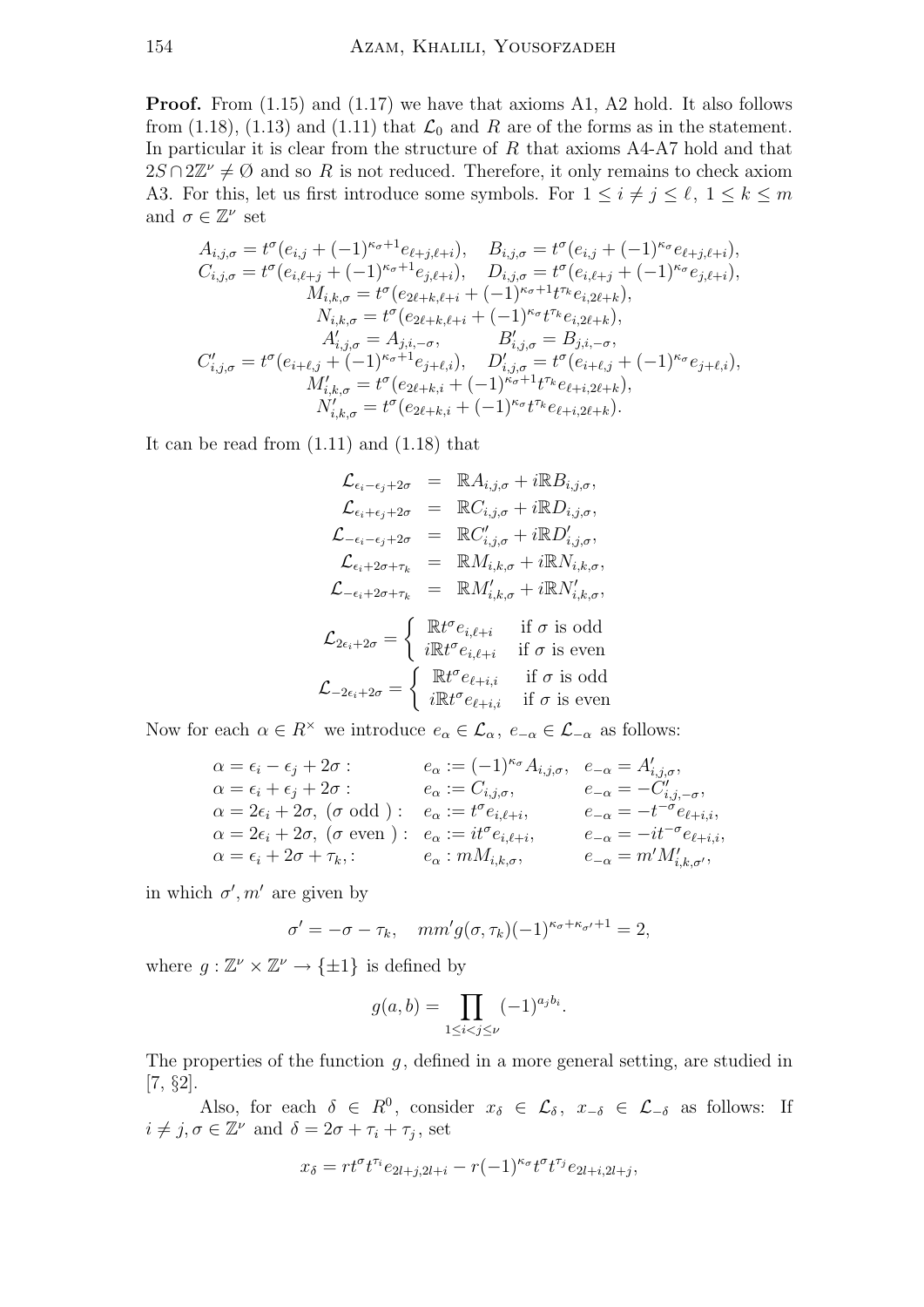$$
x_{-\delta} = st^{\sigma'} t^{\tau_i} e_{2l+j,2l+i} - s(-1)^{\kappa_{\sigma'}} t^{\sigma'} t^{\tau_j} e_{2l+i,2l+j}
$$

in which  $\sigma' = -(\sigma + \tau_i + \tau_j)$  and  $r, s \in \mathbb{R}$  satisfy  $-2rsg(\sigma, \tau_i)g(\tau_j, \sigma)g(\tau_j, \tau_i) = 1$ . Also for  $\delta = 2\sigma \in 2\mathbb{Z}^{\nu}$  set

$$
x_{\delta} = at^{\sigma}e_{kk} - a(-1)^{\kappa_{\sigma}}t^{\sigma}e_{k+l,k+l}, \quad x_{-\delta} = ct^{-\sigma}e_{kk} - c(-1)^{\kappa_{\sigma}}t^{-\sigma}e_{k+l,k+l}
$$

where  $a, c \in \mathbb{R}$  and  $2ac(-1)^{\kappa_{\sigma}} = 1$ .

Having elements  $e_{\pm\alpha}$  and  $x_{\pm\delta}$  defined above, it is now straightforward to check that axiom A3 holds for  $\mathcal{L}$ , that is, for each  $\alpha \in R^{\times}$ 

$$
(e_{\alpha}, h_{\alpha}, e_{-\alpha})
$$
 is an  $\mathfrak{sl}_2$ -triple,

and for each  $\delta \in R^0$ ,  $t_{\delta} = [x_{\delta}, x_{-\delta}]$ . This completes the proof.

# 2 From isomorphism to similarity

Our goal is to classify all irreducible EARS of nullity  $\leq$  3. This classification is already achieved for reduced irreducible EARS of nullity  $\leq 2$  by [13] and [1] and for nullity 3 by [6].

Assume that R is an irreducible EARS in  $\mathcal V$ . In particular, R can be the root system of a toral type EALA  $\mathcal{L}$ . In [1, Chapter II] the structure of an irreducible reduced EARS is described. In our case the root system  $R$  is not necessarily reduced, however by mimicking the arguments in [1] we can get an analogue of the structure obtained there. In what follows we just state the results and leave details to the reader. Let  $\mathcal{V}^0$  be the radical of the form. Set  $\bar{\mathcal{V}} = \mathcal{V}/\mathcal{V}^0$ and let  $\bar{\cdot}: \mathcal{V} \longrightarrow \mathcal{V}/\mathcal{V}^0$  be the canonical map. One can show that the image  $\bar{R}$  of R under the map  $\bar{\ }$  is an irreducible finite root system in  $\bar{\mathcal{V}}$ . Take a preimage R of  $\overline{R}$  so that if  $\overline{V}$  is the real span of  $\overline{R}$ , then  $\overline{R}$  is an irreducible finite root system in  $\dot{\mathcal{V}}$  isometrically isomorphic to  $\bar{R}$ . The *rank* and the *type* of R is defined to be the rank and the type of  $\overline{R}$ , and the nullity of  $R$  is defined to be the dimension v of  $V^0$ . If  $\mathcal L$  is a toral type EALA, the *type* of  $\mathcal L$  is defined to be the type of its root system R. Note that if R has one of the types A, B, C, D, E,  $F_4$  or  $G_2$ , the axiom (R6) of Definition 1.9 is automatically satisfied, and so our work is identical to  $[1]$  and  $[6]$ . Thus from now on we assume that R is an irreducible EARS of type BC .

Let  $\dot{R}_{sh}$ ,  $\dot{R}_{lg}$  and  $\dot{R}_{ex}$  be the set of short, long and extra long roots of  $\dot{R}$ , respectively. Set

$$
S = \{ \delta \in \mathcal{V}^0 \mid \delta + \dot{R}_{sh} \subseteq R \}, \quad L = \{ \delta \in \mathcal{V}^0 \mid \delta + \dot{R}_{lg} \subseteq R \}, \text{ if } \dot{R}_{lg} \neq \emptyset, \text{ and}
$$

$$
E = \{ \delta \in \mathcal{V}^0 \mid \delta + \dot{R}_{ex} \subseteq R \}.
$$

It follows that  $S, L$  are semilattices and E is a translated semilattice (see [1, Chapter II] for terminology). Moreover,

$$
R = \begin{cases} (S+S) \cup (\dot{R}_{sh} + S) \cup (\dot{R}_{ex} + E) & \text{if } \dot{R}_{lg} = \emptyset \\ (S+S) \cup (\dot{R}_{sh} + S) \cup (\dot{R}_{lg} + L) \cup (\dot{R}_{ex} + E) & \text{if } \dot{R}_{lg} \neq \emptyset \end{cases}
$$
(2.1)

where

$$
\begin{cases}\nS + E \subseteq S, & 4S + E \subseteq E \\
S + L \subseteq S, & 2S + L \subseteq L, \ L + E \subseteq L, \ 2L + E \subseteq E, & \text{if } \dot{R}_{lg} \neq \emptyset\n\end{cases}
$$
\n(2.2)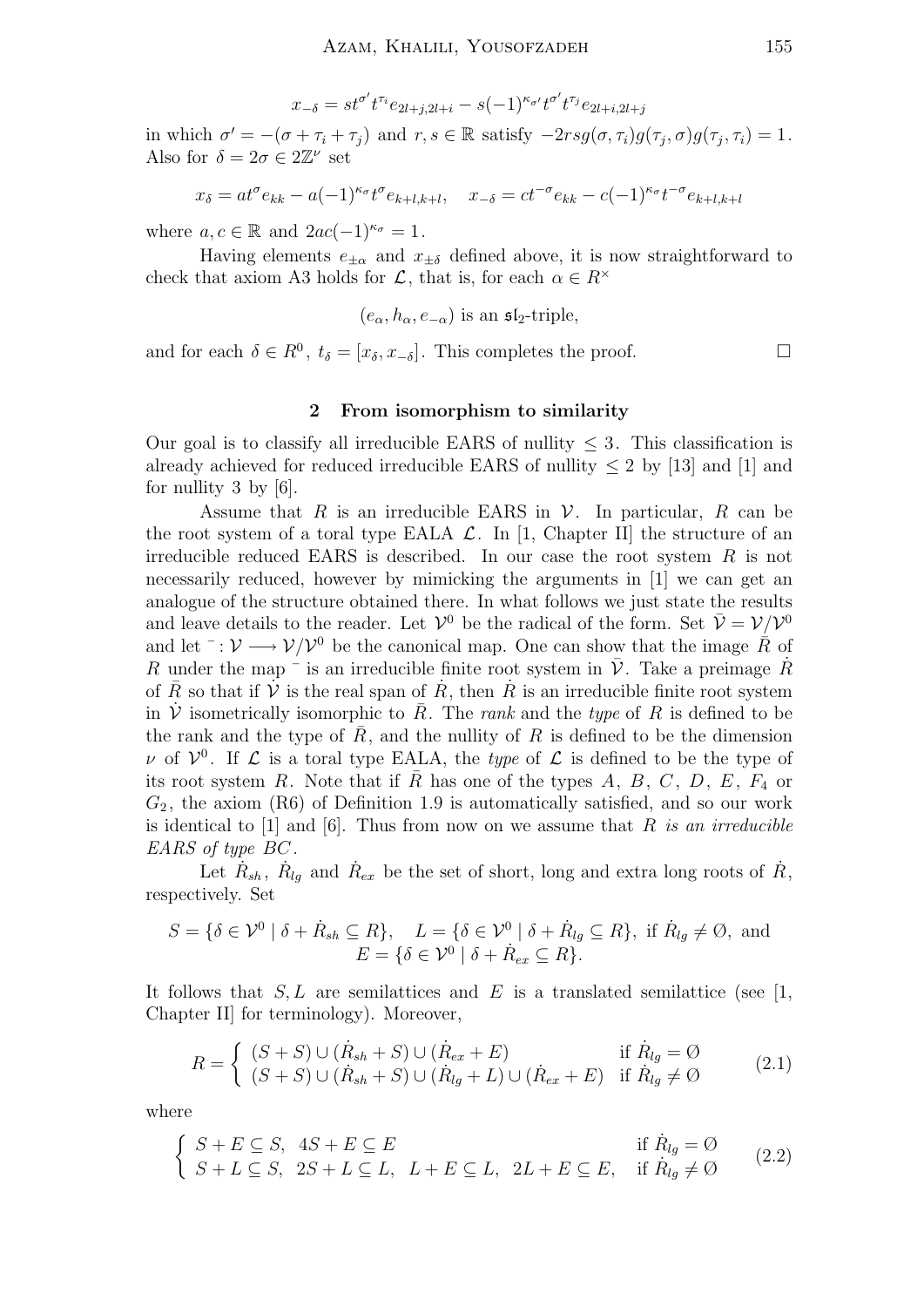A pair  $(S, E)$  (triple  $(S, L, E)$ ) in  $\mathcal{V}^0$  satisfying  $(2.2)$  is called a BC-pair (a BC-triple) in  $\mathcal{V}^0$ . This description of R leads us to introduce the following construction. Let  $R$  be an irreducible finite root system of type  $BC$  and set

$$
R(S, E) = (S + S) \cup (\dot{R}_{sh} + S) \cup (\dot{R}_{ex} + E) \text{ where}
$$
  
(S, E) is a *BC*-pair, (2.3)

$$
R(S, L, E) = (S + S) \cup (\dot{R}_{sh} + S) \cup (\dot{R}_{lg} + L) \cup (\dot{R}_{ex} + E) \text{ where}
$$
  
(S, L, E) is a BC-triple. (2.4)

It follows that  $R(S, E)$  is an EARS of type  $BC_1$  and  $R(S, L, E)$  is an EARS of type  $BC_\ell$  ( $\ell \geq 2$ ), and as we have already seen any EARS of type BC is of the form  $R(S, E)$  or  $R(S, L, E)$ . Similar to [1] one can show that the classification of irreducible EARS of type BC reduces to the classification of BC-triples in  $\mathcal{V}^0$ , up to similarity. Let us state what we mean by two triples to be isomorphic or similar.

Two BC-triples  $(S, L, E)$  and  $(S', L', E')$  in  $\mathcal{V}^0$  are said to be *isomorphic*, written  $(S, L, E) \cong (S', L', E')$ , if there exists a linear isomorphism  $\varphi$  of  $\mathcal{V}^0$  such that  $\varphi(S) = S'$ ,  $\varphi(L) = L'$  and  $\varphi(E) = E'$ , and are said to be *similar*, written  $(S, L, E) \sim (S', L', E')$ , if there exists a linear isomorphism  $\varphi$  of  $\mathcal{V}^0$  such that  $\varphi(S) = S' + \sigma'$ ,  $\varphi(L) = L' + \lambda'$  and  $\varphi(E) = E' + 2\sigma'$  for some  $\sigma' \in S'$  and  $\lambda' \in L'$ . The relations  $\cong$  and  $\sim$  are both equivalence relations. Denote by BC the set of BC-triples in  $\mathcal{V}^0$ . Set

$$
\mathcal{T}_1 = \{ (S, L, E) \in BC \mid E \text{ is a semilattice} \},
$$

$$
\mathcal{T}_2 = \{ (S, L, E) \in BC \mid 2S \cap E = \emptyset \},
$$

$$
\mathcal{T}_3 = \{ (S, L, E) \in BC \mid 2S \cap E \neq \emptyset \text{ and } E \text{ is not a semilattice} \}.
$$

Then  $BC = \mathcal{T}_1 \oplus \mathcal{T}_2 \oplus \mathcal{T}_3$ . Let us denote by  $[BC]$  and  $[\mathcal{T}_i]$ ,  $1 \leq i \leq 3$ , the similarity classes of triples in BC and  $\mathcal{T}_i$ ,  $1 \leq i \leq 3$ , respectively. Note that by [1, Chapter II], the similarity classes of triples in  $\mathcal{T}_2$  are in a 1-1 correspondence with the isomorphism classes of reduced irreducible EARS (in [1] the set  $\mathcal{T}_1$  is denoted by  $\mathcal T$ ).

**Remark 2.5.** Since  $\mathcal{T}_1$ ,  $\mathcal{T}_2$  and  $\mathcal{T}_3$  are mutually disjoint, it is conceivable that their similarity classes are also mutually disjoint. However, this is not the case. To see this let  $S = 2\Lambda \cup (\sigma_1 + 2\Lambda) \cup (\sigma_2 + 2\Lambda) \cup (\sigma_3 + 2\Lambda)$  where  $\Lambda = \mathbb{Z}\sigma_1 \oplus \mathbb{Z}\sigma_2 \oplus \mathbb{Z}\sigma_3$ . Then  $(S, 2\Lambda, 2(S + \sigma_3)) \in \mathcal{T}_1$ ,  $(S + \sigma_2, 2\Lambda, 2(S + \sigma_2 + \sigma_3)) \in \mathcal{T}_3$  and

$$
(S + \sigma_2, 2\Lambda, 2(S + \sigma_2 + \sigma_3)) \sim (S, 2\Lambda, 2(S + \sigma_3)).
$$

This is one of the reasons which makes the classification of BC -type EARS to a complicated problem. One can easily see that  $([T_1] \cup [T_3]) \cap [T_2] = \emptyset$ .

We classify the similarity classes of triples in  $BC$  for  $\nu \leq 3$  through the classification of a set of triples closely related to  $\mathcal{T}_1$  with respect to a different notion of similarity. We say two triples  $(S, L, F)$  and  $(S', L', F')$  in  $\mathcal{T}_1$  are *(weakly)* similar, denoted  $(S, L, F) \approx (S', L', F')$ , if there exists  $\psi \in GL({\mathcal{V}}^0)$  such that  $\psi(S) = S' + \sigma'$ ,  $\psi(L) = L' + \lambda'$  and  $\psi(F) = F' + \gamma'$  for some  $\sigma' \in S'$ ,  $\lambda' \in L'$ and  $\gamma' \in F'$ . Define a notion of *twist-triple* for a BC-triple exactly as in [1]. Twist-triple is a similarity invariant of BC-triples (triples in  $\mathcal{T}_1$ ) with respect to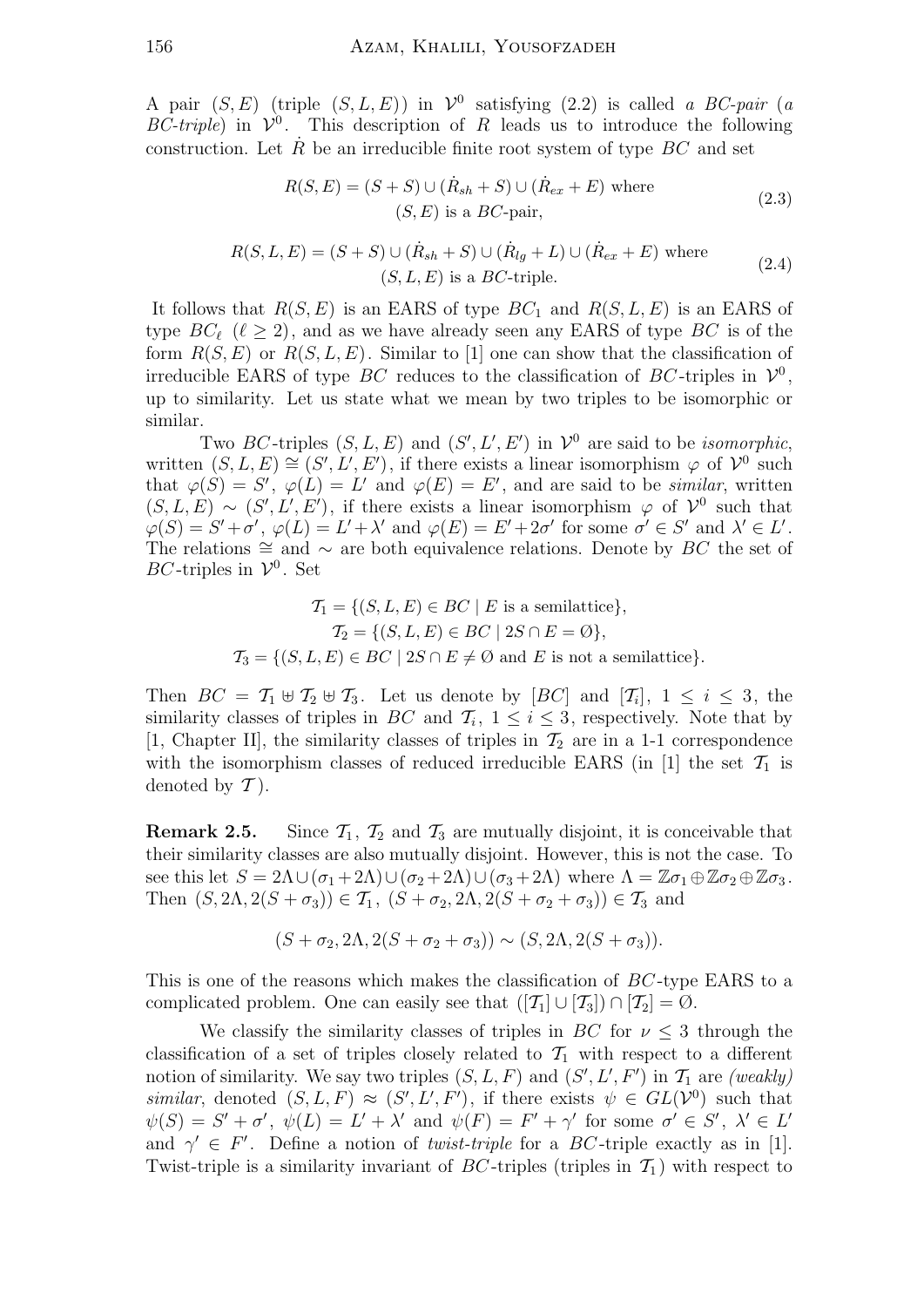$\sim (\approx)$ . Denote by  $BC(t_1, t, t_2)$  the set of BC-triples with twist-triple  $(t_1, t, t_2)$ . Also denote by  $[BC(t_1, t, t_2)]$  ( $[[\mathcal{T}_1(t_1, t, t_2)]]$ ) the set of similarity classes of triples in  $BC(t_1, t, t_2)$  ( $\mathcal{T}_1(t_1, t, t_2)$ ) with respect to ~ (≈). Use a similar notation for triples in  $\mathcal{T}_2$  and  $\mathcal{T}_3$ .

The following proposition shows how we can construct all BC -triples out of the similarity classes in  $[[\mathcal{T}_1]]$ .

**Proposition 2.6.** Let  $\mathcal{R}_1(t_1, t, t_2)$  be a set of representatives for the similarity classes in  $[[\mathcal{T}_1(t_1,t,t_2)]]$ . Then

$$
\mathcal{R}(t_1, t, t_2) := \{ (S, L, F + \eta) \mid (S, L, F) \in \mathcal{R}_1(t_1, t, t_2), \ \eta \in L, \ L + \eta \subseteq L \}
$$

is a set of representatives for the similarity classes in  $BC(t_1, t, t_2)$ .

**Proof.** It is easy to see that for any  $(S, L, F) \in \mathcal{T}_1(t_1, t, t_2)$  and any  $\eta \in L$  with  $L + \eta \subseteq L$ , we have  $(S, L, F + \eta) \in BC(t_1, t, t_2)$ . Conversely, let  $(S, L, E) \in$  $BC(t_1, t, t_2)$ . Take any  $\eta \in E$  and set  $F = E - \eta$ . Then  $\eta + L \subseteq L$  and  $(S, L, F) \in \mathcal{T}_1(t_1, t, t_2)$ . So there exists  $(S', L', F') \in \mathcal{R}_1(t_1, t, t_2)$  and  $\psi \in GL(\mathcal{V}^0)$ such that  $\psi(S) = S' + \sigma'$ ,  $\psi(L) = L' + \lambda'$ ,  $\psi(F) = F' + \gamma'$  for some  $\sigma' \in S'$ ,  $\lambda' \in L'$  and  $\gamma' \in F'$ . Set

$$
\eta' := \psi(\eta) - 2\sigma' + \gamma'.
$$

Then  $(S', L', F' + \eta')$  is in the right hand side of the equality in the statement and  $\psi(E) = \psi(F + \eta) = F' + \gamma' + \psi(\eta) = F' + \eta' + 2\sigma'$ . This shows that  $(S, L, E) \sim (S', L', F' + \eta')$ ).  $\qquad \qquad \Box$ 

There is a very effective tool in the classification of EARS, called *duality*, which reduces sharply the number of twist-triples which we must consider. The notion of duality for extended affine root systems induces a notion of duality for both BC -triples and twist-triples (see [6] for details). It follows that the classification table for similarity classes of BC -triples for a particular twist-triple  $(t_1, t, t_2)$  can be obtained routinely from the classification table for its dual twisttriple  $(t_1, t, t_2)^\vee$ . Accordingly, the triples which we must consider are  $(0, 0, 0)$ ,  $(0, 0, 1), (0, 0, 2), (0, 0, 3), (1, 1, 1), (1, 1, 2), (0, 1, 3), (0, 1, 2), (0, 2, 3), (1, 2, 2),$  $(0, 1, 1), (0, 2, 2), (0, 3, 3).$ 

#### 3 Large and shifted-large sets

The main tool in our work is the so called *large (shifted-large) sets*. They are certain subsets of a  $\nu$ -dimensional vector space over the field of two elements. The point is that many interesting facts about semilattices and translated semilattices can be obtained through some rather simple calculations in the corresponding large and shifted-large sets.

Let R be an irreducible EARS and let  $\Lambda$  be the Z-span of isotropic roots in R. It follows that  $\Lambda = \mathbb{Z}\sigma_1 \oplus \cdots \oplus \mathbb{Z}\sigma_{\nu}$ , for some isotropic roots  $\sigma_1, \ldots, \sigma_{\nu}$ . We fix this Z-basis of  $\Lambda$  throughout our work. Set  $\tilde{\Lambda} = \Lambda/2\Lambda$ , and let  $\tilde{\Lambda}$ :  $\Lambda \to \tilde{\Lambda}$ be the canonical map. For  $\psi \in Aut(\Lambda)$  consider  $\tilde{\psi} \in GL(\tilde{\Lambda})$  by  $\tilde{\psi}(\tilde{\sigma}) = (\psi(\sigma))$ . The map  $\psi \to \tilde{\psi}$  is a surjective group homomorphism from Aut( $\Lambda$ ) onto Aut( $\tilde{\Lambda}$ ). A subset T of  $\tilde{\Lambda}$  is called *large* if it spans  $\tilde{\Lambda}$  and contains zero. Two large sets T and T' are called *similar* if there exists  $\psi \in GL(\mathcal{V}^0)$  such that  $\psi(T) = T' + \sigma'$ for some  $\sigma' \in T'$ . If we denote the preimage of a subset T of  $\tilde{\Lambda}$  by  $S(T)$ , then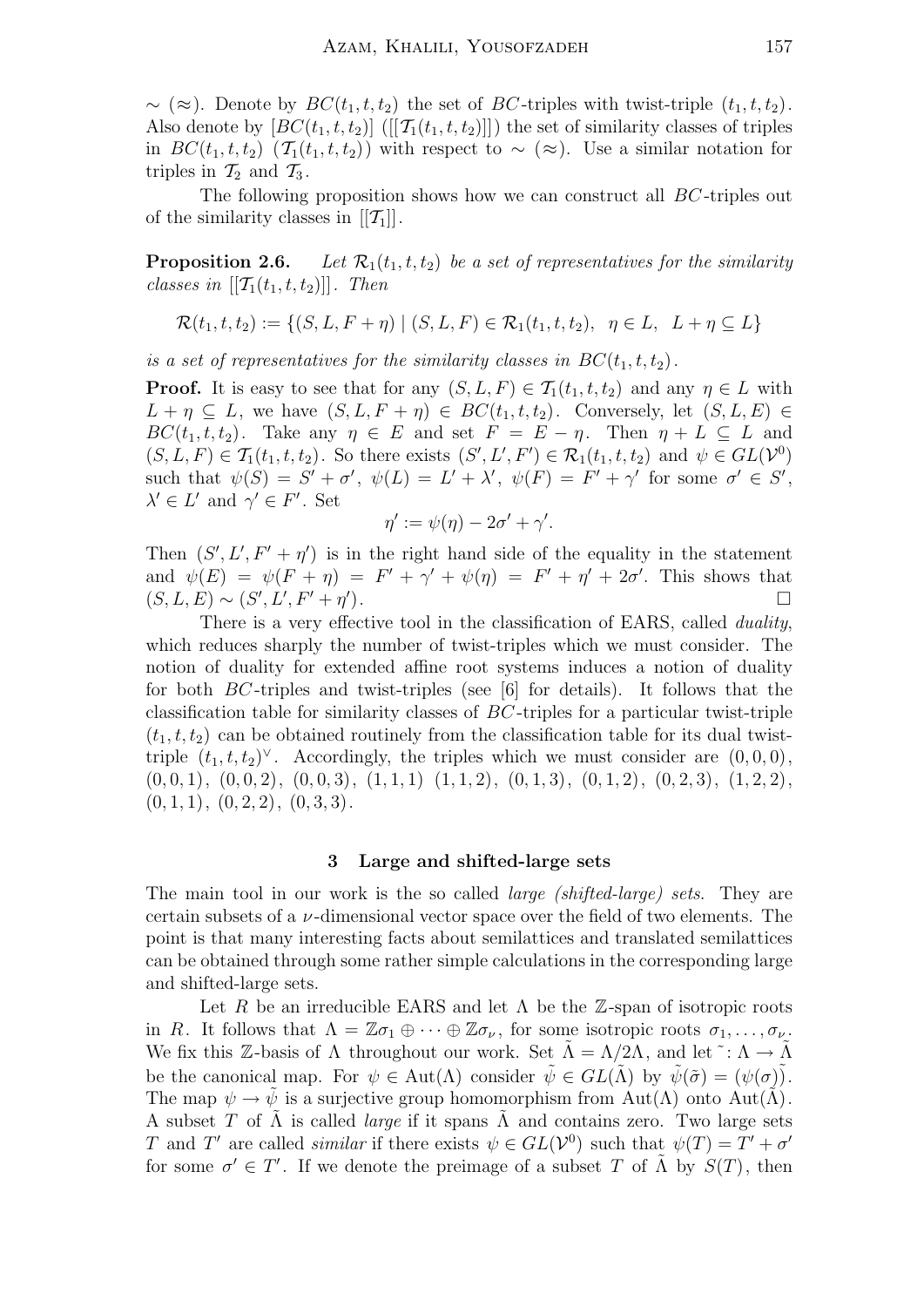it follows that the map  $T \to S(T)$  induces a bijection from the set of similarity classes of large subsets of  $\tilde{\Lambda}$  onto the set of similarity classes of semilattices in  $\mathcal{V}^0$ with  $\mathbb{Z}$ -span  $\Lambda$ .

We would like to obtain a similar characterization for what we call a *shifted* semilattice, a translated semilattice which is not a semilattice. For this, call a subset T of  $\Lambda$  shifted-large if it spans  $\Lambda$  and does not contain zero. Two shiftedlarge sets T and T' are called *isomorphic* if there exists  $\psi \in GL(\tilde{\Lambda})$  such that  $\psi(T) = T'$ . As before it follows that the map  $T \to S(T)$  induces a bijection from the set of isomorphism classes of shifted-large subsets of  $\tilde{\Lambda}$  onto the set of isomorphism classes of shifted semilattices in  $\mathcal{V}^0$  with Z-span  $\Lambda$ .

From now on we assume that  $\dim \mathcal{V}^0 = \nu = 3$ . Let E be a translated semilattice with  $\langle E \rangle = \Lambda$ . Then  $E = S(T)$  for some large or shifted-large subset T of  $\Lambda$ . Define *index* of E by  $\text{ind}(E) = \#(T \cup \{0\}) - 1$ . It is known that any semilattice in  $\mathcal{V}^0$  with Z-span  $\Lambda$  is of the form  $S_{\Lambda}^{(i)} + \sigma$ ,  $3 \leq i \leq 7$ , for some  $\sigma \in S_{\Lambda}^{(i)}$  $\Lambda_{\Lambda}^{(i)}$  (see [5, Remark 3.27] for notation and details) where  $S_{\Lambda}^{(i)}$  $\Lambda^{(i)}$  is one of semilattices listed in the following tables:

$$
S_{\Lambda}^{(1)} = S(0, \tilde{\sigma}_1, \tilde{\sigma}_2, \tilde{\sigma}_3)
$$
\n
$$
S_{\Lambda}^{(2)} = S(0, \tilde{\sigma}_1, \tilde{\sigma}_2, \tilde{\sigma}_1 + \tilde{\sigma}_3)
$$
\n
$$
S_{\Lambda}^{(3)} = S(0, \tilde{\sigma}_1, \tilde{\sigma}_2, \tilde{\sigma}_2 + \tilde{\sigma}_3)
$$
\n
$$
S_{\Lambda}^{(4)} = S(0, \tilde{\sigma}_1, \tilde{\sigma}_3, \tilde{\sigma}_2 + \tilde{\sigma}_3)
$$
\n
$$
S_{\Lambda}^{(5)} = S(0, \tilde{\sigma}_1, \tilde{\sigma}_3, \tilde{\sigma}_1 + \tilde{\sigma}_2 + \tilde{\sigma}_3)
$$
\n
$$
S_{\Lambda}^{(6)} = S(0, \tilde{\sigma}_1, \tilde{\sigma}_3, \tilde{\sigma}_1 + \tilde{\sigma}_2 + \tilde{\sigma}_3)
$$
\n
$$
S_{\Lambda}^{(7)} = S(0, \tilde{\sigma}_2, \tilde{\sigma}_3, \tilde{\sigma}_1 + \tilde{\sigma}_2 + \tilde{\sigma}_3)
$$
\n
$$
S_{\Lambda}^{(8)} = S(0, \tilde{\sigma}_1, \tilde{\sigma}_2, \tilde{\sigma}_3, \tilde{\sigma}_1 + \tilde{\sigma}_2)
$$
\n
$$
S_{\Lambda}^{(9)} = S(0, \tilde{\sigma}_1, \tilde{\sigma}_2, \tilde{\sigma}_3, \tilde{\sigma}_1 + \tilde{\sigma}_3)
$$
\n
$$
S_{\Lambda}^{(10)} = S(0, \tilde{\sigma}_1, \tilde{\sigma}_2, \tilde{\sigma}_3, \tilde{\sigma}_1 + \tilde{\sigma}_3)
$$
\n
$$
S_{\Lambda}^{(11)} = S(0, \tilde{\sigma}_1, \tilde{\sigma}_2, \tilde{\sigma}_3, \tilde{\sigma}_1 + \tilde{\sigma}_2 + \tilde{\sigma}_3)
$$
\n
$$
S_{\Lambda}^{(12)} = S(0, \tilde{\sigma}_1, \tilde{\sigma}_2, \tilde{\sigma}_3, \tilde{\sigma}_1 + \tilde{\sigma}_2 + \tilde{\sigma}_3)
$$
\n
$$
S_{\Lambda}^{(13)} = S(0, \tilde{\sigma}_1, \
$$

The next proposition classifies the semilattices (and related shifted semilattices)  $S_{\Lambda}^{(i)}$  $\Lambda$ <sup>(*i*</sup>) listed above. First, we need to state some lemmas. Let us define the length of an element v of a vector space with respect to a fixed basis X, denoted by  $\ell_X(v)$ . to be the number of nonzero coordinates of  $v$  with respect to  $X$ .

**Lemma 3.1.** Let A and A' be two shifted-large subsets of  $\tilde{\Lambda}$ . Suppose that

$$
\#\{v \in A \mid \ell_X(v) = i\} = \#\{v \in A' \mid \ell_{X'}(v) = i\}, \quad 1 \le i \le 3,
$$
 (3.2)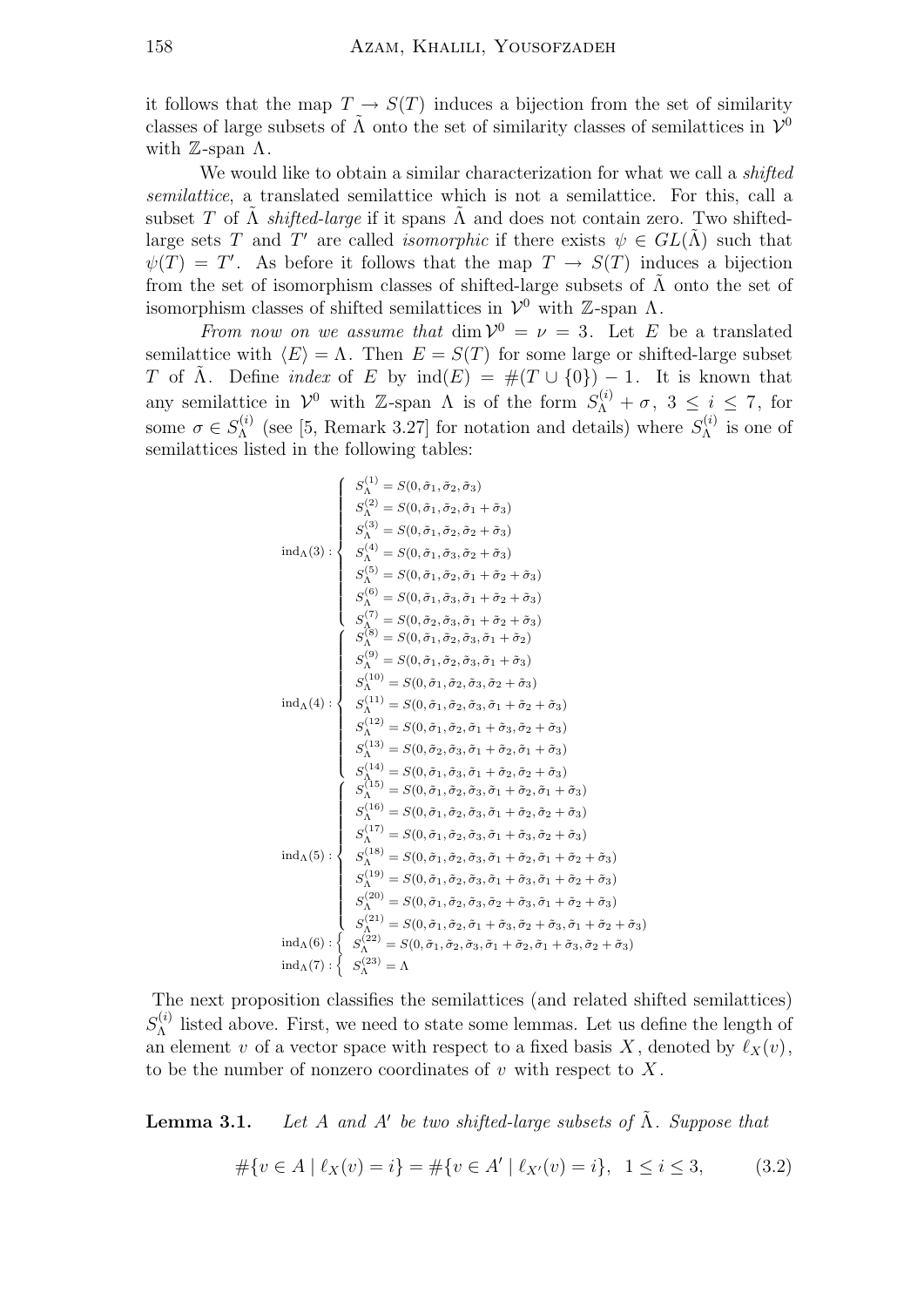for some bases  $X \subseteq A$  and  $X' \subseteq A'$ . Then there exists an isomorphism  $\varphi \in A$  $GL(\tilde{\Lambda})$  such that  $\varphi(A) = A'$ . Conversely, if  $\varphi(A) = A'$  for some isomorphism  $\varphi \in GL(\tilde{\Lambda})$ , then there exist bases  $X \subseteq A$  and  $X' \subseteq A'$  such that 3.2 holds. **Proof.** The proof is immediate as  $\dim_{\mathbb{F}_2} \tilde{\Lambda} = 3$ .

**Lemma 3.3.** i) Up to isomorphism there exist only two shifted-large subsets of  $\Lambda$  of cardinal 4.

ii) For  $n = 3, 5, 6, 7$ , up to isomorphism there exists only one shifted-large subset of  $\tilde{\Lambda}$  of cardinal n.

**Proof.** Let A be a shifted-large subset of  $\tilde{\Lambda}$  with  $\#A = n$ . The result for the cases  $n = 3, 7$  is trivial. If  $n = 4$ , then for any basis  $X \subseteq A$  exactly two cases can happen, either there is one element of length 3 or there is no element of this length. So the result follows from Lemma 3.1.

Now let  $n = 5, 6$ . It follows from Lemma 3.1 that we are done if we show that with respect to some basis  $X \subseteq A$  no element of A has length 3. Let  $A = \{a_i\}_{i=1}^n$ . We may assume that  $X' = \{a_i\}_{i=1}^3$  is a basis of  $\tilde{\Lambda}$ . If there exists no  $v \in A$  such that  $\ell_{X'}(v) = 3$  we are done. If not, we may assume that  $\ell(a_4) = 3$ . Then  $a_5 = a_i + a_j$  for some distinct  $i, j \in \{1, 2, 3\}$ . Set  $\{a_k\} = X' \setminus \{a_i, a_j\}$  and let  $a_6 = a_i + a_k$  (if  $n = 6$ ). Now  $X = \{a_5, a_i, a_k\}$  is a basis of  $\tilde{\Lambda}$  and with respect to X no element of A has length 3.

**Proposition 3.4.** Let  $S_1$  and  $S_2$  be two semilattices with  $\langle S_1 \rangle = \langle S_2 \rangle = \Lambda$  and  $ind(S_1) = ind(S_2) = n$ .

(i) For  $i = 1, 2$ , set  $E_i = S_i + \eta_i$  where  $\eta_i \in \Lambda$ . If  $E_1, E_2$  are shifted semilattices, then  $E_1 \cong E_2$ .

(*ii*) Up to isomorphism  $S_{\Lambda}^{(8)}$  $\mathcal{S}_{\Lambda}^{(8)}$  and  $\mathcal{S}_{\Lambda}^{(11)}$  $\Lambda^{(11)}$  are the only semilattices of index 4. (iii) If  $n \neq 4$ , then  $S_1 \cong S_2$ .

(iv) Two semilattices in  $\mathcal{V}^0$  with the same  $\mathbb{Z}$ -span are similar if and only if they have the same index.

**Proof.** (i) Let S be a semilattice with  $\langle S \rangle = \Lambda$  and  $\text{ind}(S) = 3$ . Let  $\eta \in \Lambda$  be such that  $E := S_{+} \eta$  is a shifted semilattice. Then  $E = S(T)$  where T is a shiftedlarge subset of  $\Lambda$  and  $\#T = 4$ . So there exists  $\tau \in T$  such that  $S = S(T+\tau)$ . Since S is a semilattice with  $\langle S \rangle = \Lambda$  and  $\text{ind}(S) = 3$  we have  $S \setminus \{0\}$  is a linearly independent subset of  $\tilde{\Lambda}$  and so  $\sum_{\tilde{\sigma} \in \tilde{S}} \tilde{\sigma} \neq 0$ . This gives  $\sum_{t \in T} t \neq 0$ . Therefore, no element in  $T$ , with respect to any basis contained in  $T$ , has length 3. The result now follows from Lemma 3.3.

(*ii*) Recall that  $T \mapsto S(T)$  induces a bijection from the set of isomorphism classes of large subsets of  $\tilde{\Lambda}$  onto the set of isomorphism classes of semilattices in  $V^0$  with Z-span Λ. Now if T is a large subset with  $\#T = 5$  then  $T \setminus \{0\}$  is a shifted-large subset with cardinal 4. But by Lemma 3.3, up to isomorphism there exist exactly two shifted-large subsets with cardinal 4 depending on whether their sum of elements is zero or not. So up to isomorphism there exist two large subsets with cardinal 5 depending on whether their sum of elements is zero or not. But the sum of elements in  $(S_{\Lambda}^{(1)} )$  $\binom{11}{\Lambda}$ <sup> $\sim$ </sup> is zero while this is not the case for  $(S_{\Lambda}^{(8)})$  $\binom{8}{\Lambda}^{\sim}$ . This completes the proof of  $(ii)$ .

 $(iii)$  It follows immediately from Lemma 3.3 $(ii)$ .

(*iv*) According to parts (*ii*) and (*iii*), we are done if we show that  $S_{\Lambda}^{(8)} \sim$  $S_{\Lambda}^{(11)}$  $\mathcal{L}_{\Lambda}^{(11)}$ . To see this take  $\sigma_1$  to  $\sigma_1 + \sigma_3$ ,  $\sigma_2$  to  $\sigma_2 + \sigma_3$  and  $\sigma_3$  to  $\sigma_3$ .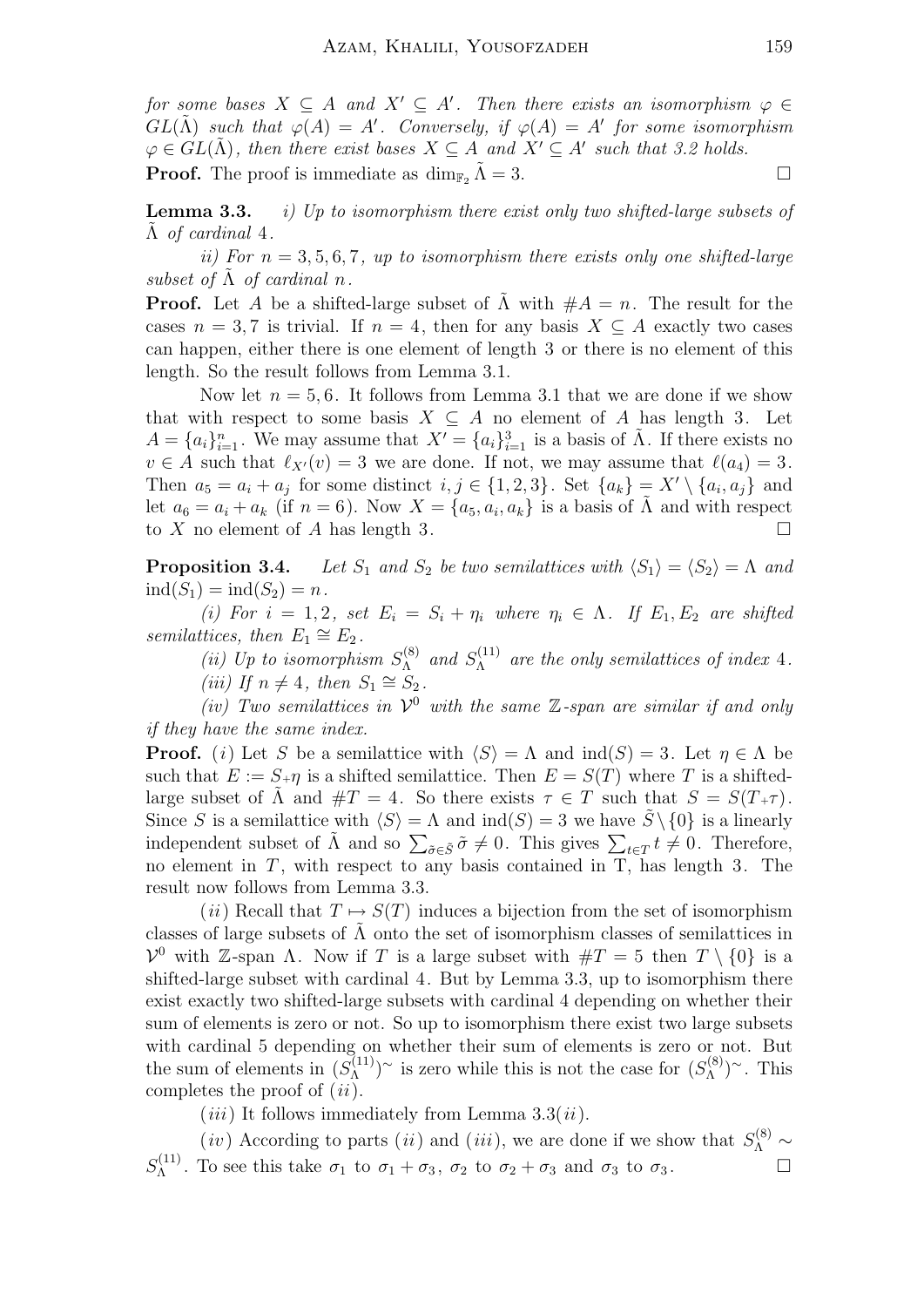## 4 Classification of Λ-pairs and translated Λ-pairs

Let  $\Lambda$  be as in Section 3. In this section we classify the so called  $\Lambda$ -pairs and translated  $\Lambda$ -pairs. Our approach is as follows. We first find a set  $\mathcal R$  of representatives for the class of  $\Lambda$ -pairs. We use this to classify the class of translated  $\Lambda$ -pairs. It then follows that the representatives in  $\mathcal R$  are distinct, and so we get a classification of  $\Lambda$ -pairs. We later relate the classification of  $BC$ -triples (for some particular twist triples) to the classification of  $\Lambda$ -pairs. In this section and future sections we will face with a huge amount of computations regarding pairs or triples of semilattices and translated semilattices. To make our computations shorter, we agree to represent an expression such as

$$
(S_{\Lambda}^{(1)} + \sigma_1, S_{\Lambda}^{(5)} + \sigma_1)^{\frac{\varphi_{22}^{-1}}{\cong}} (S_{\Lambda}^{(1)} + \sigma_1, S_{\Lambda}^{(2)}) \text{ or } (S_{\Lambda}^{(1)}, S_{\Lambda}^{(1)} + \sigma_1 + \sigma_3)^{\frac{\varphi_1}{\cong}} (S_{\Lambda}^{(1)}, S_{\Lambda}^{(1)} + \sigma_1 + \sigma_2)
$$

by

$$
(S_{\Lambda}^{(1)} + \sigma_1, S_{\Lambda}^{(5)} + \sigma_1)\varphi_{22}^{-1}(S_{\Lambda}^{(2)})
$$
 or  $(S_{\Lambda}^{(1)}, S_{\Lambda}^{(1)} + \sigma_1 + \sigma_3)\varphi_1(0, \star + \sigma_1 + \sigma_2),$ 

respectively. Some other simplifying notations that we will use would be clear from the context.

Let S and F be two semilattices in  $\mathcal{V}^0$ . The pair  $(S, F)$  is called a  $\Lambda$ -pair if  $\langle S \rangle = \langle F \rangle = \Lambda$ . Denote by A the set of  $\Lambda$ -pairs in  $\mathcal{V}^0$ , and set

$$
\mathcal{A}' = \{ (S, E) \mid E = F + \eta \text{ for some } (S, F) \in \mathcal{A}, \eta \in \Lambda \}.
$$

The elements of  $\mathcal{A}'$  are called translated  $\Lambda$ -pairs. If F is a translated semilattice, then  $\text{ind}(F + \eta) = \text{ind}(F + \gamma)$  for any  $\eta, \gamma \in F$ , so for a pair ( $\Lambda$ -pair or translated  $(\Lambda$ -pair)  $(S, F)$  with  $\text{ind}(S) = i$ ,  $\text{ind}(F - \eta) = j$ ,  $\eta \in F$ , we call  $(i, j)$  the *index* of  $(S, F)$ . Throughout this work we use 32 non-identity automorphisms, denoted by  $\varphi_i$ ,  $1 \leq i \leq 32$ , which are listed in Section 6.

**Definition 4.1.** (i) Let  $(S, F)$  and  $(S', F')$  be two  $\Lambda$ -pairs. We say that  $(S, F)$ and  $(S', F')$  are *isomorphic*, written  $(S, F) \cong (S', F')$ , if there exists  $\varphi \in GL(\mathcal{V}^0)$ such that  $\varphi(S) = S'$  and  $\varphi(F) = F'$ . Also,  $(S, F)$  and  $(S', F')$  are called *similar*, written  $(S, F) \sim (S', F')$ , if there exists  $\varphi \in GL(\mathcal{V}^0)$  such that  $\varphi(S) = S' + \sigma'$  and  $\varphi(F) = F' + \gamma'$ , for some  $\sigma' \in S', \gamma' \in F'$ . The relations  $\cong$  and  $\sim$  are equivalence relations.

(ii) Two translated  $\Lambda$ -pairs  $(S, E)$  and  $(S', E')$  are called *isomorphic*, written  $(S, E) \cong (S', E')$ , if there exists  $\varphi \in GL({\mathcal{V}}^0)$  such that  $\varphi(S) = S'$ and  $\varphi(E) = E'$ . Also,  $(S, E)$  and  $(S', E')$  are called *directed similar*, written  $(S, E) \approx (S', E')$ , if there exists  $\varphi \in GL(\mathcal{V}^0)$  such that  $\varphi(S) = S' + \sigma'$  and  $\varphi(E) = E' + \sigma'$ , for some  $\sigma' \in S'$ . The relations  $\cong$  and  $\approx$  are equivalence relations.

**Proposition 4.2.** Up to directed similarity, there exist 73 distinct translated Λ-pairs (for a complete list see Table 6.2).

Proof. Step 1. (Reduction to similarity.) We first relate two notions, similarity and directed similarity. Let  $\mathcal R$  be a set of representatives for the similarity classes in  $\mathcal{A}$ . Using an argument similar to Proposition 2.6, one can see that the set

$$
\mathcal{R}' = \{ (S, F + \eta) \mid (S, F) \in \mathcal{R}, \eta \in \Lambda \}
$$
\n(4.3)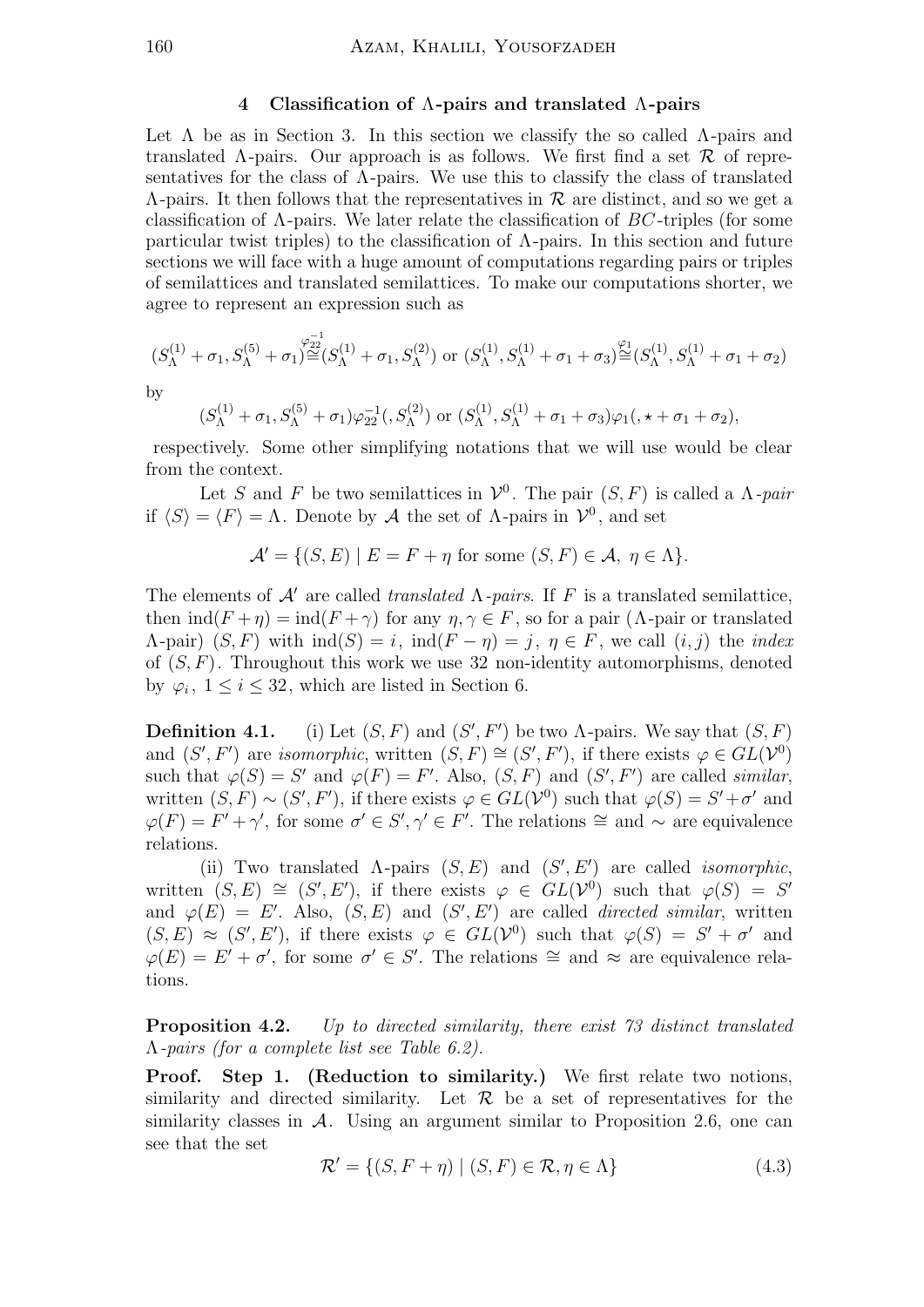is a set of representatives for the directed similarity classes in  $\mathcal{A}'$ .

Step 2. (Similar  $\Lambda$ -pairs.) In virtue of (4.3), we start by finding a set of representatives for similar  $\Lambda$ -pairs.

To find similar  $\Lambda$ -pairs, we must consider all pairs  $(S + \sigma, F + \gamma)$  where  $S, F \in \bigcup_{i=3}^{7} \text{ind}_{\Lambda}(i)$  and  $\sigma \in S, \gamma \in F$ . Since index is a similarity invariant of semilattices we have  $(S + \sigma, F + \gamma) \nsim (S' + \sigma', F' + \gamma')$  if  $\text{ind}(S) \neq \text{ind}(S')$ . So for each i,  $3 \leq i \leq 7$  it is enough to consider  $\Lambda$ -pairs of the form  $(S + \sigma, F + \gamma)$ where  $S \in \text{ind}_{\Lambda}(i), F \in \text{ind}_{\Lambda}(j), 3 \leq j \leq 7, \sigma \in S, \gamma \in F$ . However, the answer is clear if  $F$  is of index 6 or 7, as for such indices there is only one semilattice (up to translation). So for each  $3 \leq i \leq 7$  we restrict our computations to the cases  $3\leq j\leq 5$ .

 $i = 3, 3 \leq j \leq 5$ : We have

$$
(S_{\Lambda}^{(1)} + \sigma_1, S_{\Lambda}^{(5)} + \sigma_1)\varphi_{22}^{-1}, (S_{\Lambda}^{(2)})\varphi_5, (S_{\Lambda}^{(3)})\varphi_1, (S_{\Lambda}^{(4)}), (S_{\Lambda}^{(1)}, S_{\Lambda}^{(5)})\varphi_1, (S_{\Lambda}^{(6)})\varphi_5, (S_{\Lambda}^{(7)}).
$$

So,  $\{[(S_{\Lambda}^{(1)} + \sigma, F + \tau)] \mid F \in \text{ind}_{\Lambda}(3), \sigma \in S_{\Lambda}^{(1)}\}$  $\{\Lambda^{(1)}, \tau \in F\} = \{[(S_{\Lambda}^{(1)})$  $S_{\Lambda}^{(1)}, S_{\Lambda}^{(1)})$ ], [(,  $S_{\Lambda}^{(2)})$ ]}. By Proposition 3.4, semilattices of the same index are similar, so for each  $2 \leq i \leq 7$ and  $F \in \text{ind}_{\Lambda}(3)$  there exists  $\varphi \in GL(\mathcal{V}^0)$  such that  $\varphi(S_{\Lambda}^{(i)})$  $S^{(i)}_{\Lambda})=S^{(1)}_{\Lambda}$  $\varphi_{\Lambda}^{(1)}$ . Now  $\varphi(F)$ is a semilattice similar (in fact isomorphic) to F, so  $\varphi(F) = E + \tau$  for some  $E \in \text{ind}_{\Lambda}(3), \tau \in E$ . So for  $1 \leq i \leq 7$  and  $F \in \text{ind}_{\Lambda}(3)$ ,  $[(S_{\Lambda}^{(i)})]$  $\binom{n}{\Lambda}, F] \in \{[(S_{\Lambda}^{(1)}],$  $\left[\Lambda^{(1)}, E\right)]$  |  $E \in \text{ind}_{\Lambda}(3)$ . Thus,

$$
\{[(S+\sigma, F+\tau)] \mid S, F \in \text{ind}_{\Lambda}(3), \sigma \in S, \tau \in F\} = \{[(S_{\Lambda}^{(1)}, S_{\Lambda}^{(1)})], [((S_{\Lambda}^{(2)})]\}.
$$
 (4.4)

Also  $(S_{\Lambda}^{(1)} + \sigma_1, S_{\Lambda}^{(18)} + \sigma_1) \varphi_8^{-1} (S_{\Lambda}^{(16)}) \varphi_5 (S_{\Lambda}^{(15)}) \varphi_5 (S_{\Lambda}^{(16)}) \varphi_1 (S_{\Lambda}^{(17)})$ , and  $(S_{\Lambda}^{(1)}+\sigma_1,S_{\Lambda}^{(11)}+\sigma_1)\varphi_8^{-1}(S_{\Lambda}^{(1)})$  $S_{\Lambda}^{(1)}, S_{\Lambda}^{(10)}) \varphi_{24}(, S_{\Lambda}^{(8)}) \varphi_{1}(, S_{\Lambda}^{(9)}),$  $(S_{\Lambda}^{(1)}$  $(S_{\Lambda}^{(1)}, S_{\Lambda}^{(14)})\varphi_{1}(, S_{\Lambda}^{(12)})\varphi_{24}(, S_{\Lambda}^{(13)}) ,~~(S_{\Lambda}^{(14)})$  $\mathcal{S}_{\Lambda}^{(10)}, S_{\Lambda}^{(18)}) \varphi_{1}(, S_{\Lambda}^{(19)}) \varphi_{5}(, S_{\Lambda}^{(20)}) .$ 

So as before for  $\sigma \in S$  and  $\tau \in F$ ,

$$
\{[(S+\sigma, F+\tau)] \mid S \in \text{ind}_{\Lambda}(3), F \in \text{ind}_{\Lambda}(4)\} = \{[(S_{\Lambda}^{(1)}, S_{\Lambda}^{(8)})], [(S_{\Lambda}^{(12)})]\}\
$$
(4.5)

$$
\{[(S+\sigma, F+\tau)] \mid S \in \text{ind}_{\Lambda}(3), F \in \text{ind}_{\Lambda}(5)\} = \{[(S_{\Lambda}^{(1)}, S_{\Lambda}^{(15)})], [(S_{\Lambda}^{(21)})]\}.
$$
 (4.6)

In a similar manner we can handle the remaining cases.

 $i = 4, 3 \le j \le 5$ : We have  $(S_{\Lambda}^{(8)} + \sigma_2, S_{\Lambda}^{(3)})\varphi_5(\star + \sigma_1, S_{\Lambda}^{(2)})\varphi_2(, S_{\Lambda}^{(1)})\varphi_{29}(\star + \sigma_1 +$  $\sigma_2, S_{\Lambda}^{(5)}$ ), and  $(S_{\Lambda}^{(8)}$  $S_{\Lambda}^{(8)}, S_{\Lambda}^{(10)})\varphi_{5}(,S_{\Lambda}^{(9)})\varphi_{7}(\star+\sigma_{2},S_{\Lambda}^{(11)}+\sigma_{2}),~(S_{\Lambda}^{(8)})$  $S_{\Lambda}^{(8)}, S_{\Lambda}^{(7)}) \varphi_{5}(, S_{\Lambda}^{(6)}) \varphi_{10}(, S_{\Lambda}^{(4)}).$ Also we have,  $(S_{\Lambda}^{(8)})$  $\mathcal{S}^{(8)}_\Lambda, S^{(14)}_\Lambda) \varphi_5( ,S^{(13)}_\Lambda) \varphi_9^{-1}( ,S^{(11)}_\Lambda) \varphi_2( \star + \sigma_1, S^{(12)}_\Lambda),$ and  $(S_{\Lambda}^{(8)} + \sigma_1, S_{\Lambda}^{(21)})\varphi_2^{-1}(, S_{\Lambda}^{(20)})\varphi_5(, S_{\Lambda}^{(19)}), (S_{\Lambda}^{(8)}$  $S_{\Lambda}^{(8)}, S_{\Lambda}^{(18)})\varphi_7(*+\sigma_2, S_{\Lambda}^{(15)}+\sigma_2),$  and  $(S_{\Lambda}^{(8)}$  $(S^{(8)}_\Lambda,S^{(15)}_\Lambda)\varphi_5(,S^{(16)}_\Lambda),(S^{(8)}_\Lambda)$  $\mathcal{S}_{\Lambda}^{(8)}, S_{\Lambda}^{(17)})\varphi_{2}(\star + \sigma_{1}, S_{\Lambda}^{(19)})$ . So, if  $\operatorname{ind}(S) = 4, 3 \leq \operatorname{ind}(F) \leq 5$ and  $\sigma \in S$ ,  $\tau \in F$ , then

$$
\{[(S+\sigma, F+\tau)]\} = \{[(S_{\Lambda}^{(8)}, S_{\Lambda}^{(i)})] \mid i = 1, 4, 8, 9, 15, 17\}.
$$
 (4.7)

 $i = 5, 3 \le j \le 5$ : We have  $(S_{\Lambda}^{(15)} + \sigma_2, S_{\Lambda}^{(5)}) \varphi_{29}^{-1} (S_{\Lambda}^{(15)}$  $S^{(15)}, S^{(1)})\varphi_{26}(\star+ \sigma_3, S^{(6)}_\Lambda),$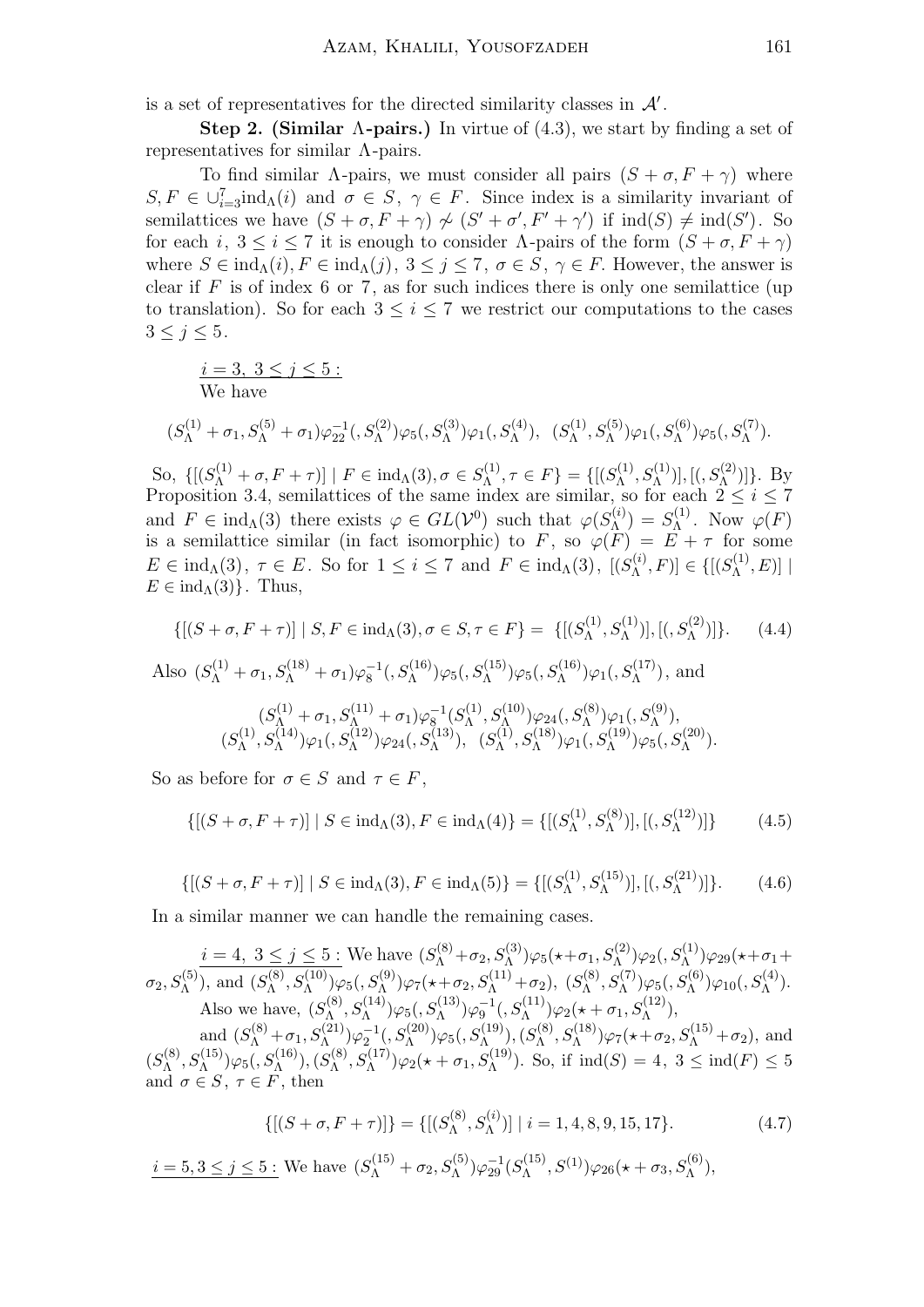$$
(S_{\Lambda}^{(15)}, S_{\Lambda}^{(2)})\varphi_{2}(, S_{\Lambda}^{(1)})\varphi_{3}(\star + \sigma_{2}, S_{\Lambda}^{(3)}), (S_{\Lambda}^{(15)}, S_{\Lambda}^{(1)})\varphi_{4}(\star + \sigma_{3}, S_{\Lambda}^{(4)}).
$$
 Also, we have,  

$$
(S_{\Lambda}^{(15)}, S_{\Lambda}^{(9)})\varphi_{1}(, S_{\Lambda}^{(8)})\varphi_{4}(\star + \sigma_{3}, S_{\Lambda}^{(13)} + \sigma_{3}), (S_{\Lambda}^{(15)}, S_{\Lambda}^{(11)})\varphi_{2}(, S_{\Lambda}^{(12)}),
$$

$$
(S_{\Lambda}^{(15)}, S_{\Lambda}^{(14)})\varphi_{4}(\star + \sigma_{3}, S_{\Lambda}^{(11)}), (S_{\Lambda}^{(15)}, S_{\Lambda}^{(10)})\varphi_{26}(\star + \sigma_{3}, S_{\Lambda}^{(12)} + \sigma_{1}).
$$
And  

$$
(S_{\Lambda}^{(15)}, S_{\Lambda}^{(16)})\varphi_{1}(, S_{\Lambda}^{(17)}), (S_{\Lambda}^{(15)}, S_{\Lambda}^{(18)})\varphi_{1}(, S_{\Lambda}^{(19)}), (S_{\Lambda}^{(15)}, S_{\Lambda}^{(17)})\varphi_{3}(\star + \sigma_{2}, S_{\Lambda}^{(20)}),
$$

$$
(S_{\Lambda}^{(15)}, S_{\Lambda}^{(19)})\varphi_{3}(\star + \sigma_{2}, S_{\Lambda}^{(21)}), (S_{\Lambda}^{(15)}, S_{\Lambda}^{(17)})\varphi_{2}(, S_{\Lambda}^{(19)})
$$

Hence if  $\text{ind}(S) = 5$ ,  $3 \leq \text{ind}(F) \leq 5$  and  $\sigma \in S$ ,  $\tau \in F$ , then

$$
\{[(S+\sigma, F+\tau)]\} = \{[(S_{\Lambda}^{(15)}, S_{\Lambda}^{(i)})] \mid i = 1, 7, 8, 10, 15, 16\}.
$$
 (4.8)

If  $\text{ind}(S) = \text{ind}(F)$ , then there exists  $\varphi \in GL(\mathcal{V}^0)$  such that  $\varphi(S) = F + \gamma$  for some  $\gamma \in F$  and  $\varphi(S_{\Lambda}^{(22)})$  $S_{\Lambda}^{(22)}$ ) =  $S_{\Lambda}^{(22)} + \sigma$  for some  $\sigma \in S_{\Lambda}^{(22)}$  $\Lambda^{(2)}$ , so if  $\text{ind}(F) = 3, 4, 5$  and  $\tau \in F$ , then

$$
\{[(S_{\Lambda}^{(22)}, F + \tau)]\} = \{[(S_{\Lambda}^{(22)}, S_{\Lambda}^{(1)})], [((S_{\Lambda}^{(8)})], [((S_{\Lambda}^{(15)})]\}.
$$
\n(4.9)

Step 3. (Directed similar translated  $\Lambda$ -pairs). Now we are ready to find directed similarity classes of translated  $\Lambda$ -pairs. As before, for each  $3 \leq i, j \leq 7$ , it is enough to find directed similarity classes of the form  $[(S + \sigma, F + \gamma)]$  where  $S \in \text{ind}_{\Lambda}(i), F \in \text{ind}_{\Lambda}(j)$  and  $\sigma \in S, \gamma \in \Lambda$ .

In practice, one of the difficulties in dealing with pairs or triples of semilattices is to show that two pairs or triples are not similar (or isomorphic). For this, we record some very handy computational facts, which will be used very frequently in our computations. The proof of each fact is immediate as any  $\mathbb Z$ -module automorphism of  $\Lambda$  induces a vector space isomorphism of  $\Lambda$ .

Let  $(S, E), (S', E')$  be two isomorphic translated  $\Lambda$ -pairs, then

$$
(i) \#(\tilde{S} \cap \tilde{E}) = \#(\tilde{S}' \cap \tilde{E}').
$$
  
\n
$$
(ii) \left(\sum_{\tilde{\sigma} \in \tilde{S}} \tilde{\sigma} + \sum_{\tilde{\sigma} \in \tilde{E}} \tilde{\sigma}\right) \in (S \cap E)^\sim \Rightarrow \left(\sum_{\tilde{\sigma}' \in \tilde{S}'} \tilde{\sigma}' + \sum_{\tilde{\sigma}' \in \tilde{E}'} \tilde{\sigma}'\right) \in (S' \cap E)^\sim.
$$
  
\n
$$
(iii) \sum_{\tilde{\sigma} \in \tilde{S} \setminus (S \cap E)^\sim} \tilde{\sigma} = \sum_{\tilde{\sigma} \in \tilde{E} \setminus (S \cap E)^\sim} \tilde{\sigma} \Rightarrow \sum_{\tilde{\sigma}' \in \tilde{S}' \setminus (S' \cap E')^\sim} \tilde{\sigma}' = \sum_{\tilde{\sigma}' \in \tilde{E}' \setminus (S' \cap E')^\sim} \tilde{\sigma}'.
$$
  
\n
$$
(iv) \sum_{\tilde{\sigma} \in \tilde{S} \setminus (S \cap E)^\sim} \tilde{\sigma} \in (S \cap E)^\sim \Rightarrow \sum_{\tilde{\sigma}' \in \tilde{E}' \setminus (S' \cap E')^\sim} \tilde{\sigma}' \in (S' \cap E')^\sim.
$$
  
\n
$$
(v) \sum_{\tilde{\sigma} \in \tilde{S} \setminus \tilde{B}} \tilde{\sigma} = 0 \Rightarrow \sum_{\tilde{\sigma}' \in \tilde{S}' \cap \tilde{E}'} \tilde{\sigma}' = 0.
$$
  
\n
$$
(vii) \sum_{\tilde{\sigma} \in \tilde{S} \cap \tilde{E}} \tilde{\sigma} = 0 \Rightarrow \sum_{\tilde{\sigma}' \in \tilde{S}' \cap \tilde{E}'} \tilde{\sigma}' \in (E')^\sim,
$$
  
\n
$$
\sum_{\tilde{\sigma} \in \tilde{S} \cap \tilde{E}} \tilde{\sigma} \in \tilde{E} \Rightarrow \sum_{\tilde{\sigma}' \in \tilde{S}' \cap \tilde{E}'} \tilde{\sigma}' \in (E')^\sim,
$$
  
\n
$$
(viii) \sum_{\tilde{\sigma} \in \tilde{S}} \tilde{\sigma} + \sum_{\tilde{\
$$

According to (4.10), to prove that two pairs are not isomorphic, it is enough to show that at least one of the items  $(i)-(ix)$  does not hold. For this we only need to do some calculus inside the finite vector space  $\tilde{\Lambda}$ . Since for each  $1 \leq i, j \leq 23, \sigma \in S_{\Lambda}^{(i)}$  $\Lambda^{(i)}$  and  $\tau \in \Lambda$  we have  $(S_{\Lambda}^{(i)} )$  $\chi_{\Lambda}^{(i)}, S_{\Lambda}^{(j)} + \tau \stackrel{id}{\approx} (S_{\Lambda}^{(i)} + \sigma, S_{\Lambda}^{(j)} + \sigma + \tau)$ , for each  $i, j$  we only need to find directed similarity classes of the form  $[(S_{\Lambda}^{(i)})]$  $S_{\Lambda}^{(i)}, S_{\Lambda}^{(j)} + \tau$ ] where  $\tau \in \Lambda$ .

$$
\begin{aligned} &\underline{i,j=1,1:}\text{ We have}\\ &(S^{(1)}_\Lambda,S^{(1)}_\Lambda+\sigma_1+\sigma_3)\varphi_1(,\star+\sigma_1+\sigma_2)\varphi_{24}(,\star+\sigma_2+\sigma_3)^{\frac{\varphi_7}{\approx}}(\star+\sigma_3)\varphi_{24}(,\star+\sigma_1)\varphi_5(,\star+\sigma_2) \end{aligned}
$$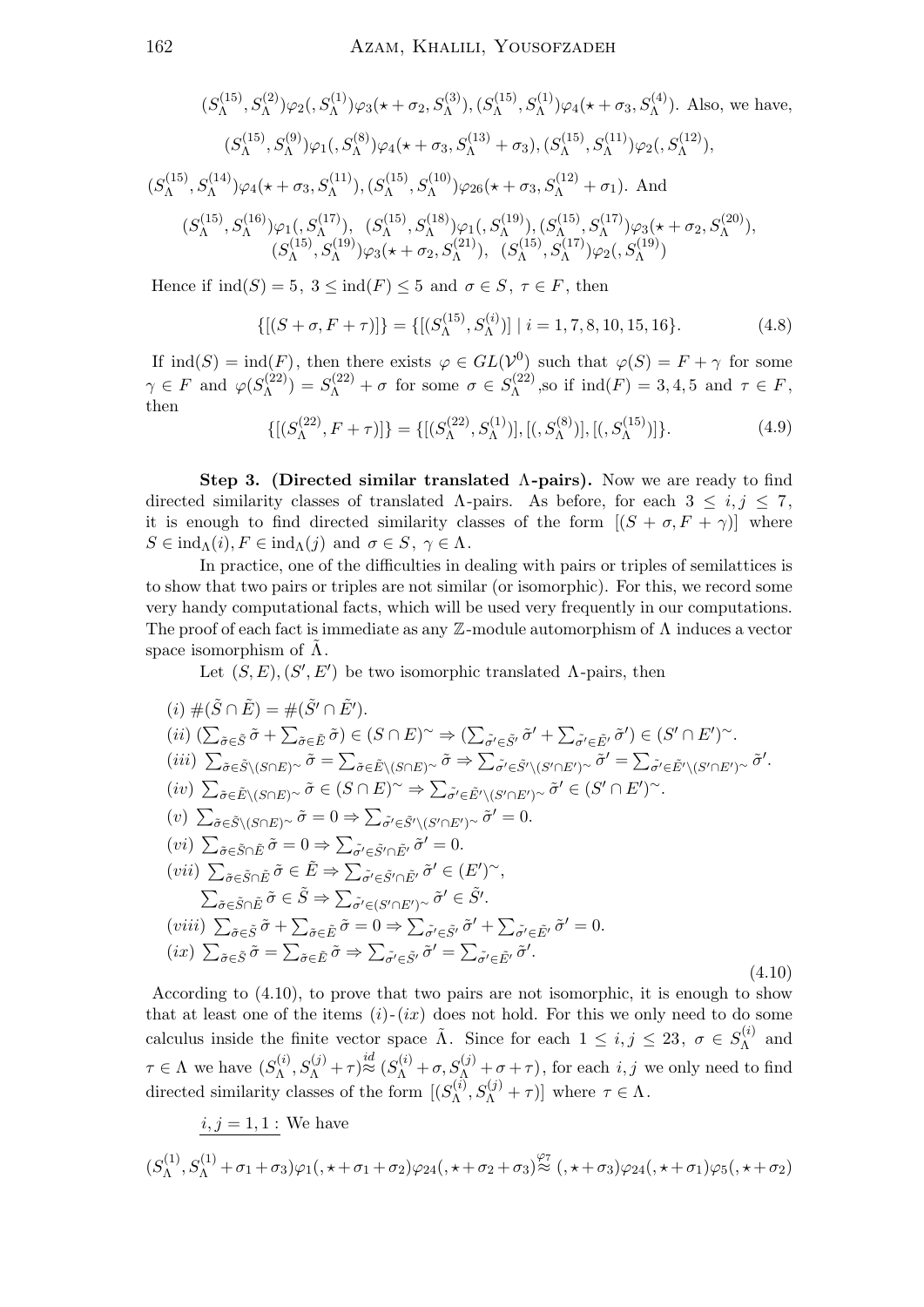and by (4.10)(*i*) 
$$
(S_{\Lambda}^{(1)}, S_{\Lambda}^{(1)} + \sigma_1 + \sigma_2 + \sigma_3) \not\approx (0, \star) \not\approx (0, \star) \not\approx (0, \star) \not\approx (0, \star) \sigma_1 + \sigma_2 + \sigma_3).
$$
  
\n*i*, *j* = 1, 2 : We have  
\n $(S_{\Lambda}^{(1)}, S_{\Lambda}^{(2)})\varphi_1(0, \star) - \sigma_1(0, \star) \sigma_1(0, \star) - \sigma_2(0, \star) \sigma_2(0, \star) - \sigma_3(0, \star) \sigma_1(0, \star) - \sigma_2(0, \star) \sigma_2(0, \star) - \sigma_3(0, \star) \sigma_1(0, \star) - \sigma_2(0, \star) \sigma_2(0, \star) - \sigma_3(0, \star) \sigma_1(0, \star) - \sigma_2(0, \star) \sigma_2(0, \star) - \sigma_3(0, \star) \sigma_1(0, \star) - \sigma_2(0, \star) \sigma_2(0, \star) - \sigma_3(0, \star) \sigma_1(0, \star) - \sigma_2(0, \star) \sigma_2(0, \star) - \sigma_3(0, \star) \sigma_1(0, \star) - \sigma_2(0, \star) \sigma_2(0, \star) - \sigma_3(0, \star) \sigma_2(0, \star) - \sigma_3(0, \star) \sigma_1(0, \star) - \sigma_2(0, \star) \sigma_2(0, \star) - \sigma_3(0, \star) \sigma_2(0, \star) - \sigma_3(0, \star) \sigma_1(0, \star) - \sigma_2(0, \star) \sigma_2(0, \star) - \sigma_3(0, \star) \sigma_1(0, \star) - \sigma_2(0, \star) \sigma_2(0, \star) - \sigma_3(0, \star) \sigma_1(0, \star) - \sigma_2(0, \star) \sigma_2(0, \star) - \sigma_3(0, \star) \sigma_2(0, \star) - \sigma_3(0, \star) \sigma_2(0, \star) - \sigma_2(0, \star) \sigma_2(0, \star) - \sigma_2(0, \star) \sigma_2(0, \star) - \sigma_3(0, \star)$ 

and  $(S_{\Lambda}^{(1)}, S_{\Lambda}^{(2)} + \sigma_1 + \sigma_2) \stackrel{\varphi_8}{\approx} (\mathbf{,} \star + \sigma_2) \stackrel{\varphi_{27}}{\approx} (\mathbf{,} \star + \sigma_3) \stackrel{\varphi_8}{\approx} (\mathbf{,} \star + \sigma_1 + \sigma_3)$ . From  $(4.10)(i)$ Λ we can see that  $(S_{\Lambda}^{(1)})$  $\chi_{\Lambda}^{(1)}, S_{\Lambda}^{(2)} + \sigma_2 + \sigma_3$ )  $\not\approx$  (,  $\star$ )  $\not\approx$  (,  $\star + \sigma_2$ )  $\not\approx$  (,  $\star + \sigma_2 + \sigma_3$ ) and  $(S_{\Lambda}^{(1)}$  $\delta^{(1)}_\Lambda, S^{(1)}_\Lambda + \sigma) \not\approx ( \star, S^{(2)}_\Lambda + \tau), \text{ for } \sigma \in \{0, \sigma_2, \sigma_1 + \sigma_2 + \sigma_3\}, \; \tau \in \{0, \sigma_2, \sigma_2 + \sigma_3\},$ except  $\sigma = \sigma_2 = \tau$ , but by  $(4.10)(ix)$ ,  $(S_{\Lambda}^{(1)})$  $S_{\Lambda}^{(1)}, S_{\Lambda}^{(1)} + \sigma_2$   $\not\approx$   $(0, S_{\Lambda}^{(2)} + \sigma_2)$ . So by (4.3) and  $(4.4)$ , we get Table 4.2 for index  $(3, 3)$ .

 $i, j = 1, 8:$  We have  $(S_{\Lambda}^{(1)})$  $S_{\Lambda}^{(1)}, S_{\Lambda}^{(8)} + \sigma_1 + \sigma_2$ )  $\stackrel{\varphi_{28}^{-1}}{\approx}$   $(\times + \sigma_1)\varphi_5(\times + \sigma_2)$ . We also have  $(S_{\Lambda}^{(1)}$  $S_{\Lambda}^{(1)}, S_{\Lambda}^{(8)} + \sigma_2 + \sigma_3 \rangle \stackrel{\varphi_7^{-1}}{\approx} (\mathbf{,} \star + \sigma_3) \stackrel{\varphi_8}{\approx} (\mathbf{,} \star + \sigma_1 + \sigma_3).$  From  $(4.10)(i)$  we have  $(S_{\Lambda}^{(1)}$  $\chi_\Lambda^{(1)}, S_\Lambda^{(8)}+\sigma_1+\sigma_2+\sigma_3)\not\approx (,\star+\sigma_1)\not\approx (\star+\sigma_3)\not\approx (\star,\star)$ 

and  $(S_{\Lambda}^{(1)}, S_{\Lambda}^{(8)} + \sigma_3) \not\approx (0, \star + \sigma_1 + \sigma_2 + \sigma_3) \not\approx (0, \star + \sigma_1 + \sigma_2)$ . Λ

 $i, j = 1, 12$ : One can check that  $(S_{\lambda}^{(1)})$  $\chi_\Lambda^{(1)}, S_\Lambda^{(12)}+\sigma_3\big)\stackrel{\varphi_6}{\approx} (,\star)^{\varphi_{27}} (\,,\star+\sigma_1)\varphi_5(,\star+\sigma_2)\,,$ and  $(S_{\Lambda}^{(1)}$  $\sqrt{\Lambda}$ ,  $S_{\Lambda}^{(12)} + \sigma_1 + \sigma_2 + \sigma_3$ ) $\approx$  (,  $\star + \sigma_1 + \sigma_2$ ) $\approx$  (,  $\star + \sigma_1 + \sigma_3$ ) $\varphi_5$ (,  $\star + \sigma_2 + \sigma_3$ ). We have from  $(4.10)(i)$  that  $(S_{\Lambda}^{(1)})$  $S_{\Lambda}^{(1)}, S_{\Lambda}^{(12)}) \not\approx (0, \star + \sigma_1 + \sigma_3), (S_{\Lambda}^{(1)})$  $S_{\Lambda}^{(1)}, S_{\Lambda}^{(8)} + \sigma_3$   $\not\approx$   $(0, S_{\Lambda}^{(12)})$  and

$$
(S_{\Lambda}^{(1)}, S_{\Lambda}^{(12)} + \sigma_1 + \sigma_3) \not\approx (S_{\Lambda}^{(8)}) \not\approx (S_{\Lambda}^{(12)}) \not\approx (S_{\Lambda}^{(8)} + \sigma_1 + \sigma_2 + \sigma_3),(S_{\Lambda}^{(1)}, S_{\Lambda}^{(8)} + \sigma_1) \not\approx (S_{\Lambda}^{(12)} + \sigma_1 + \sigma_3) \not\approx (S_{\Lambda}^{(8)} + \sigma_1 + \sigma_2 + \sigma_3).
$$

By  $(4.10)(ii)$   $(S_{\Lambda}^{(1)}$  $S_{\Lambda}^{(1)}, S_{\Lambda}^{(8)} + \sigma_1$   $\not\approx (S_{\Lambda}^{(12)})$ . Also we have from  $(4.10)(iv)$  that  $(S_{\Lambda}^{(1)})$  $S_{\Lambda}^{(1)}, S_{\Lambda}^{(8)}+$  $\sigma_3$ )  $\not\approx$  (,  $S_{\Lambda}^{(12)} + \sigma_1 + \sigma_3$ ). Now by (4.3) and (4.5), we get Table 4.2 for index (3, 4).

 $i, j = 1, 15$ : We have  $(S_{\Lambda}^{(1)})$  $\chi_{\Lambda}^{(1)}, S_{\Lambda}^{(15)} + \sigma_2$ ) $\varphi_1($ ,  $\star + \sigma_3)$ , but from  $(4.10)(i)$  we see that  $(S_{\Lambda}^{(1)}$  $\chi_\Lambda^{(1)}, S_\Lambda^{(15)}) \not\approx (,\star + \sigma_2) \not\approx (,\star + \sigma_2 + \sigma_3) \not\approx (,\star).$ 

 $i, j = 1, 21$ : We have  $(S_{\Lambda}^{(1)}, S_{\Lambda}^{(21)} + \sigma_2) \varphi_5(0, \star + \sigma_1) \varphi_1(0, \star) \stackrel{\varphi_{30}}{\approx} (0, \star + \sigma_3)$ . For Λ  $\sigma \in \{0, \sigma_2 + \sigma_3\},\$  we have from  $(4.10)(i)$  that  $(S_{\Lambda}^{(1)})$  $S_{\Lambda}^{(1)}, S_{\Lambda}^{(15)} + \sigma$   $\approx$   $(S_{\Lambda}^{(21)})$ , and by  $(4.10)(iv), (S<sub>A</sub><sup>(1)</sup>)$  $\chi_{\Lambda}^{(1)}, S_{\Lambda}^{(15)} + \sigma_2$   $\not\approx$   $(S_{\Lambda}^{(21)})$ . Therefore by (4.3) and (4.6), we obtain Table 4.2 for index  $(3, 5)$ .

 $i, j = 1, 22$ : We have  $(S_{\Lambda}^{(1)})$  $\chi_{\Lambda}^{(1)}, S_{\Lambda}^{(22)}\rangle_{\approx}^{\varphi_8}$  (,  $\star+\sigma_1$ )  $\varphi_5$  (,  $\star+\sigma_2$ )  $\varphi_1$  (,  $\star+\sigma_3$ ). We also can see that  $(S_{\Lambda}^{(1)})$  $\frac{\sqrt{(1)}\,S^{(22)}_{\Lambda}}+\sigma_1+\sigma_2+\sigma_3)\stackrel{\varphi_6}{\approx}(\,,\star+\sigma_1+\sigma_2)\,\varphi_1\;\;(,\star+\sigma_1+\sigma_3)\varphi_5(,\star+\sigma_2+\sigma_3),$ but by  $(4.10)(i)$ ,  $(S_{\Lambda}^{(1)})$  $S_{\Lambda}^{(1)}, S_{\Lambda}^{(22)}$   $\not\approx$  (,  $\star + \sigma_1 + \sigma_2 + \sigma_3$ ). By (4.3), we have for  $S \in \text{ind}(3)$ ,  $F \in \text{ind}(6)$ ,  $\sigma \in S$  and  $\tau \in \Lambda$ ,

$$
\{[(S+\sigma, F+\tau)]\} = \{[(S_{\Lambda}^{(1)}, S_{\Lambda}^{(22)} + \sigma)] \mid \sigma \in \{0, \sigma_1 + \sigma_2 + \sigma_3\} \}.
$$
 (4.11)

$$
i, j = 8, 1
$$
: We have

$$
(S_{\Lambda}^{(8)},S_{\Lambda}^{(1)}+\sigma_1+\sigma_2)\overset{\varphi_8}{\approx} (,\star+\sigma_2)\varphi_5(,\star+\sigma_1),\ (S_{\Lambda}^{(8)},S_{\Lambda}^{(1)}+\sigma_1+\sigma_3)\varphi_5(,\star+\sigma_2+\sigma_3)\overset{\varphi_7}{\approx} (,\star+\sigma_3),
$$

but by  $(4.10)(i)$ ,  $(S_{\Lambda}^{(8)})$  $\mathcal{L}_{\Lambda}^{(8)}, S_{\Lambda}^{(1)}) \not\approx (1, \star + \sigma_1) \not\approx (1, \star + \sigma_3) \not\approx (1, \star + \sigma_1 + \sigma_2 + \sigma_3)$ , and similarly  $(S_{\Lambda}^{(8)}$  $\chi_\Lambda^{(8)}, S_\Lambda^{(1)}+\sigma_3)\not\approx( ,\star)\not\approx( ,\star+\sigma_1+\sigma_2+\sigma_3)\not\approx( ,\star+\sigma_1)\not\approx( ,\star+\sigma_3).$ 

$$
\begin{aligned}\n\frac{i}{\beta} &= 8, 4: \text{We have } (S_{\Lambda}^{(8)}, S_{\Lambda}^{(4)} + \sigma_3) \varphi_5(\omega) \stackrel{\varphi_3}{\approx} (\omega \star + \sigma_2) \varphi_5(\omega \star + \sigma_1 + \sigma_3), \text{ and} \\
(S_{\Lambda}^{(8)}, S_{\Lambda}^{(4)} + \sigma_2 + \sigma_3) \varphi_5(\omega \star + \sigma_1) \stackrel{\varphi_{29}}{\approx} (\omega \star + \sigma_1 + \sigma_2) \varphi_5(\omega \star + \sigma_1 + \sigma_2 + \sigma_3).\n\end{aligned}
$$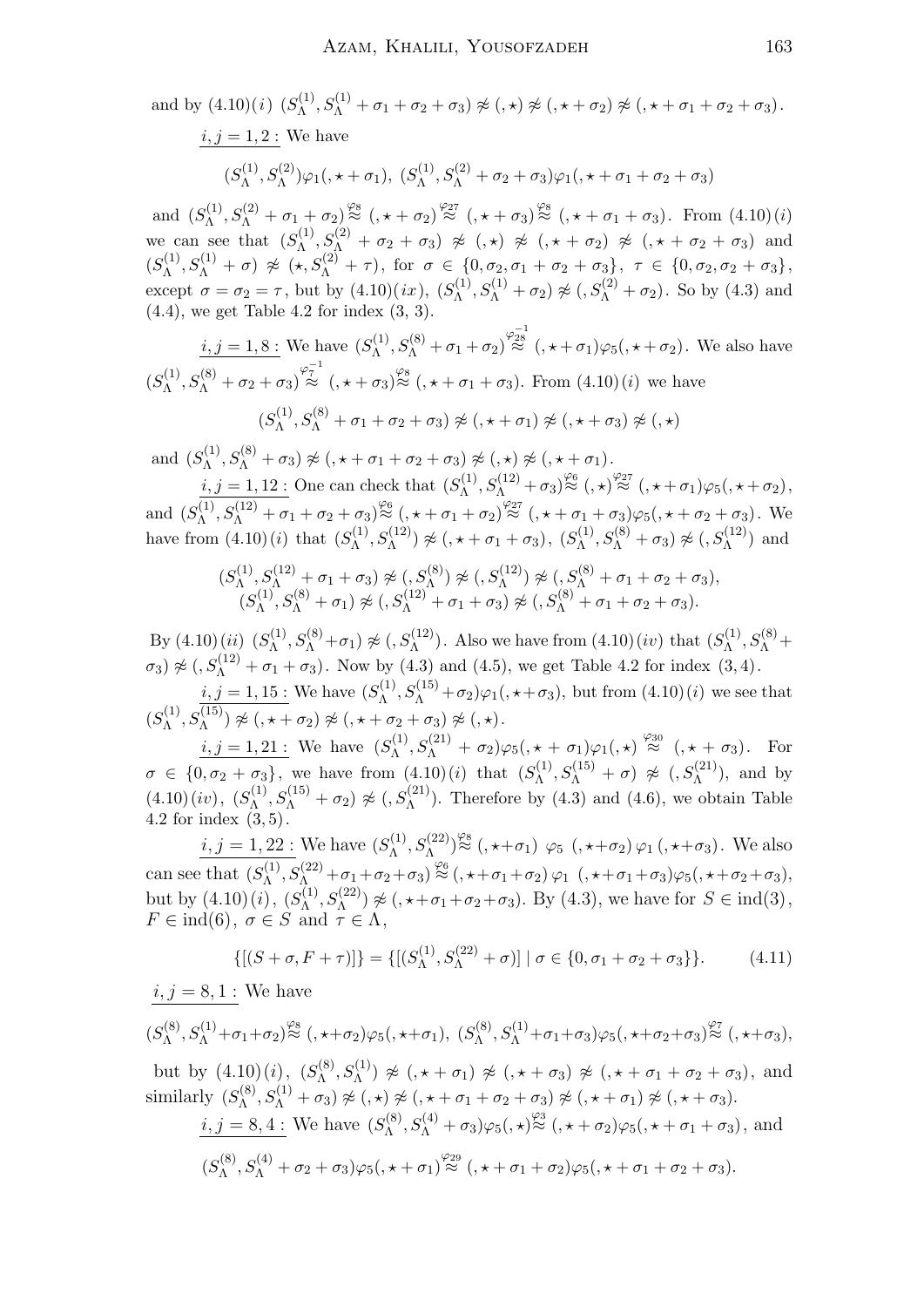Now by (4.10)(i), 
$$
(S_{\Lambda}^{(8)}, S_{\Lambda}^{(4)}) \napprox (\mathbf{1}, \mathbf{1}, \mathbf{1}, \mathbf{1}, \mathbf{1}, \mathbf{1}, \mathbf{1}, \mathbf{1}, \mathbf{1}, \mathbf{1}, \mathbf{1}, \mathbf{1}, \mathbf{1}, \mathbf{1}, \mathbf{1}, \mathbf{1}, \mathbf{1}, \mathbf{1}, \mathbf{1}, \mathbf{1}, \mathbf{1}, \mathbf{1}, \mathbf{1}, \mathbf{1}, \mathbf{1}, \mathbf{1}, \mathbf{1}, \mathbf{1}, \mathbf{1}, \mathbf{1}, \mathbf{1}, \mathbf{1}, \mathbf{1}, \mathbf{1}, \mathbf{1}, \mathbf{1}, \mathbf{1}, \mathbf{1}, \mathbf{1}, \mathbf{1}, \mathbf{1}, \mathbf{1}, \mathbf{1}, \mathbf{1}, \mathbf{1}, \mathbf{1}, \mathbf{1}, \mathbf{1}, \mathbf{1}, \mathbf{1}, \mathbf{1}, \mathbf{1}, \mathbf{1}, \mathbf{1}, \mathbf{1}, \mathbf{1}, \mathbf{1}, \mathbf{1}, \mathbf{1}, \mathbf{1}, \mathbf{1}, \mathbf{1}, \mathbf{1}, \mathbf{1}, \mathbf{1}, \mathbf{1}, \mathbf{1}, \mathbf{1}, \mathbf{1}, \mathbf{1}, \mathbf{1}, \mathbf{1}, \mathbf{1}, \mathbf{1}, \mathbf{1}, \mathbf{1}, \mathbf{1}, \mathbf{1}, \mathbf{1}, \mathbf{1}, \mathbf{1}, \mathbf{1}, \mathbf{1}, \mathbf{1}, \mathbf{1}, \mathbf{1}, \mathbf{1}, \mathbf{1}, \mathbf{1}, \mathbf{1}, \mathbf{1}, \mathbf{1}, \mathbf{1}, \mathbf{1}, \mathbf{1}, \mathbf{1}, \mathbf{1}, \mathbf{1}, \mathbf{1}, \mathbf{1}, \mathbf{1}, \mathbf{1}, \mathbf{1}, \mathbf{1}, \mathbf{1}, \mathbf{1}, \mathbf{1}, \mathbf{1}, \mathbf{1}, \mathbf{1}, \mathbf{1}, \mathbf{1}, \mathbf{1}, \mathbf{1}, \mathbf{1}, \mathbf{1}, \mathbf{1}, \mathbf{1}, \mathbf{1}, \mathbf{1}, \mathbf{1}, \mathbf{1
$$

By  $(4.10)(i)$ , we have,  $(S_{\Lambda}^{(8)})$  $\chi_\Lambda^{(8)}, S_\Lambda^{(9)} + \sigma_2 + \sigma_3) \not\approx (,\star + \sigma_1 + \sigma_2 + \sigma_3) \not\approx (,\star + \sigma_2 + \sigma_3),$ and  $(S_{\Lambda}^{(8)}$  $S_\Lambda^{(8)}, S_\Lambda^{(9)})\not\approx (S_\Lambda^{(8)})$  $\Lambda^{(0)}$ ,  $\star + \sigma_2$ )  $\not\approx$  (,  $\star + \sigma_1 + \sigma_2 + \sigma_3$ )  $\not\approx$  (,  $\star + \sigma_3$ )  $\not\approx$  (,  $\star$ ). Also by  $(4.10)(vii), (S<sub>A</sub><sup>(8)</sup>)$  $\chi_{\Lambda}^{(8)}, S_{\Lambda}^{(9)} + \sigma_3$   $\not\approx$  (,  $\star + \sigma_2$ )  $\not\approx$  (,  $\star + \sigma_2 + \sigma_3$ )  $\not\approx$  (,  $\star + \sigma_3$ ), and by (4.10)(*i*),

$$
(S_{\Lambda}^{(8)}, S_{\Lambda}^{(9)} + \tau) \not\approx (S_{\Lambda}^{(8)}) \text{ for } \tau \in \{0, \sigma_2, \sigma_3, \sigma_2 + \sigma_3, \sigma_1 + \sigma_2 + \sigma_3\} \text{ and } (S_{\Lambda}^{(8)}, S_{\Lambda}^{(8)} + \sigma_1) \not\approx (S_{\Lambda}^{(9)} + \tau) \text{ for } \tau \in \{\sigma_2, \sigma_3, \sigma_2 + \sigma_3, \sigma_1 + \sigma_2 + \sigma_3\}.
$$

Also  $(S_{\Lambda}^{(8)}$  $N_{\Lambda}^{(8)}, S_{\Lambda}^{(8)} + \sigma_3$   $\not\approx (S_{\Lambda}^{(9)} + \tau)$  where  $\tau \in \{0, \sigma_2, \sigma_3, \sigma_2 + \sigma_3\}$ . By  $(4.10)(v)$ , we have  $(S_{\Lambda}^{(8)}$  $\mathcal{S}_{\Lambda}^{(8)}, S_{\Lambda}^{(8)} + \sigma_3$   $\approx (S_{\Lambda}^{(9)} + \sigma_1 + \sigma_2 + \sigma_3)$  and by  $(4.10)(vi)$ ,  $(S_{\Lambda}^{(8)}$  $S_{\Lambda}^{(8)}, S_{\Lambda}^{(8)} + \sigma_1 \mathcal{)} \not\approx (S_{\Lambda}^{(9)})$ . So by  $(4.3)$  and  $(4.7)$ , we get Table 4.2 for index  $(4, 4)$ .

 $i, j = 8, 15$ : We have  $(S_{\Lambda}^{(8)})$  $\chi_{\Lambda}^{(8)}, S_{\Lambda}^{(15)} + \sigma_3 \rangle \stackrel{\varphi_{31}}{\approx} (\pm \sigma_2 + \sigma_3)$ . Also from  $(4.10)(i)$  we see that,  $(S_{\Lambda}^{(8)}$  $\chi_\Lambda^{(8)}, S_\Lambda^{(15)}) \not\approx (,\star + \sigma_2) \not\approx (,\star + \sigma_3) \not\approx (,\star).$ 

 $i, j = 8, 17:$  We have  $(S_{\Lambda}^{(8)})$  $\chi_{\Lambda}^{(8)}, S_{\Lambda}^{(17)} + \sigma_2 \gamma_9(0, \star) \gamma_{10}(0, \star + \sigma_1)$ . Also from  $(4.10)(i)$ we see that,  $(S_{\Lambda}^{(8)}$  $\Lambda_{\Lambda}^{(8)}, S_{\Lambda}^{(17)}) \not\approx (0, \star + \sigma_1 + \sigma_2).$  Again by  $(4.10)(i)$ ,

$$
(S_{\Lambda}^{(8)}, S_{\Lambda}^{(15)}+\sigma_2)\not\approx( ,S_{\Lambda}^{(17)}+\sigma_2+\sigma_1)\not\approx( ,S_{\Lambda}^{(15)})\not\approx( S_{\Lambda}^{(8)}, S_{\Lambda}^{(17)})\not\approx( ,S_{\Lambda}^{(15)}+\sigma_3).
$$

Finally, from  $(4.10)(viii)$  we have  $(S_{\Lambda}^{(8)})$  $S_{\Lambda}^{(8)}, S_{\Lambda}^{(17)}) \not\approx (S_{\Lambda}^{(15)} + \sigma_2), (S_{\Lambda}^{(8)})$  $S_{\Lambda}^{(8)}, S_{\Lambda}^{(17)}+\sigma_1+\sigma_2)\not\approx$  $(S_{\Lambda}^{(15)} + \sigma_3)$ . So by (4.3) and (4.7), we get Table 4.2 for index (4,5).

$$
\underline{i,j=8,22:}
$$
 We have  $(S_{\Lambda}^{(8)}, S_{\Lambda}^{(22)})\varphi_{32}(, \star + \sigma_1)\varphi_5(\star + \sigma_2)$ , and

$$
(S_{\Lambda}^{(8)}, S_{\Lambda}^{(22)} + \sigma_3)\varphi_{10}(x + \sigma_1 + \sigma_3)\varphi_5(x + \sigma_2 + \sigma_3)^{\varphi_8}(x + \sigma_1 + \sigma_2 + \sigma_3)
$$

and by  $(4.10)(i)$  we have,  $(S_{\Lambda}^{(8)})$  $\chi_{\Lambda}^{(8)}, S_{\Lambda}^{(22)} + \sigma_1 + \sigma_2 \approx (0, \star) \not\approx (0, \star + \sigma_3), \text{ and by } (4.10)(vi),$  $(S_{\Lambda}^{(8)}$  $\mathcal{L}_{\Lambda}^{(8)}, S_{\Lambda}^{(22)} + \sigma_1 + \sigma_2 \approx (0, \star + \sigma_3).$  So by (4.3), we get Table 4.2 for index (4,6).  $i, j = 15, 1$ : We have  $(S_{\Lambda}^{(15)})$  $\zeta_{\Lambda}^{(15)}, S_{\Lambda}^{(1)} + \sigma_2 + \sigma_3 \gamma_8 (1, \star + \sigma_1 + \sigma_2 + \sigma_3),$  and

$$
(S_{\Lambda}^{(15)}, S_{\Lambda}^{(1)})\varphi_8(,\star + \sigma_1), (S_{\Lambda}^{(15)}, S_{\Lambda}^{(1)} + \sigma_2)\varphi_1(,\star + \sigma_3) \stackrel{id}{\approx} (\star + \sigma_1 + \sigma_3)\varphi_1(\star + \sigma_1 + \sigma_2).
$$

But by  $(4.10)(i)$ ,  $(S_{\Lambda}^{(15)})$  $\chi_\Lambda^{(15)}, S_\Lambda^{(1)}+\sigma_2)\not\approx (,\star)\not\approx (,\star+\sigma_2+\sigma_3)\not\approx (,\star+\sigma_2).$ 

and 
$$
\frac{i,j=15,7:}{\sqrt{5}} \text{We see that } (S_{\Lambda}^{(15)}, S_{\Lambda}^{(7)} + \sigma_1 + \sigma_2 + \sigma_3)\varphi_2(\omega_1 + \sigma_3)\varphi_1(\omega_2 + \sigma_2)\varphi_2(\omega_3),
$$

$$
(S_{\Lambda}^{(15)},S_{\Lambda}^{(7)}) \stackrel{id}{\approx} (\star + \sigma_1)\varphi_{10}(\star + \sigma_1 + \sigma_3)\varphi_1(\star + \sigma_1 + \sigma_2)\varphi_{10}(\star + \sigma_2 + \sigma_3).
$$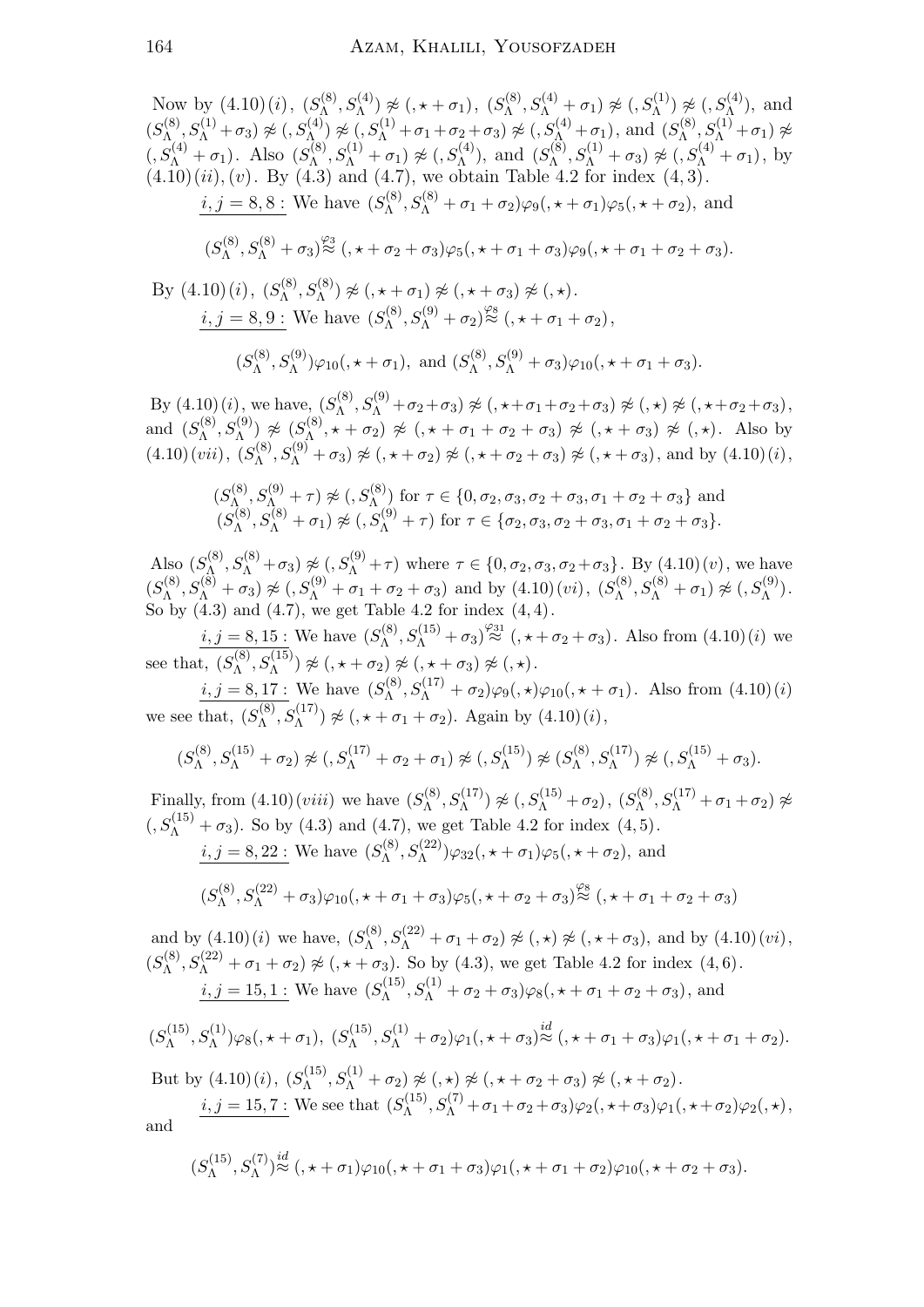By  $(4.10)(i)(v)$ ,

$$
(S_{\Lambda}^{(15)}, S_{\Lambda}^{(1)}) \not\approx (S_{\Lambda}^{(7)}) \not\approx (S_{\Lambda}^{(1)} + \sigma_2 + \sigma_3), (S_{\Lambda}^{(15)}, S_{\Lambda}^{(1)} + \sigma_2) \not\approx (S_{\Lambda}^{(7)})
$$

So by (4.3) and (4.8), get Table 4.2 for index (5, 3).

 $i, j = 15, 8$ : We have  $(S_{\Lambda}^{(15)})$  $S_{\Lambda}^{(15)}, S_{\Lambda}^{(8)})\varphi_{8}(,\star+\sigma_{1}),\ (S_{\Lambda}^{(15)})$  $S_{\Lambda}^{(15)}, S_{\Lambda}^{(8)}+\sigma_2)\varphi_2($ ,  $\star+\sigma_1+\sigma_2)$ and  $(S_{\Lambda}^{(15)}$  $S_{\Lambda}^{(15)}$ ,  $S_{\Lambda}^{(8)} + \sigma_3$ ) $\stackrel{i}{\approx}$  (,  $\star + \sigma_1 + \sigma_3$ ) $\stackrel{\varphi_{31}}{\approx}$  (,  $\star + \sigma_1 + \sigma_2 + \sigma_3$ ) $\stackrel{i}{\approx}$  (,  $\star + \sigma_2 + \sigma_3$ ). Now by  $(4.10)(i), (S<sub>A</sub><sup>(15)</sup>)$  $\chi_\Lambda^{(15)}, S_\Lambda^{(8)}+\sigma_3)\not\approx (,\star)\not\approx (\star + \sigma_2)\not\approx (\star + \sigma_3).$ 

$$
i, j = 15, 10
$$
: We have  $(S_{\Lambda}^{(15)}, S_{\Lambda}^{(10)} + \sigma_2 + \sigma_3) \stackrel{id}{\approx} (\mathbf{0}, \mathbf{0} + \sigma_1 + \sigma_2 + \sigma_3)$ . Also

$$
(S_{\Lambda}^{(15)},S_{\Lambda}^{(10)}+\sigma_1)\overset{id}{\approx} (,\star)\overset{\varphi_3}{\approx} (,\star+\sigma_2)\varphi_1(,\star+\sigma_3)\overset{id}{\approx} (,\star+\sigma_1+\sigma_3)\overset{\varphi_1}{\approx} (,\star+\sigma_1+\sigma_2).
$$

By  $(4.10)(i)$ ,  $(S_{\Lambda}^{(15)})$  $\mathcal{S}^{(15)}_\Lambda, S^{(10)}_\Lambda) \not\approx (,\star+\sigma_2+\sigma_3),\; (S^{(15)}_\Lambda)$  $\mathcal{S}^{(15)}_{\Lambda}, S^{(10)}_{\Lambda} + \sigma_2 + \sigma_3) \not\approx (, S^{(8)}_{\Lambda}) \not\approx (, S^{(10)}_{\Lambda}),$ and  $(S_{\Lambda}^{(15)}$  $\mathcal{S}^{(15)}_{\Lambda_1}, \mathcal{S}^{(8)}_{\Lambda_1} + \sigma_2) \not\approx (, S^{(10)}_{\Lambda_1} + \sigma_2 + \sigma_3), \ (S^{(15)}_{\Lambda_1})$  $\mathcal{S}_{\Lambda}^{(15)}, S_{\Lambda}^{(8)} + \sigma_3$   $\not\approx (S_{\Lambda}^{(10)})$ . By  $(4.10)(vi)$ , we have  $(S_{\Lambda}^{(15)}$  $S_{\Lambda}^{(15)}, S_{\Lambda}^{(8)} + \sigma_2$   $\approx$   $(0, S_{\Lambda}^{(10)})$ , and by  $(4.10)(v)$ ,  $(S_{\Lambda}^{(15)})$  $S_{\Lambda}^{(15)}, S_{\Lambda}^{(8)} + \sigma_3$   $\approx (S_{\Lambda}^{(10)} + \sigma_2 + \sigma_3).$ So by  $(4.3)$  and  $4.8$ , we get Table  $4.2$  for index  $(5, 4)$ .

 $i, j = 15, 15$ : We have  $(S_{\Lambda}^{(15)})$  $S_{\Lambda}^{(15)}$ ,  $S_{\Lambda}^{(15)} + \sigma_2$ ) $\varphi_1$ (,  $\star + \sigma_3$ ) $\stackrel{\varphi_{29}}{\approx}$  (,  $\star + \sigma_2 + \sigma_3$ ). It is trivial that  $(S_{\Lambda}^{(15)}$  $S_{\Lambda}^{(15)}, S_{\Lambda}^{(15)}) \not\approx (,\star + \sigma_2).$ 

 $i, j = 15, 16:$  We have  $(S_{\Lambda}^{(15)})$  $S_{\Lambda}^{(15)}, S_{\Lambda}^{(16)})\varphi_2(,\star+\sigma_1),\ (S_{\Lambda}^{(15)})$  $S_{\Lambda}^{(15)}$ ,  $S_{\Lambda}^{(16)}$  +  $\sigma_3$ ) $\stackrel{id}{\approx}$  (,  $\star$  +  $\sigma_1$  +  $\sigma_3$ ). By  $(4.10)(i)$ ,  $(S_{\Lambda}^{(15)})$  $S_{\Lambda}^{(15)}, S_{\Lambda}^{(16)}) \not\approx (,\star + \sigma_3)$ , and  $(S_{\Lambda}^{(15)})$  $(S_{\Lambda}^{(15)}, S_{\Lambda}^{(16)}) \not\approx (S_{\Lambda}^{(15)}) \not\approx (S_{\Lambda}^{(16)} + \sigma_3),$  and  $(S_{\Lambda}^{(15)}$  $S_{\Lambda}^{(15)}$ ,  $S_{\Lambda}^{(15)}$  +  $\sigma_2$ )  $\not\approx$  (,  $S_{\Lambda}^{(16)}$ ). Also by (4.10)(*iii*) ( $S_{\Lambda}^{(15)}$ )  $S_{\Lambda}^{(15)}$ ,  $S_{\Lambda}^{(15)} + \sigma_2$   $\not\approx$   $(0, S_{\Lambda}^{(16)} + \sigma_3)$ . So by  $(4.3)$  and  $(4.8)$ , we get Table 4.2 for index  $(5, 5)$ .

 $i, j = 15, 22$ : We have  $(S_{\Lambda}^{(15)})$  $S_{\Lambda}^{(15)}, S_{\Lambda}^{(22)}$ ) $\varphi_{10}($ ,  $\star + \sigma_1)$ , and  $(S_{\Lambda}^{(15)})$  $S_{\Lambda}^{(15)}$ ,  $S_{\Lambda}^{(22)}$  +  $\sigma_1$  +  $\sigma_2$  +  $\sigma_3$ ) $\stackrel{id}{\approx}$  $\frac{1}{(\alpha + \sigma_2 + \sigma_3)^{\frac{\varphi_4}{\infty}} (\alpha + \sigma_2)\varphi_8(\alpha + \sigma_1 + \sigma_2)\varphi_1(\alpha + \sigma_1 + \sigma_3)\varphi_8(\alpha + \sigma_3)}$ . From (4.10)(*i*) we see that  $(S_{\Lambda}^{(15)})$  $S_{\Lambda}^{(15)}$ ,  $S_{\Lambda}^{(22)}$   $\not\approx$  (,  $\star + \sigma_2 + \sigma_3$ ). So by (4.3), we get Table 4.2 for index (5, 6).

 $i, j = 22, 1$ : We have  $(S_{\Lambda}^{(22)})$  $S_{\Lambda}^{(22)}$ ,  $S_{\Lambda}^{(1)} + \sigma_2$ ) $\varphi_7$ (,  $\star$ ) $\varphi_8$ (,  $\star + \sigma_1$ ) $\varphi_{24}$ (,  $\star + \sigma_3$ ). We also have  $(S_{\Lambda}^{(22)}$  $\mathcal{S}_{\Lambda}^{(22)}, S_{\Lambda}^{(1)} + \sigma_1 + \sigma_2 + \sigma_3)\varphi_{23}^{-1}, \star + \sigma_1 + \sigma_2)\varphi_1, \star + \sigma_1 + \sigma_3)\varphi_5, \star + \sigma_2 + \sigma_3$ , but from  $(4.10)(i)$  we get  $(S_{\Lambda}^{(22)})$  $S_{\Lambda}^{(22)}, S_{\Lambda}^{(1)}) \not\approx (,\star + \sigma_1 + \sigma_2).$ 

 $i, j = 22, 8$ : We have  $(S_{\Lambda}^{(22)})$  $S_{\Lambda}^{(22)}, S_{\Lambda}^{(8)})\varphi_8($ ,  $\star + \sigma_1)\varphi_5($ ,  $\star + \sigma_2$ ), and  $(S_{\Lambda}^{(22)})$  $S_{\Lambda}^{(22)}, S_{\Lambda}^{(8)}+\sigma_3 \big)_{\approx}^{\varphi_{31}}$  $($ ,  $\star + \sigma_1 + \sigma_2 + \sigma_3)\varphi_7$  $($ ,  $\star + \sigma_1 + \sigma_3)\varphi_5$  $($ ,  $\star + \sigma_2 + \sigma_3)$ . ¿From  $(4.10)(i)$ ,  $(iv)$ , we have

$$
(S_{\Lambda}^{(22)}, S_{\Lambda}^{(8)} + \sigma_1 + \sigma_2) \not\approx (0, \star) \not\approx (0, \star + \sigma_1 + \sigma_3), (S_{\Lambda}^{(22)}, S_{\Lambda}^{(8)} + \sigma_1 + \sigma_2) \not\approx (0, \star + \sigma_1 + \sigma_3).
$$

 $i, j = 22, 15$ : We have  $(S_{\Lambda}^{(22)})$  $\mathcal{S}_{\Lambda}^{(22)}, S_{\Lambda}^{(15)} + \sigma_2 + \sigma_3 \rangle \stackrel{\varphi_4}{\approx} (\mathcal{A} + \sigma_2) \varphi_1 (\mathcal{A} + \sigma_3)$ , however by  $(4.10)(i)$ ,  $(S_{\Lambda}^{(22)})$  $S_{\Lambda}^{(22)}, S_{\Lambda}^{(15)}) \not\approx (,\star + \sigma_2).$  $i, j = 22, 22$ : We have

$$
(S_{\Lambda}^{(22)}, S_{\Lambda}^{(22)} + \sigma_2 + \sigma_3)\varphi_5(0, \star + \sigma_1 + \sigma_3)\varphi_1(0, \star + \sigma_1 + \sigma_2)\varphi_7(0, \star + \sigma_1),
$$

and  $(S_{\Lambda}^{(22)}$  $S_{\Lambda}^{(22)}, S_{\Lambda}^{(22)}+\sigma_1)\varphi_5($ ,  $\star+\sigma_2)\varphi_1($ ,  $\star+\sigma_3) \stackrel{\varphi_{25}}{\approx}$  (,  $\star+\sigma_1+\sigma_2+\sigma_3$ ). Trivially  $(S_{\Lambda}^{(22)})$  $S^{(22)}_\Lambda,S^{(22)}_\Lambda)\not\approx$  $($ ,  $\star + \sigma_1$ ). So by (4.3) and (4.9), we get Table 4.2 for index  $(6, j)$ ,  $3 \le j \le 7$ .

 $i = 23, j, 1 \leq j \leq 23$ : We know that if  $\text{ind}(S) = 3, 4, 5, 6$  or 7, up to similarity  $S = S_{\Lambda}^{(1)}$  $\Lambda^{(1)}, S_{\Lambda}^{(8)}, S_{\Lambda}^{(15)}, S_{\Lambda}^{(22)}$  or  $\Lambda$ , respectively, so we get Table 4.2 for index  $(7, j)$ ,  $3 \leq j \leq 7$ . This completes the proof of the proposition.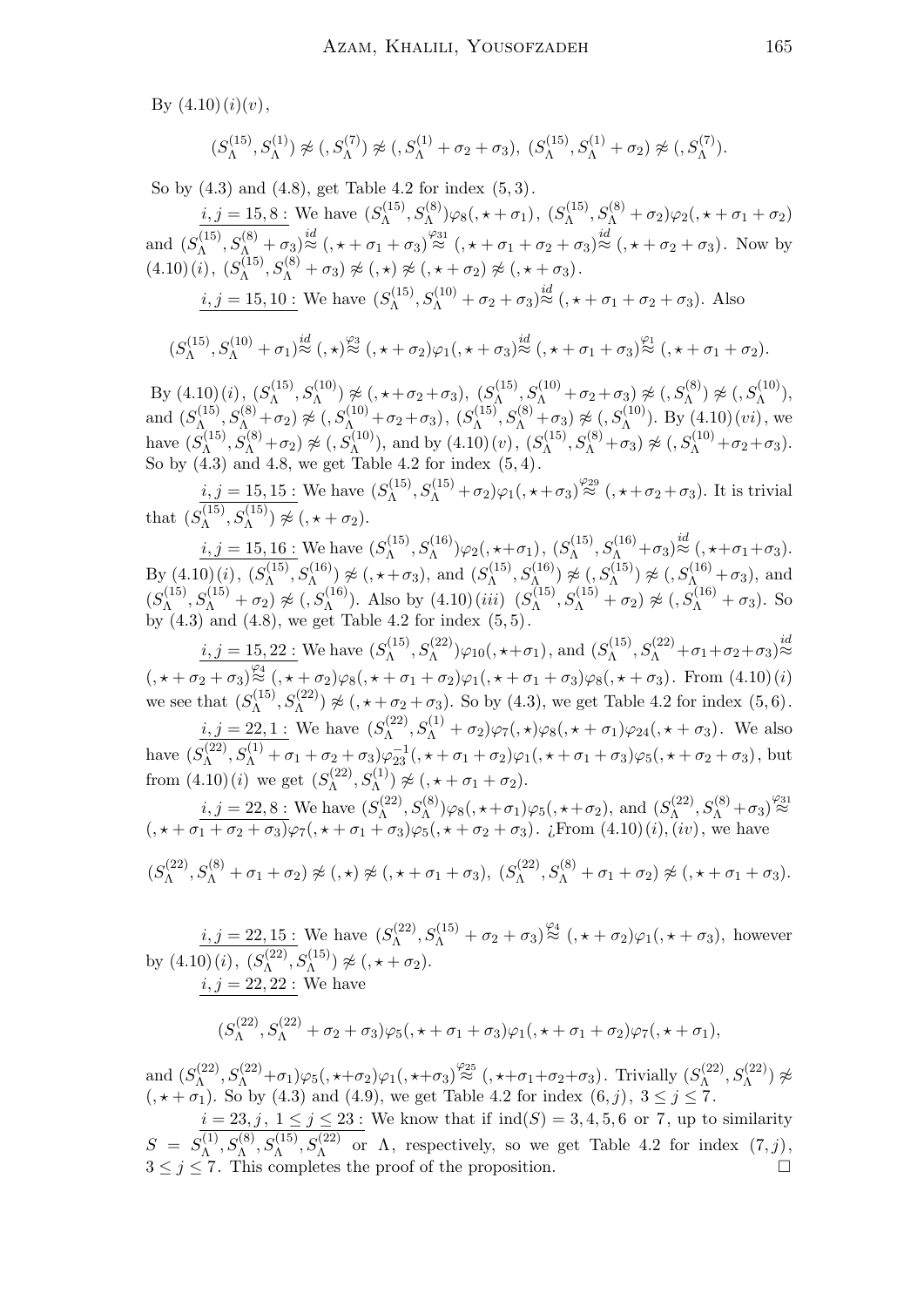#### 5 Classification of BC -triples

In this section we classify EARS of type BC for  $\nu = 1, 2, 3$  by classifying the corresponding BC-triples and BC-pairs. We give the details for  $\nu = 3$  and list the results for  $\nu = 1$  and  $\nu = 2$ . So assume that  $\nu = 3$ .

For a fixed triple  $(S, L, F)$ , we set

$$
(F)_L = \{ F + \eta \mid \eta \in L, L + \eta \subseteq L \}.
$$

For  $i = 1, 2$ , let  $\tilde{ } : \Lambda^{(i)} \to \Lambda^{(i)}/2\Lambda^{(i)}$  be the canonical map.

**Theorem 5.1.** (Classification Theorem) Up to isomorphism there are n extended affine root systems of type  $BC_\ell$  and nullity  $\nu = 1, 2, 3$ , where n is given in Table (5.2) according to either  $\ell = 1$  or  $\ell \geq 2$ .

$$
\begin{array}{c|ccccc}\n & \nu = 1 & \nu = 2 & \nu = 3 \\
\hline\nBC_{\ell} & (\ell \ge 2) & 5 & 27 & 230 \\
BC_1 & 4 & 21 & 226\n\end{array} (5.2)
$$

The classification list of corresponding BC -triples and BC -pairs are given in Tables 6.3–6.6.

Before starting the proof, let us record a few useful lemmas which will be crucial for our computations. The proof of each lemma can be obtained by inducing an automorphism in  $GL(\Lambda^{(i)})$  to an automorphism of the finite vector space  $(\Lambda^{(i)})$ .

Lemma 5.3.  $(L^{(1)}, E), (\Lambda, \Lambda^{(1)}, E') \in BC(0, 1, 1)$ . If  $\#(E \cap 2\Lambda)$ <sup>~</sup>  $\neq \#(E' \cap 2\Lambda)$  $(2\Lambda)^\sim$ , then  $(\Lambda, \Lambda^{(1)}, E) \not\cong (\Lambda, \Lambda^{(1)}, E')$ .

Lemma  $5.4$ . be two translated semilattices with  $\langle E \rangle = \langle E' \rangle = \Lambda^{(2)}$  and  $(S, S')$  be a  $\Lambda$ -pair. Then  $(S, \Lambda^{(2)}, E) \cong (S', \Lambda^{(2)}, E')$  implies:

(i) 
$$
\sum_{\tilde{\tau} \in \tilde{E}} \tilde{\tau} = 0 \Rightarrow \sum_{\tilde{\tau}' \in \tilde{E}'} \tilde{\tau}' = 0
$$
 and  $\sum_{\tilde{\tau} \in \tilde{E}} \tilde{\tau} \in (2\Lambda)^\sim \Rightarrow \sum_{\tau' \in E'} \tilde{\tau}' \in (2\Lambda)^\sim$ ,  
\n(ii)  $\#((2(\frac{E \cap 2\Lambda}{2} \cap (S)))^\sim) = \#((2(\frac{E' \cap 2\Lambda}{2} \cap (S')))^\sim),$   
\n(iii)  $\sum_{\tilde{\sigma} \in (E \setminus 2\Lambda)^\sim} \tilde{\sigma} \in (2(\frac{E \cap 2\Lambda}{2} \cap S))^\sim \Rightarrow \sum_{\tilde{\sigma}' \in (E' \setminus 2\Lambda)^\sim} \tilde{\sigma}' \in (2(\frac{E' \cap 2\Lambda}{2} \cap S'))^\sim.$ 

Condition (i) holds, replacing  $\Lambda^{(2)}$  by  $\Lambda^{(1)}$ .

**Lemma 5.5.** Let  $(S_1, S_2)$  be a  $\Lambda$ -pair. Then  $(S_1, \Lambda^{(2)}, E_1) \cong (S_2, \Lambda^{(2)}, E_2)$  implies  $\#((E_1 \cap 2\Lambda)^\sim) = \#((E_2 \cap 2\Lambda)^\sim)$ , where  $E_i = F_i + \tau_i$  for  $F_i \in \cup_{j=3}^7 \text{ind}_{\Lambda^{(0,2,2)}}(j)$  and  $\tau_i \in \Lambda^{(2)}$  for  $i = 1, 2$ .

Proof of Proposition. According to duality, we only need to consider twist triples listed at the end of Section 2:

 $(0, 0, 0)$ :  $(S, L, F) = (\Lambda, \Lambda, S_0)$  where  $S_0$  is a semilattice that  $\langle S_0 \rangle = \Lambda$ . So

$$
[[\mathcal{T}(0,0,0)]] = \{ [[\Lambda, \Lambda, \Lambda]], [[\Lambda, \Lambda, F_1]], [[\Lambda, \Lambda, F_2]], [[\Lambda, \Lambda, F_3]], [[\Lambda, \Lambda, F_4]]\},
$$

where  $F_1 = S_{\Lambda}^{(1)}$  $S_\Lambda^{(1)}, F_2~=~S_\Lambda^{(8)}$  $S_{\Lambda}^{(8)}, F_3 = S_{\Lambda}^{(15)}$  $S_\Lambda^{(15)}, F_4 = S_\Lambda^{(22)}$  $\Lambda^{(22)}$ . Now let  $(\Lambda, \Lambda, F), (\Lambda, \Lambda, F') \in$  $\mathcal{T}(0,0,0)$  and  $\eta, \eta' \in \Lambda$ . Set  $E = F + \eta$  and  $E' = F' + \eta'$ . If  $(\Lambda, \Lambda, E)$ <sup> $\mathcal{L}(\Lambda, \Lambda, E')$ , then</sup>  $\varphi(\Lambda) = \Lambda$ ,  $\varphi(E) = E' + 2\sigma$ , for some  $\sigma \in \Lambda$ . But since  $\langle E' \rangle = \Lambda$ , so  $E' + 2\sigma = E'$ ,  $(\Lambda, \Lambda, E) \sim (\Lambda, \Lambda, E')$  if and only if  $E \cong E'$ . Now using Proposition 3.4, we get Table 6.5 for twist triple  $(0, 0, 0)$ .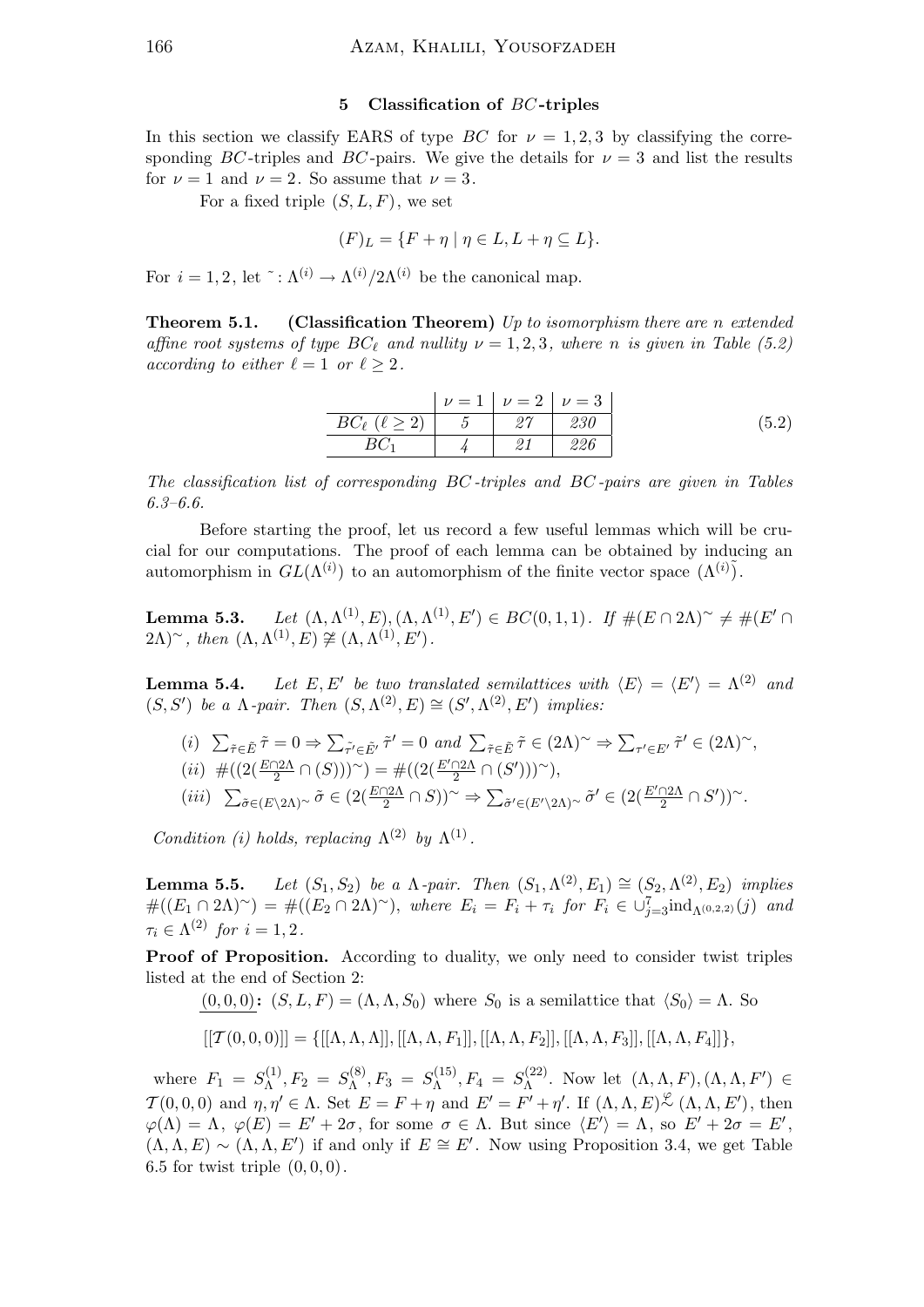$$
\frac{(0,0,1)}{[T(0,0,1)]} \quad (S, L, F) = (\Lambda, \Lambda, 2\mathbb{Z}\sigma_1 + S_0) \text{ where } \langle S_0 \rangle = \mathbb{Z}\sigma_2 + \mathbb{Z}\sigma_3. \text{ So}
$$

$$
[[T(0,0,1)]] = \{ [[(\Lambda, \Lambda, F_1 := 2\mathbb{Z}\sigma_1 + S(0, \tilde{\sigma}_2, \tilde{\sigma}_3)]], [[(\Lambda, \Lambda, \Lambda^{(1)})]] \},
$$

and  $(\Lambda^{(1)})_\Lambda = {\Lambda^{(1)}, \Lambda^{(1)} + \sigma_1}.$  Also we have

$$
(F_1)_{\Lambda} = \{F_1, F_1 + \sigma_1, F_1 + \sigma_2, F_1 + \sigma_3, F_1 + \sigma_1 + \sigma_2, F_1 + \sigma_1 + \sigma_3, F_1 + \sigma_2 + \sigma_3, F_1 + \sigma_1 + \sigma_2 + \sigma_3\}.
$$

We have  $(\Lambda, \Lambda, F_1)\varphi_4(., \star + \sigma_3)\varphi_1(., \star + \sigma_2)$  and by [6] we have  $(\Lambda, \Lambda, F_1 + \sigma_1)\varphi_9(., \star +$  $\sigma_1 + \sigma_2 \varphi_1(,, \star + \sigma_1 + \sigma_3) \varphi_9(,, \star + \sigma_1 + \sigma_2 + \sigma_3)$  and  $(\Lambda, \Lambda, F_1 + \sigma_1) \not\sim (,, \star + \sigma_2 + \sigma_3).$ Since  $0 \in F_1$ , one can see easily that  $(\Lambda, \Lambda, F_1 + \sigma_2 + \sigma_3) \not\sim (0, \star) \not\sim (0, \star + \sigma_1).$ 

It is trivial that  $(\Lambda, \Lambda, \Lambda^{(1)}) \nsim (\Lambda, \Lambda, \Lambda^{(1)} + \sigma_1)$ , so we get Table 6.5 for twist triple  $(0, 0, 1)$ .

$$
(0,0,2): (S,L,F) = (\Lambda, S_5 \oplus \mathbb{Z}\sigma_3, \Lambda^{(2)}) \text{ where } \langle S_5 \rangle = \mathbb{Z}\sigma_1 \oplus \mathbb{Z}\sigma_2. \text{ Thus}
$$

$$
[[\mathcal{T}(0,0,2)]] = \{[[(\Lambda,\Lambda,\Lambda^{(2)})]], [[(\Lambda,\overbrace{S(0,\tilde{\sigma}_1,\tilde{\sigma}_2) \oplus \mathbb{Z}\sigma_3},\Lambda^{(2)})]]\},\,
$$

with  $(\Lambda^{(2)})_{L_1} = {\Lambda^{(2)}}$  and  $(\Lambda^{(2)})_{\Lambda} = {\Lambda^{(2)} + \sigma_1, \star + \sigma_2, \star + \sigma_1 + \sigma_2, \star}$ . Now, we have,  $(\Lambda, \Lambda, \Lambda^{(2)} + \sigma_1)\varphi_5( , * + \sigma_2)\varphi_{10}( , * + \sigma_1 + \sigma_2).$  Note that  $(\Lambda, \Lambda, \Lambda^{(2)}) \not\sim ( , * + \sigma_1)$  as  $\Lambda^{(2)}$  is a semilattice and  $\Lambda^{(2)} + \sigma_1$  is not. So, we get Table 6.5 for twist triple  $(0,0,2)$ .  $(0, 0, 3)$ : We have  $(S, L, F) = (\Lambda, S_5, 2\Lambda)$  where  $\langle S_5 \rangle = \Lambda$ . From [6], we have

$$
\lbrack\lbrack\mathcal{T}(0,0,3)\rbrack\rbrack=\lbrack\lbrack\lbrack(\Lambda,\Lambda,2\Lambda)\rbrack\rbrack,\lbrack\lbrack(\star,L_1,\star)\rbrack\rbrack,\lbrack\lbrack(\star,L_2,\star)\rbrack\rbrack,\lbrack\lbrack(\star,L_3,\star)\rbrack\rbrack,\lbrack\lbrack(\star,L_4,\star)\rbrack\rbrack\rbrack.
$$

where  $L_1 = S_\Lambda^{(1)}$  $\zeta_{\Lambda}^{(1)}$ ,  $L_2 = S_{\Lambda}^{(8)}$  $L_{\Lambda}^{(8)}$ ,  $L_3 = S_{\Lambda}^{(15)}$  $\zeta_{\Lambda}^{(15)}$ ,  $L_4 = S_{\Lambda}^{(22)}$  $\Lambda^{(22)}$ . One can check that

$$
(2\Lambda)_{\Lambda} = \{2\Lambda + \sigma \mid \sigma = 0, \sigma_1, \sigma_2, \sigma_3, \sigma_1 + \sigma_2, \sigma_1 + \sigma_3, \sigma_2 + \sigma_3, \sigma_1 + \sigma_2 + \sigma_3\},\
$$

$$
(2\Lambda)_{L_1} = (2\Lambda)_{L_2} = (2\Lambda)_{L_4} = \{2\Lambda\}, \quad (2\Lambda)_{L_3} = \{2\Lambda, \sigma_1 + 2\Lambda\}.
$$

It is easy to see that the triples  $(\Lambda, \Lambda, \sigma + 2\Lambda)$ , for  $\sigma \in {\sigma_1, \sigma_2, \sigma_3, \sigma_1 + \sigma_2, \sigma_1 + \sigma_3, \sigma_2 + \sigma_3}$  $\sigma_3$ ,  $\sigma_1 + \sigma_2 + \sigma_3$ , are similar and that  $(\Lambda, \Lambda, 2\Lambda) \nsim (\Lambda, \star + \sigma_1), (\Lambda, L_3, 2\Lambda) \nsim (\Lambda, \star + \sigma_1).$ Thus we have Table 6.5 for twist triple  $(0, 0, 3)$ .

 $(1,1,1)$ :  $(S, L, F) = (\Lambda, \Lambda^{(1)}, 4\mathbb{Z}\sigma_1 \oplus S_0)$  where  $\langle S_0 \rangle = \mathbb{Z}\sigma_2 \oplus \mathbb{Z}\sigma_3$ . From [6], we have

$$
[[\mathcal{T}(1,1,1)]] = \{[[(\Lambda,\Lambda^{(1)},\Lambda^{(1,1,1)})]], [[(\Lambda,\Lambda^{(1)},F_1)]]\},
$$

where  $F_1 = 4\mathbb{Z}\sigma_1 + S(0, \tilde{\sigma}_2, \tilde{\sigma}_3)$ . Now  $(\Lambda^{(1,1,1)})_{\Lambda^{(1)}} = {\Lambda^{(1,1,1)}, 2\sigma_1 + \Lambda^{(1,1,1)}}$  and

$$
(F_1)_{\Lambda^{(1)}} = \{F_1 + \sigma \mid \sigma = 0, 2\sigma_1, \sigma_2, \sigma_3, 2\sigma_1 + \sigma_2, 2\sigma_1 + \sigma_3, \sigma_2 + \sigma_3, 2\sigma_1 + \sigma_2 + \sigma_3\}.
$$

It is easy to see that  $(\Lambda, \Lambda^{(1)}, \Lambda^{(1,1,1)}) \sim (0, \star + 2\sigma_1), (\Lambda, \Lambda^{(1)}, F_1 + \sigma_2 + \sigma_3) \sim (0, \star + \sigma_2 + \sigma_3)$  $\sigma_3+2\sigma_1$ , and that the triples  $(\Lambda, \Lambda^{(1)}, F_1+\sigma)$  for  $\sigma \in \{0, 2\sigma_1, \sigma_2, \sigma_3, 2\sigma_1+\sigma_2, 2\sigma_1+\sigma_3\}$ are also similar. Now since  $0 \in F_1$  and  $0 \notin F_1 + \sigma_2 + \sigma_3 + 2\sigma$  for  $\sigma \in \Lambda$ , one can see that  $(\Lambda, \Lambda^{(1)}, F_1) \nsim (\cdot, \star + \sigma_2 + \sigma_3)$ . Thus we have Table 6.5 for twist triple  $(1, 1, 1)$ .

 $(1,1,2)$ : Since  $(S, L, F) = (\Lambda, \Lambda^{(1)}, \Lambda^{(1,1,2)})$ , we have from [6],  $[[T(1,1,2)]]$  =  $\{[[(\Lambda, \Lambda^{(1)}, \Lambda^{(1,1,2)})]]\}$ . Now

$$
(\Lambda^{(1,1,2)})_{\Lambda^{(1)}} = {\Lambda^{(1,1,2)} + \sigma | \sigma = 0, 2\sigma_1, \sigma_2, 2\sigma_1 + \sigma_2}.
$$

Also we have  $(\Lambda, \Lambda^{(1)}, \Lambda^{(1,1,2)}) \stackrel{\varphi_{id}}{\sim} (1, \star + 2\sigma_1), (\Lambda, \Lambda^{(1)}, \sigma_2 + \Lambda^{(1,1,2)}) \stackrel{\varphi_{id}}{\sim} (1, \star + 2\sigma_1 + \sigma_2),$ and  $(\Lambda, \Lambda^{(1)}, \Lambda^{(1,1,2)}) \nsim (\cdot, \star + \sigma_2)$ , where this last one follows from the fact that  $\sigma_2 + \Lambda^{(1,1,2)} + 2\Lambda$  is not a semilattice. Hence we have obtained Table 6.5 for twist triple (1, 1, 2).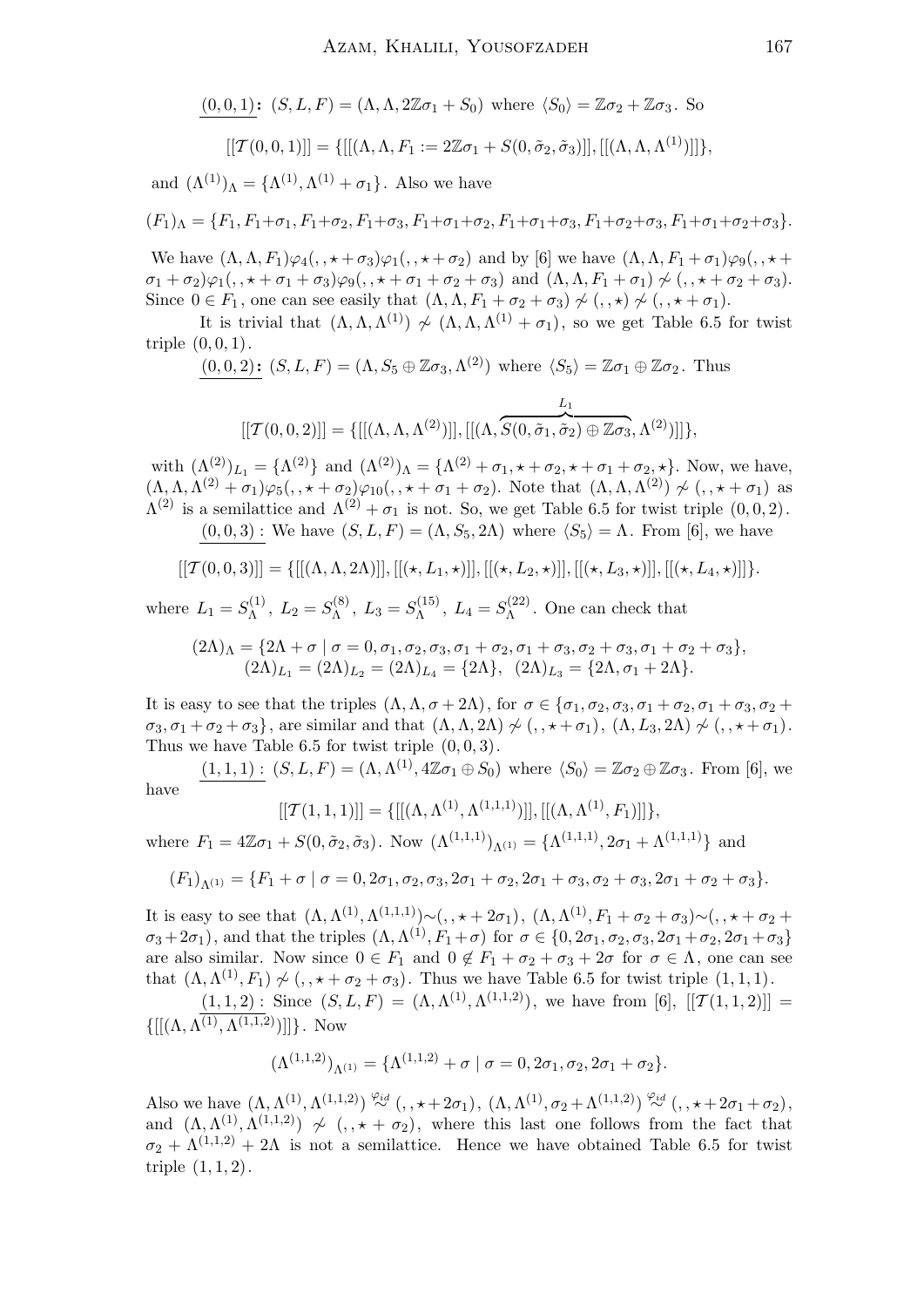$(0, 1, 3) : (S, L, F) = (\Lambda, S_5 \oplus 2\mathbb{Z}\sigma_1, 2\Lambda)$  where  $\langle S_5 \rangle = \mathbb{Z}\sigma_2 \oplus \mathbb{Z}\sigma_3$ . By [5, Corollary  $3.20(i)$ ] we have

$$
[[\mathcal{T}(0,1,3)]] = \{[[(\Lambda, \Lambda^{(1)}, 2\Lambda)]], [[(\Lambda, L_1, 2\Lambda)]]\},\]
$$

where  $L_1 = S(0, \tilde{\sigma}_2, \tilde{\sigma}_3) \oplus 2\mathbb{Z}\sigma_1$ . It is easy to check that

$$
(2\Lambda)_{\Lambda^{(1)}} = \{2\Lambda, 2\Lambda + \sigma_2, 2\Lambda + \sigma_3, 2\Lambda + \sigma_2 + \sigma_3\} \text{ and } (2\Lambda)_{L_1} = \{2\Lambda\}.
$$

Now

$$
(\Lambda, \Lambda^{(1)}, 2\Lambda + \sigma_2)\varphi_1(,, \star + \sigma_3)\varphi_3(,, \star + \sigma_2 + \sigma_3).
$$

However,  $(\Lambda, \Lambda^{(1)}, 2\Lambda) \nsim (\Lambda, \Lambda^{(1)}, \sigma_2 + 2\Lambda)$  as  $\sigma_2 + 2\Lambda$  is not a semilattice. Thus we obtain Table 6.5 for twist triple  $(0, 1, 3)$ .

 $(0,1,2) : (S, L, F) = (\Lambda, \Lambda^{(1)}, 2\mathbb{Z}\sigma_2 \oplus S_0)$  where  $\langle S_0 \rangle = \Lambda_0$ , and  $\Lambda_0 = 2\mathbb{Z}\sigma_1 \oplus \mathbb{Z}\sigma_3$ . We have that  $\overline{S_0}$  is one of the semilattices  $2\mathbb{Z}\sigma_1 \oplus \mathbb{Z}\sigma_3$ ,  $S(0, 2\tilde{\sigma}_1, \tilde{\sigma}_3)$ ,  $S(0, 2\tilde{\sigma}_1, \tilde{\sigma}_3)$  +  $2\sigma_1$ ,  $S(0, 2\tilde{\sigma}_1, \tilde{\sigma}_3) + \sigma_3$ . From [6] we have

$$
[[\mathcal{T}(0,1,2)]] = \{[[(\Lambda, \Lambda^{(1)}, \Lambda^{(2)})]], [[(\Lambda, \Lambda^{(1)}, F_1)]]\},\]
$$

where  $F_1 = 2\mathbb{Z}\sigma_2 + S(0, 2\tilde{\sigma}_1, \tilde{\sigma}_3)$ . We have

$$
(\Lambda^{(2)})_{\Lambda^{(1)}} = \{\Lambda^{(2)}, \sigma_2 + \Lambda^{(2)}\},\,
$$

$$
(F_1)_{\Lambda^{(1)}} = \{\sigma + F_1 \mid \sigma = 0, 2\sigma_1, \sigma_2, \sigma_3, 2\sigma_1 + \sigma_2, 2\sigma_1 + \sigma_3, \sigma_2 + \sigma_3, 2\sigma_1 + \sigma_2 + \sigma_3\}.
$$

Clearly,  $(\Lambda, \Lambda^{(1)}, \Lambda^{(2)}) \nsim (\cdot, \star + \sigma_2)$ . Now  $(\Lambda, \Lambda^{(1)}, F_1) \stackrel{\varphi_{id}}{\sim} (\cdot, \star + 2\sigma_1)$ ,  $(\Lambda, \Lambda^{(1)}, \sigma_2 +$  $(F_1) \stackrel{\varphi_{id}}{\sim} (1, \star + 2\sigma_1 + \sigma_2), (\Lambda, \Lambda^{(1)}, \sigma_3 + F_1) \stackrel{\varphi_{id}}{\sim} (1, \star + 2\sigma_1 + \sigma_3)$  and  $(\Lambda, \Lambda^{(1)}, \sigma_2 + \sigma_3 + F_1) \stackrel{\varphi_{id}}{\sim}$  $(0, \star + 2\sigma_1 + \sigma_2 + \sigma_3)$ . Also  $(\Lambda, \Lambda^{(1)}, \sigma_2 + F_1)$  is isomorphic to  $(\Lambda, \Lambda^{(1)}, \sigma_2 + \sigma_3 + F_1)$ (using  $\varphi_4$ ). By looking at the cardinal of images of  $(F_1 + 2\sigma) \cap 2\Lambda$ ,  $(F_1 + \sigma_2 + 2\sigma) \cap 2\Lambda$ and  $(F_1 + \sigma_3 + 2\sigma) \cap 2\Lambda$  in  $\Lambda^{(1)}/2\Lambda^{(1)}$  (where  $\sigma \in \Lambda$ ), one can easily see that

$$
(\Lambda, \Lambda^{(1)}, F_1 + \sigma_2) \not\sim (t, \star) \not\sim (t, \star + \sigma_3) \not\sim (t, \star + \sigma_2).
$$

Hence we obtain Table 6.5 for twist triple  $(0, 1, 2)$ .

 $(0, 2, 3) : (S, L, F) = (S_1 + \mathbb{Z}\sigma_3, \Lambda^{(2)}, S_0 \oplus 2\mathbb{Z}\sigma_3)$  where  $\langle S_0 \rangle = 2\mathbb{Z}\sigma_1 + 2\mathbb{Z}\sigma_2$  and  $\langle S_1 \rangle = \overline{\mathbb{Z}\sigma_1 + 2\mathbb{Z}\sigma_2}$ . *i*. From [6], we have

$$
[[T(0,2,3)]] = \{[[(\Lambda, \Lambda^{(2)}, 2\Lambda)]], [[\Lambda, \star, F_1)]], [[(S_2, \star, 2\Lambda)]], [[(S_2, \star, F_1)]]\},\]
$$

where  $F_1 = S(0, 2\tilde{\sigma}_1, 2\tilde{\sigma}_2) \oplus 2\mathbb{Z}\sigma_3$  and  $S_2 = S(0, \tilde{\sigma}_1, \tilde{\sigma}_2) \oplus \mathbb{Z}\sigma_3$ . Now  $(2\Lambda)_{\Lambda(2)} =$  $\{2\Lambda, \sigma_3 + 2\Lambda\}$ , and

$$
(F_1)_{\Lambda^{(2)}} = \{F_1 + \sigma \mid \sigma = 0, 2\sigma_1, 2\sigma_2, \sigma_3, 2\sigma_1 + 2\sigma_2, 2\sigma_1 + \sigma_3, 2\sigma_2 + \sigma_3, 2\sigma_1 + 2\sigma_2 + \sigma_3\}.
$$

Clearly  $(\Lambda, \Lambda^{(2)}, 2\Lambda) \nsim (\Lambda, \star + \sigma_3)$  and  $(S_2, \Lambda^{(2)}, 2\Lambda) \nsim (\Lambda, \star + \sigma_3)$ . Now the triples  $(\Lambda, \Lambda^{(2)}, F_1 + \sigma)$ , for  $\sigma \in \{0, 2\sigma_1, 2\sigma_2, 2\sigma_1 + 2\sigma_2\}$ , are similar. This is also true for triples  $(\Lambda, \Lambda^{(2)}, F_1 + \sigma)$  for  $\sigma \in {\sigma_3, \sigma_3 + 2\sigma_1, \sigma_3 + 2\sigma_2, \sigma_3 + 2\sigma_1 + 2\sigma_2}.$  It is clear that  $(\Lambda, \Lambda^{(2)}, F_1) \nsim (\cdot, \star + \sigma_3), (S_2, \Lambda^{(2)}, F_1) \nsim (\cdot, \star + \sigma_3), (S_2, \Lambda^{(2)}, F_1 + 2\sigma_1) \nsim (\cdot, \star + \sigma_3)$ and  $(S_2, \Lambda^{(2)}, F_1) \nsim (\ldots + 2\sigma_1)$ . Also we have  $(S_2, \Lambda^{(2)}, F_1 + \sigma_3) \stackrel{\varphi_{13}}{\sim} (\ldots + 2\sigma_1 + \sigma_3) \stackrel{\varphi_{9}}{\sim}$  $(0, \star + 2\sigma_1 + 2\sigma_2 + \sigma_3), (S_2, \Lambda^{(2)}, F_1 + 2\sigma_1 + \sigma_3)\varphi_5(0, \star + 2\sigma_2 + \sigma_3), \text{ and } (S_2, \Lambda^{(2)}, F_1 + 2\sigma_3 + \sigma_3)\varphi_5(0, \star + 2\sigma_2 + \sigma_3)$  $(2\sigma_2)\varphi_5(,,\star+2\sigma_1) \stackrel{\varphi_9}{\sim} (,,\star+2\sigma_1+2\sigma_2)$ . Thus we obtain Table 6.5 for twist triple  $(0,2,3)$ .  $(1, 2, 2)$ :  $(S, L, F) = (S_1 \oplus \mathbb{Z} \sigma_3, \Lambda^{(2)}, S_0 \oplus 4\mathbb{Z} \sigma_1)$  where  $\langle S_0 \rangle = 2\mathbb{Z} \sigma_2 \oplus \mathbb{Z} \sigma_3$  and  $\langle S_1 \rangle = \overline{\mathbb{Z} \sigma_1 \oplus \mathbb{Z} \sigma_2}$ . From [6], we have

$$
[[\mathcal{T}(1,2,2)]] = \{[[(\Lambda,\Lambda^{(2)},\Lambda^{(1,2,2)})]], [[(S_2,\star,\Lambda^{(1,2,2)})]], [[(\Lambda,\Lambda^{(2)},F_1)]], [[(S_2,\star,F_1)]]\},
$$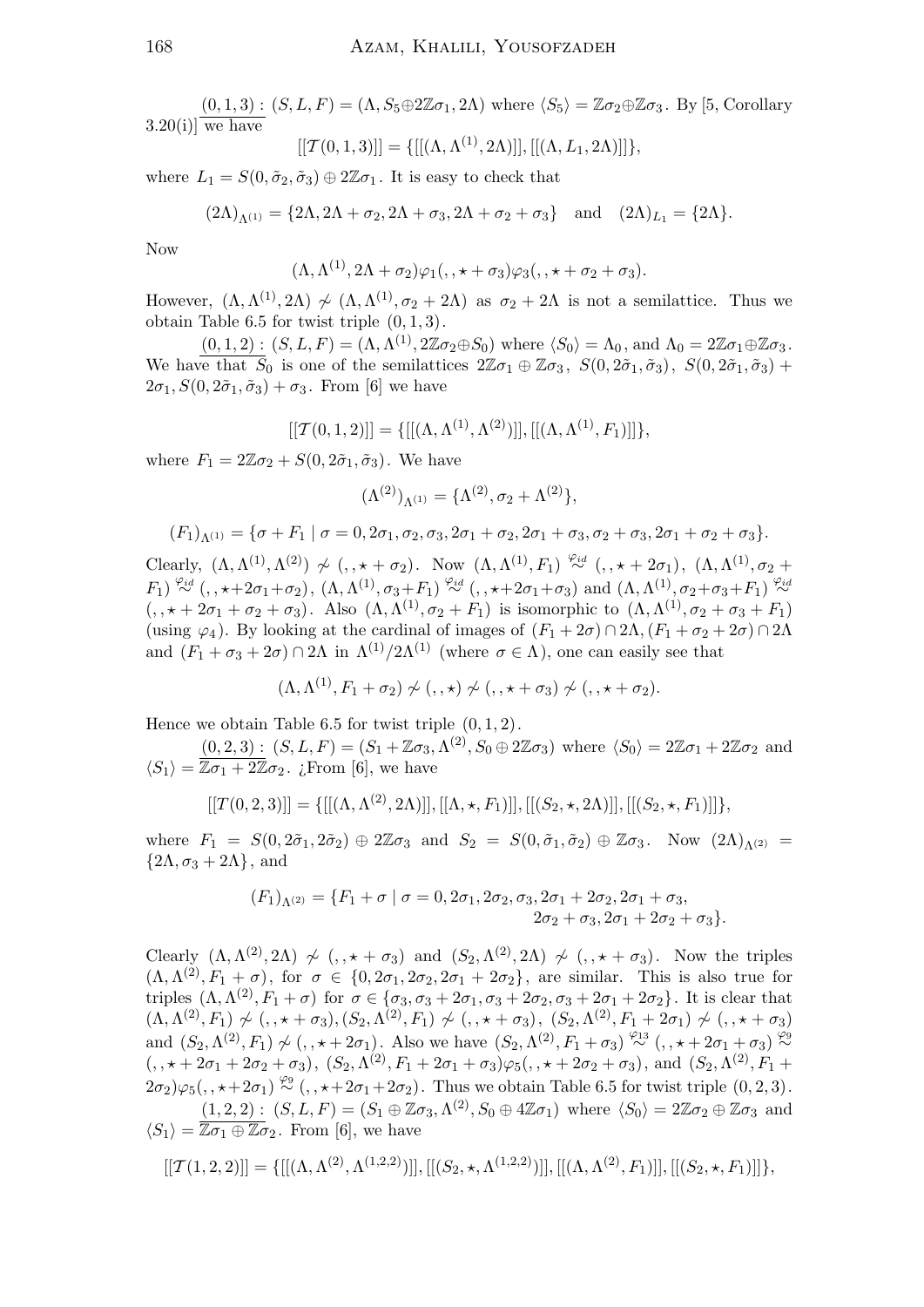where  $S_2 = S(0, \tilde{\sigma}_1, \tilde{\sigma}_2) \oplus \mathbb{Z}\sigma_3$  and  $F_1 = S(0, 2\tilde{\sigma}_2, \tilde{\sigma}_3) \oplus 4\mathbb{Z}\sigma_1$ . Now  $(\Lambda^{(1,2,2)})_{\Lambda^{(2)}} =$  $\{\Lambda^{(1,2,2)},2\sigma_1+\Lambda^{(1,2,2)}\}\$ and

$$
(F_1)_{\Lambda^{(2)}} = \{F_1 + \sigma \mid \sigma = 0, 2\sigma_1, 2\sigma_2, \sigma_3, 2\sigma_1 + 2\sigma_2, 2\sigma_1 + \sigma_3, 2\sigma_2 + \sigma_3, 2\sigma_1 + 2\sigma_2 + \sigma_3\}.
$$

The following similarities are immediate using the identity map,

$$
(\Lambda, \Lambda^{(2)}, \Lambda^{(1,2,2)}) \sim (0, \star + 2\sigma_1),
$$
  
\n
$$
(\Lambda, \Lambda^{(2)}, F_1) \sim (0, \star + 2\sigma_1) \sim (0, \star + 2\sigma_1 + 2\sigma_2) \sim (0, \star + 2\sigma_2),
$$
  
\n
$$
(\Lambda, \Lambda^{(2)}, \sigma_3 + F_1) \sim (0, \star + 2\sigma_1 + \sigma_3) \sim (0, \star + 2\sigma_1 + 2\sigma_2 + \sigma_3) \sim (0, \star + 2\sigma_2 + \sigma_3).
$$

Now if  $(S_2, \Lambda^{(2)}, \Lambda^{(1,2,2)}) \stackrel{\varphi}{\sim} (S_2, \Lambda^{(2)}, \Lambda^{(1,2,2)} + 2\sigma_1)$ , then there exists  $\sigma \in S_2$  such that  $\varphi(S_2) = S_2 + \sigma, \varphi(\Lambda^{(1,2,2)}) = \Lambda^{(1,2,2)} + 2\sigma_1 + 2\sigma$ . Without loss of generality, we may assume that  $\sigma \in \{0, \sigma_1, \sigma_2\}$ , but since  $\Lambda^{(1,2,2)}$  is a semilattice, we can take  $\sigma = \sigma_1$ . In this case,  $\varphi(\sigma_2) \in (\sigma_1 + \Lambda^{(2)}) \cup (\sigma_1 + \sigma_2 + \Lambda^{(2)})$ , but  $((2\sigma_1 + 2\Lambda^{(2)}) \cup (2\sigma_1 + 2\sigma_2 + 2\Lambda^{(2)})) \cap$  $(4\mathbb{Z}\sigma_1 + 2\mathbb{Z}\sigma_2 + \mathbb{Z}\sigma_3) = \emptyset$ . This gives a contradiction.

By looking at the images of  $(F_1 + 2\sigma) \cap 2\Lambda$ ,  $(F_1 + 2\sigma_1 + 2\sigma) \cap 2\Lambda$ ,  $(F_1 + \sigma_3 +$  $2\sigma$ ) ∩ 2Λ,  $(F_1 + 2\sigma_1 + 2\sigma_2 + \sigma_3 + 2\sigma)$  ∩ 2Λ in  $\Lambda^{(2)}/2\Lambda^{(2)}$  (where  $\sigma \in \Lambda$ ), one can see that  $(\Lambda, \Lambda^{(2)}, F_1) \nsim (\Lambda, \star + \sigma_3), (S_2, \Lambda^{(2)}, F_1) \nsim (\Lambda, \star + \sigma_3) \nsim (\Lambda, \star + 2\sigma_1)$  and  $(S_2, \Lambda^{(2)}, F_1 + 2\sigma_1 + \sigma_3) \nsim (S_2, \Lambda^{(2)}, F_1 + 2\sigma_1 + \sigma_3) \nsim (S_2, \Lambda^{(2)}, F_1 + 2\sigma_1 + \sigma_3)$ by noting that  $\#(2(1/2(F_1 \cap 2\Lambda) \cap S_2))^{\sim} \neq \#(2(1/2((F_1 + 2\sigma_1 + 2\sigma) \cap 2\Lambda) \cap (S_2 + \sigma)))^{\sim}$ (where  $\sigma \in S_2$ ) we have  $(S_2, \Lambda^{(2)}, F_1) \nsim (\sigma, \star + 2\sigma_1)$ . Now if  $(S_2, \Lambda^{(2)}, F_1 + \sigma_3) \nless \sim$  $(S_2, \Lambda^{(2)}, F_1 + 2\sigma_1 + \sigma_3)$  then  $(S_2, \Lambda^{(2)}, F_1 + \sigma_3) \stackrel{\varphi}{\cong} (S_2 + \sigma_1, \Lambda^{(2)}, F_1 + \sigma_3)$ , then by considering image of  $F_1+\sigma_3$  in  $\Lambda^{(2)}/2\Lambda^{(2)}$  we have  $\varphi(\sigma_2) \in \sigma_2 + \Lambda^{(2)}$ , so  $\varphi(S_2) \neq S_2+\sigma_1$ , this gives a contradiction. Also if  $(S_2, \Lambda^{(2)}, F_1 + 2\sigma_1 + \sigma_3) \stackrel{\varphi}{\cong} (S_2 + \sigma, \Lambda^{(2)}, F_1 + 2\sigma_1 +$  $2\sigma_2 + \sigma_3 + 2\sigma$ , then by considering images of  $F_1 + \sigma_3$  and  $F_1 + 2\sigma_1 + 2\sigma_2 + \sigma_3$  in  $\Lambda^{(2)}/2\Lambda^{(2)}$ , we have  $\varphi(\sigma_1) \in \sigma_1 + \sigma_2 + \sigma + \Lambda^{(2)}$  and  $\varphi(\sigma_2) \in \sigma_2 + \Lambda^{(2)}$  so, as before,  $\varphi(S_2) \neq S_2 + \sigma$ . Hence  $(S_2, \Lambda^{(2)}, F_1 + 2\sigma_1 + \sigma_3) \nsim (S_2, \Lambda^{(2)}, F_1 + 2\sigma_1 + 2\sigma_2 + \sigma_3)$ and since for each  $\sigma \in S_2$ ,  $0 \in F_1 + \sigma_3$  and  $0 \notin F_1 + 2\sigma_1 + 2\sigma_2 + \sigma_3 + 2\sigma$ , we have  $(S_2, \Lambda^{(2)}, F_1 + \sigma_3) \nsim (S_2, \Lambda^{(2)}, F_1 + 2\sigma_1 + 2\sigma_2 + \sigma_3).$ 

Also we have

$$
(S_2, \Lambda^{(2)}, F_1)\varphi_{16}(, \star+2\sigma_2), (S_2, \Lambda^{(2)}, F_1+2\sigma_1)\varphi_{16}(, \star+2\sigma_2+2\sigma_1),
$$
  
 $(S_2, \Lambda^{(2)}, F_1+\sigma_3) \overset{\varphi_9}{\sim} (, \star+2\sigma_2+\sigma_3).$ 

Thus we obtain Table 6.5 for twist triple  $(1, 2, 2)$ .

 $(0, 1, 1)$ : We have  $(S, L, F) = (\Lambda, \Lambda^{(1)}, S_0)$  where  $\langle S_0 \rangle = \Lambda^{(1)}$ . Also

$$
(\Lambda, \Lambda^{(1)}, S^{(3)}_{\Lambda^{(0,1,1)}})\varphi_1(, S^{(4)}_{\Lambda^{(0,1,1)}})\varphi_4^{-1}(, S^{(1)}_{\Lambda^{(0,1,1)}})\varphi_{15} (, S^{(2)}_{\Lambda^{(0,1,1)}})\varphi_3(, S^{(5)}_{\Lambda^{(0,1,1)}})\varphi_1(, S^{(6)}_{\Lambda^{(0,1,1)}})
$$

and  $(\Lambda, \Lambda^{(1)}, S^{(8)}_{\Lambda^{(0,1,1)}}) \varphi_1(, S^{(9)}_{\Lambda^{(0,1,1)}}) \varphi_3(, S^{(13)}_{\Lambda^{(0,1,1)}} + \sigma_2)$ . Also

$$
(\Lambda, \Lambda^{(1)}, S_{\Lambda^{(0,1,1)}}^{(10)} + 2\sigma_1)\varphi_{11}^{-1}(., S_{\Lambda^{(0,1,1)}}^{(11)})\varphi_{15}(., S_{\Lambda^{(0,1,1)}}^{(12)})\varphi_{1}(., S_{\Lambda^{(0,1,1)}}^{(14)}),(\Lambda, \Lambda^{(1)}, S_{\Lambda^{(0,1,1)}}^{(16)})\varphi_{1}(., S_{\Lambda^{(0,1,1)}}^{(17)}) , \quad (\Lambda, \Lambda^{(1)}, S_{\Lambda^{(0,1,1)}}^{(18)})\varphi_{1}(., S_{\Lambda^{(0,1,1)}}^{(19)}),(\Lambda, \Lambda^{(1)}, S_{\Lambda^{(0,1,1)}}^{(20)})\varphi_{15}(., S_{\Lambda^{(0,1,1)}}^{(21)}), \quad (\Lambda, \Lambda^{(1)}, S_{\Lambda^{(0,1,1)}}^{(19)})\varphi_{12}(., S_{\Lambda^{(0,1,1)}}^{(20)}),and (\Lambda, \Lambda^{(1)}, S_{\Lambda^{(0,1,1)}}^{(16)})\varphi_{4}(., S_{\Lambda^{(0,1,1)}}^{(20)}).
$$

Therefore,

$$
[[\mathcal{T}(0,1,1)]] = \{ [[(\Lambda, \Lambda^{(1)}, S_0)]] \mid S_0 \in \{S_{\Lambda^{(0,1,1)}}^{(i)} \mid i \in \{1, 7, 8, 11, 15, 16, 22, 23\} \} \}.
$$
(5.6)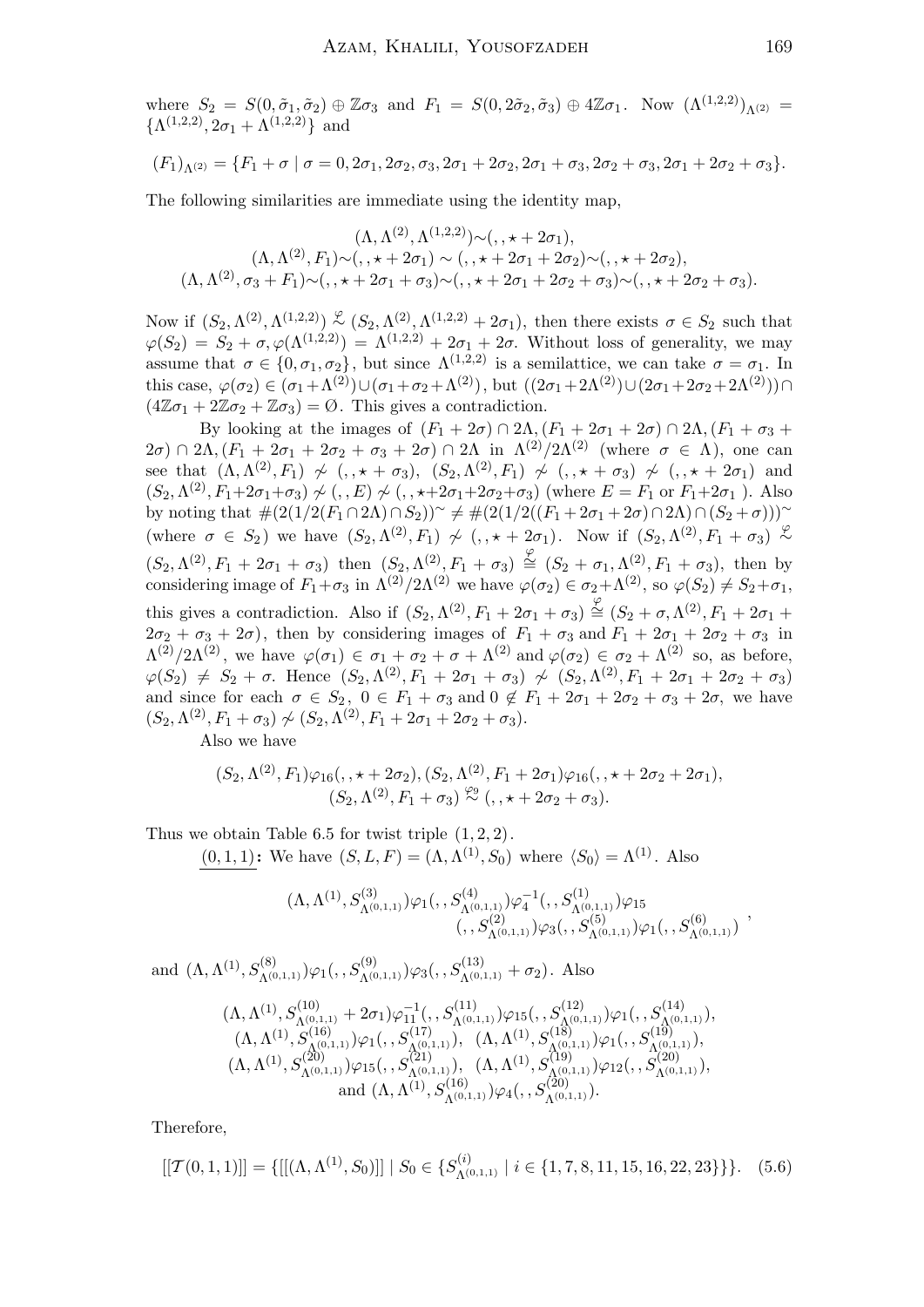Since,  $\Lambda^{(1)}$  is a lattice we have  $(S_0)_{\Lambda^{(1)}} = \{S_0 + \eta \mid \eta \in \Lambda^{(1)}\}\.$  Therefore we must find similarity classes of BC-triples  $(\Lambda, \Lambda^{(1)}, E)$  where E runs through  $\cup_{i=3}^{7}(\text{ind}_{\Lambda^{(0,1,1)}}(i)$  +  $\Lambda^{(1)}$ ). If  $(\Lambda, \Lambda^{(1)}, E) \sim (\Lambda, \Lambda^{(1)}, E')$ , then there exists  $\varphi \in \text{Aut}(\mathcal{V}^0)$  such that  $\varphi(\Lambda) = \Lambda$ ,  $\varphi(\Lambda^{(1)}) = \Lambda^{(1)}$  and  $\varphi(E) = E' + 2\sigma$  for some  $\sigma \in \Lambda$ . But since  $\langle E \rangle = \langle E' \rangle = \Lambda^{(1)}$  we may assume that  $\sigma \in \{0, \sigma_1\}.$ 

 $\text{ind}_{\Lambda^{(0,1,1)}}(3)$ : We have  $(\Lambda, \Lambda^{(1)}, S^{(1)}_{\Lambda^{(0,1,1)}} + \sigma_2) \varphi_1(0, \star + \sigma_3)$ . Clearly the following pairs of triples are similar under the identity map:  $(\Lambda, \Lambda^{(1)}, S_{\Lambda^{(0,1,1)}}^{(1)})$  and  $(0, \star + 2\sigma_1)$ ,  $(\Lambda, \Lambda^{(1)}, S_{\Lambda^{(0,1,1)}}^{(1)} + \sigma_2)$  and  $(0, \star + \sigma_2 + 2\sigma_1), (\Lambda, \Lambda^{(1)}, S_{\Lambda^{(0,1,1)}}^{(1)} + \sigma_3)$  and  $(0, \star + \sigma_3 + 2\sigma_1),$ as well as  $(\Lambda, \Lambda^{(1)}, S_{\Lambda^{(0,1,1)}}^{(1)} + \sigma_2 + \sigma_3)$  and  $( , , * + \sigma_2 + \sigma_3 + 2\sigma_1).$ 

We claim that  $(\Lambda, \Lambda^{(1)}, S_{\Lambda^{(0,1,1)}}^{(1)}) \nsim (\Lambda, \Lambda^{(1)}, \star + \sigma_2)$ . Otherwise there exists  $\varphi\,\in\, GL(\Lambda)\, \, \,{\rm such}\, \, \, \tanh\,\,\,\varphi(\Lambda)\,=\,\Lambda\,,\,\,\,\varphi(\Lambda^{(1)})\,=\,\Lambda^{(1)}\,,\,\,\,\varphi(S_{\Lambda^{(0,1,1)}}^{(1)})\,=\,S_{\Lambda^{(0,1,1)}}^{(1)}\,+\,\sigma_2\,+\,2\pi$ where  $\tau \in \{0, \sigma_1\}$ . Since  $S_{\Lambda^{(0,1,1)}}^{(1)}$  is a semilattice,  $\tau = 0$ . On the other hand  $2\sigma_1 \notin$  $2\Lambda^{(1)}, 2\sigma_1 \in S_{\Lambda^{(0,1,1)}}^{(1)} \cap 2\Lambda \text{ and } (S_{\Lambda^{(0,1,1)}}^{(1)} + \sigma_2) \cap 2\Lambda = 2\Lambda^{(1)}, \text{ so by Lemma 5.3 our claim}$ is proved.

Note that  $(\Lambda, \Lambda^{(1)}, S_{\Lambda^{(0,1,1)}}^{(1)} + \sigma_2 + \sigma_3) \in \mathcal{T}_2$ , so it follows from Remark 2.5 that  $(\Lambda, \Lambda^{(1)}, S_{\Lambda^{(0,1,1)}}^{(1)}) \nsim (\ldots + \sigma_2 + \sigma_3), (\Lambda, \Lambda^{(1)}, S_{\Lambda^{(0,1,1)}}^{(1)} + \sigma_2) \nsim (\ldots + \sigma_2 + \sigma_3).$  Therefore,

$$
\{[(\Lambda, \Lambda^{(1)}, S_0 + \tau)] \in BC(0, 1, 1) \mid \tau \in \Lambda^{(1)}, \text{ind}(S_0) = 3, S_0 \neq S_{\Lambda^{(0,1,1)}}^{(7)}\} = \{[(\Lambda, \Lambda^{(1)}, S_{\Lambda^{(0,1,1)}}^{(1)})], [(\Lambda, \Lambda^{(1)}, S_{\Lambda^{(0,1,1)}}^{(1)} + \sigma_2)], [(\Lambda, \Lambda^{(1)}, S_{\Lambda^{(0,1,1)}}^{(1)} + \sigma_2 + \sigma_3)]\}.
$$
\n(5.7)

Note that (Λ,Λ (1), S(7) <sup>Λ</sup>(0,1,1) ) id<sup>∼</sup> (, , ? + 2σ1), (Λ,<sup>Λ</sup> (1), S(7) <sup>Λ</sup>(0,1,1) + σ2) id<sup>∼</sup> (, , ? <sup>+</sup> <sup>σ</sup><sup>2</sup> + 2σ1),

$$
(\Lambda, \Lambda^{(1)}, S_{\Lambda^{(0,1,1)}}^{(7)} + \sigma_3) \stackrel{id}{\sim} (, \star + \sigma_3 + 2\sigma_1),
$$
  

$$
((\Lambda, \Lambda^{(1)}, S_{\Lambda^{(0,1,1)}}^{(7)} + \sigma_2 + \sigma_3) \stackrel{id}{\sim} (, \star + \sigma_2 + \sigma_3 + 2\sigma_1),
$$
  

$$
((\Lambda, \Lambda^{(1)}, S_{\Lambda^{(0,1,1)}}^{(7)}) \varphi_{11}(, \star + \sigma_2 + \sigma_3 + 2\sigma_1), (\Lambda, \Lambda^{(1)}, S_{\Lambda^{(0,1,1)}}^{(7)}) \varphi_4(, \star + \sigma_3),
$$
  

$$
(\Lambda, \Lambda^{(1)}, S_{\Lambda^{(0,1,1)}}^{(7)} + \sigma_2) \varphi_1(, \star + \sigma_3).
$$

We have  $(\Lambda, \Lambda^{(1)}, S_{\Lambda^{(0,1,1)}}^{(7)}) \nsim (\ldots, S_{\Lambda^{(0,1,1)}}^{(1)})$ , and  $(\Lambda, \Lambda^{(1)}, S_{\Lambda^{(0,1,1)}}^{(7)}) \nsim (\ldots, S_{\Lambda^{(0,1,1)}}^{(1)} + \sigma_2)$  (by Lemma 5.4(*i*)). Since  $0 \in S_{\Lambda^{(0,1,1)}}^{(7)}$  and  $0 \notin S_{\Lambda^{(0,1,1)}}^{(1)} + \sigma_2 + \sigma_3 + 2\sigma$  for  $\sigma \in \{0,\sigma_1\}$ , we have  $(\Lambda, \Lambda^{(1)}, S_{\Lambda^{(0,1,1)}}^{(7)}) \nsim (\ldotp, S_{\Lambda^{(0,1,1)}}^{(1)}) + \sigma_2 + \sigma_3)$ . Hence by (5.7) and (5.6) we obtain Table 6.5 for  $(S, L, E) \in BC(0, 1, 1)$  with  $\text{ind}(E - \eta) = 3, \eta \in E$ .

 $\mathrm{ind}_{\Lambda^{(0,1,1)}}(4)$ : We have  $(\Lambda, \Lambda^{(1)}, S^{(8)}_{\Lambda^{(0,1,1)}}) \stackrel{id}{\sim} (0, 0, 0, 0, 0)$ ,  $(\Lambda, \Lambda^{(1)}, S^{(8)}_{\Lambda^{(0,1,1)}} + \sigma_2) \stackrel{id}{\sim}$  $(0, \star + \sigma_2 + 2\sigma_1), (\Lambda, \Lambda^{(1)}, S^{(8)}_{\Lambda^{(0,1,1)}} + \sigma_3)^{id}$   $(0, \star + \sigma_3 + 2\sigma_1)$  and

$$
(\Lambda, \Lambda^{(1)}, S_{\Lambda^{(0,1,1)}}^{(8)} + \sigma_2 + \sigma_3)^{id}_{\sim} (t, \star + \sigma_2 + \sigma_3 + 2\sigma_1), (\Lambda, \Lambda^{(1)}, S_{\Lambda^{(0,1,1)}}^{(8)})\varphi_3(t, \star + \sigma_2).
$$

Since  $S_{\Lambda^{(0,1,1)}}^{(8)}$  is a semilattice, by Lemma 5.3,  $(\Lambda, \Lambda^{(1)}, S_{\Lambda^{(0,1,1)}}^{(8)}) \nsim (\cdot, \star + \sigma_3)$ . Also if  $\sigma \in \{0, \sigma_1\}$ , then  $(\Lambda, \Lambda^{(1)}, S^{(8)}_{\Lambda^{(0,1,1)}} + \sigma_2 + \sigma_3 + 2\sigma) \in \mathcal{T}_2$ . So by Remark 2.5,  $(\Lambda, \Lambda^{(1)}, S_{\Lambda^{(0,1,1)}}^{(8)}) \not\sim (1, \star + \sigma_2 + \sigma_3)$  and  $(\Lambda, \Lambda^{(1)}, S_{\Lambda^{(0,1,1)}}^{(8)} + \sigma_3) \not\sim (1, \star + \sigma_2 + \sigma_3)$ . Therefore for  $\tau \in \Lambda^{(1)}$  we have

$$
\{[(\Lambda, \Lambda^{(1)}, S_{\Lambda^{(0,1,1)}}^{(8)} + \tau)] \in BC(0,1,1)\} = \{[(, \star)], [(\cdot, \star + \sigma_2 + \sigma_3)], [(\cdot, \star + \sigma_3)]\}.
$$
\n(5.8)

Also, we have  $(\Lambda, \Lambda^{(1)}, S_{\Lambda^{(0,1,1)}}^{(11)}) \stackrel{id}{\sim} (0, + + 2\sigma_1)$ , and

$$
(\Lambda, \Lambda^{(1)}, S_{\Lambda^{(0,1,1)}}^{(11)} + \sigma_2 + \sigma_3)^{id} (t, t + \sigma_2 + \sigma_3 + 2\sigma_1)\varphi_{12}(t, t + \sigma_3)\varphi_1(t, t + \sigma_2)^{id} (t, t + \sigma_2 + 2\sigma_1)\varphi_1(t, t + \sigma_3 + 2\sigma_1).
$$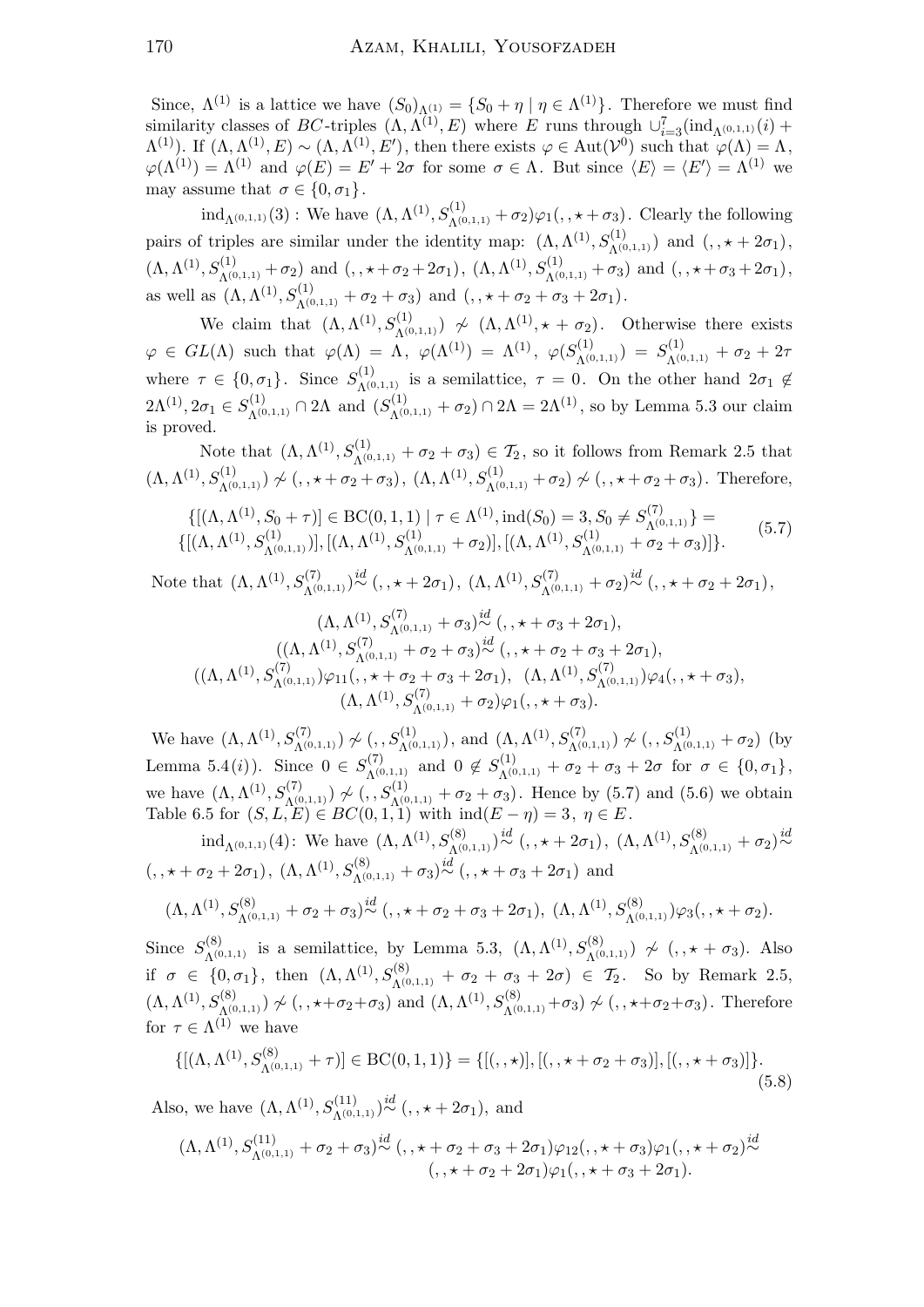Note that  $S_{\Lambda^{(0,1,1)}}^{(11)}$  is a semilattice and  $S_{\Lambda^{(0,1,1)}}^{(11)} + \sigma_2 + 2\sigma_1$  does not contain zero, so the triples  $(\Lambda, \Lambda^{(1)}, S_{\Lambda^{(0,1,1)}}^{(11)})$  and  $(0, \star + \sigma_2 + 2\sigma_1)$  are not isomorphic. Also, by Lemma 5.3,  $(\Lambda, \Lambda^{(1)}, S_{\Lambda^{(0,1,1)}}^{(11)}) \ncong (1, \star + \sigma_2)$ . So  $(\Lambda, \Lambda^{(1)}, S_{\Lambda^{(0,1,1)}}^{(11)}) \ncong (1, \star + \sigma_2)$ . Therefore

$$
\{[(\Lambda, \Lambda^{(1)}, S_{\Lambda^{(0,1,1)}}^{(11)} + \tau)] \in \mathrm{BC}(0,1,1) \mid \tau \in \Lambda^{(1)}\} = \{[(\cdot, \star)], [(\cdot, \star + \sigma_2)]\}.
$$
 (5.9)

 $\text{If } \sigma \in \{0, \sigma_1\}, \text{ then } (\Lambda, \Lambda^{(1)}, S^{(8)}_{\Lambda^{(0,1,1)}}) \ncong (, S^{(11)}_{\Lambda^{(0,1,1)}} + 2\sigma) \text{ and } (\Lambda, \Lambda^{(1)}, S^{(8)}_{\Lambda^{(0,1,1)}} + 2\sigma)$  $\sigma_3$ )  $\cong$  (,  $S_{\Lambda^{(0,1,1)}}^{(11)} + \sigma_2 + 2\sigma$ ) (by Lemma 5.4(*i*)). Since 0  $\notin S_{\Lambda^{(0,1,1)}}^{(8)} + \sigma_2 + \sigma_3$  and  $S_{\Lambda^{(0,1,1)}}^{(11)}, S_{\Lambda^{(0,1,1)}}^{(11)} + \sigma_2$  are semilattices, we get that  $(\Lambda, \Lambda^{(1)}, S_{\Lambda^{(0,1,1)}}^{(11)} + \sigma_2) \ncong (0, 0, 0, 0, 1, 1)$  $\sigma_2 + \sigma_3 \approx (\rho, S_{\Lambda^{(0,1,1)}}^{(11)})$ . Similarly, we have  $(\Lambda, \Lambda^{(1)}, S_{\Lambda^{(0,1,1)}}^{(8)} + \sigma_2 + \sigma_3) \ncong (\rho, S_{\Lambda^{(0,1,1)}}^{(11)} +$  $(2\sigma_1)$ , and also  $(Λ, Λ<sup>(1)</sup>, S<sup>(8)</sup><sub>Λ<sup>(0,1,1)</sup></sub>)$   $\cong$   $(, S<sup>(11)</sup><sub>Λ<sup>(0,1,1)</sup> + 2σ<sub>1</sub> + σ<sub>2</sub>)</sub>$ . From Lemma 5.3 we have  $(\Lambda, \Lambda^{(1)}, S_{\Lambda^{(0,1,1)}}^{(8)} + \sigma_3) \ncong (, S_{\Lambda^{(0,1,1)}}^{(11)} + 2\sigma), \; (\Lambda, \Lambda^{(1)}, S_{\Lambda^{(0,1,1)}}^{(8)}) \ncong (, S_{\Lambda^{(0,1,1)}}^{(11)} + \sigma_2), \text{ and}$  $(\Lambda, \Lambda^{(1)}, S_{\Lambda^{(0,1,1)}}^{(8)} + \sigma_2 + \sigma_3) \ncong (, S_{\Lambda^{(0,1,1)}}^{(11)} + 2\sigma_1 + \sigma_2)$ . So by (5.6), (5.8) and (5.9), we obtain Table 6.5 for  $(S, L, E) \in BC(0, 1, 1)$  with  $\text{ind}(E - \eta) = 4, \eta \in E$ .

 $ind_{\Lambda(0,1,1)}(5)$ : By (5.6), we must check similarity classes which have the form  $[((\Lambda, \Lambda^{(1)}, S_{\Lambda^{(0,1,1)}}^{(i)} + \tau)]$  where  $i = 15, 16$  and  $\tau \in \Lambda^{(1)}$ . Note that  $S_{\Lambda^{(0,1,1)}}^{(15)} + \sigma + 2\sigma_1 =$  $S_{\Lambda^{(0,1,1)}}^{(15)} + \sigma$  for each  $\sigma \in \Lambda^{(1)}$ . So the notions of similarity and isomorphism for the classes of the form  $[((\Lambda, \Lambda^{(1)}, S_{\Lambda^{(0,1,1)}}^{(15)} + \sigma)]$  with  $\sigma \in \Lambda^{(1)}$  coincide. Also note that  $S_{\Lambda^{(0,1,1)}}^{(16)} + \sigma + \sigma_2 = S_{\Lambda^{(0,1,1)}}^{(16)} + \sigma$  for each  $\sigma \in \Lambda^{(1)}$ .

We have  $(\Lambda, \Lambda^{(1)}, S_{\Lambda^{(0,1,1)}}^{(15)} + \sigma_2) \varphi_1(, S_{\Lambda^{(0,1,1)}}^{(15)} + \sigma_3)$  and  $(\Lambda, \Lambda^{(1)}, S_{\Lambda^{(0,1,1)}}^{(15)}) \varphi_4(, \star +$  $(σ<sub>3</sub>)$ . Since  $(Λ, Λ<sup>(15)</sup>, S<sub>Λ<sub>(0,1,1)</sub><sup>(15)</sup> + σ<sub>2</sub> + σ<sub>3</sub>) ∈ T<sub>2</sub></sub>$ , by Remark 2.5, we have  $(Λ, Λ<sup>(1)</sup>, S<sub>Λ<sub>(0,1,1)</sub><sup>(15)</sup>) \nsim</sub>$  $(0, \star + \sigma_2 + \sigma_3)$ . Also we have,  $(\Lambda, \Lambda^{(1)}, S_{\Lambda^{(0,1,1)}}^{(16)}) \stackrel{i d}{\sim} (0, \star + 2\sigma_1), (\Lambda, \Lambda^{(1)}, S_{\Lambda^{(0,1,1)}}^{(16)} + \sigma_3) \stackrel{i d}{\sim}$  $(0, \star + \sigma_3 + 2\sigma_1)$ . On the other hand, by Lemma 5.3,  $(\Lambda, \Lambda^{(1)}, S_{\Lambda^{(0,1,1)}}^{(16)}) \ncong (0, \star + \sigma_3)$ . Since  $0 \in S_{\Lambda^{(0,1,1)}}^{(16)}$  and  $S_{\Lambda^{(0,1,1)}}^{(16)} + \sigma_3 + 2\sigma_1$  does not contain zero we obtain  $(\Lambda, \Lambda^{(1)}, S_{\Lambda^{(0,1,1)}}^{(16)}) \ncong$  $(0, \star + \sigma_3 + 2\sigma_1)$ . Thus  $(\Lambda, \Lambda^{(1)}, S_{\Lambda^{(0,1,1)}}^{(16)}) \not\sim (0, \star + \sigma_3)$ . By Lemma 5.4(*i*),

$$
(\Lambda, \Lambda^{(1)}, S^{(16)}_{\Lambda^{(0,1,1)}}) \not\sim (, S^{(15)}_{\Lambda^{(0,1,1)}}) \not\sim (, S^{(16)}_{\Lambda^{(0,1,1)}} + \sigma_3).
$$

Since  $0 \in S_{\Lambda^{(0,1,1)}}^{(16)} \cap (S_{\Lambda^{(0,1,1)}}^{(16)} + \sigma_3)$  but  $S_{\Lambda^{(0,1,1)}}^{(15)} + \sigma_2 + \sigma_3$  does not contain zero, we have that  $(\Lambda, \Lambda^{(1)}, S_{\Lambda^{(0,1,1)}}^{(15)} + \sigma_2 + \sigma_3)$  is not similar to either  $(0, S_{\Lambda^{(0,1,1)}}^{(16)})$  or  $(0, S_{\Lambda^{(0,1,1)}}^{(16)} + \sigma_3)$ . Therefore we get Table 6.5 for triples  $(S, L, E) \in BC(0, 1, 1)$  with  $\text{ind}(E - \eta) = 5$ .  $\eta \in E$ .

 $\text{ind}_{Λ(0,1,1)}(6)$ : It is easy to check that  $(Λ, Λ<sup>(1)</sup>, S<sup>(22)</sup><sub>Λ<sup>(0,1,1)</sup></sub> + σ)<sup>id</sup> (, ⋅ + σ + 2σ<sub>1</sub>)$  for  $\sigma = 0, \sigma_2, \sigma_3$  and  $\sigma_2 + \sigma_3$ . Also we have,  $(\Lambda, \Lambda^{(1)}, S_{\Lambda^{(0,1,1)}}^{(22)})\varphi_4(0, \star + \sigma_3)\varphi_1(0, \star + \sigma_2)$ . But by Lemma 5.3,  $(\Lambda, \Lambda^{(1)}, S_{\Lambda^{(0,1,1)}}^{(22)}) \ncong (0, \star + \sigma_2 + \sigma_3)$ . Since  $0 \in S_{\Lambda^{(0,1,1)}}^{(22)}$  and  $S_{\Lambda^{(0,1,1)}}^{(22)}$  $\sigma_2 + \sigma_3 + 2\sigma_1$  does not contain zero,  $(\Lambda, \Lambda^{(1)}, S_{\Lambda^{(0,1,1)}}^{(22)}) \ncong (0, \star + \sigma_2 + \sigma_3 + 2\sigma_1)$ . Hence we get Table 6.5 for triples  $(S, L, E) \in BC(0, 1, 1)$  with  $\text{ind}(E - \eta) = 6, \eta \in E$ .

 $(0, 2, 2)$ : We have  $t_1 = 0, t = 2$  and  $t_2 = 2$ . So  $\Lambda_3 = 0, \Lambda_4 = \mathbb{Z}\sigma_1 \oplus \mathbb{Z}\sigma_2$ ,  $\Lambda_5 \,\,=\,\, 0 \,, \,\,\, \Lambda_6 \,\,=\,\, \mathbb{Z} \sigma_3 \,, \,\,\, \langle S_1 \rangle \,\,=\,\, \Lambda_4 \,, \,\,\, S_5 \,\,=\,\, 0 \,, \,\,\, \langle S_0 \rangle \,\,=\,\, 2 \Lambda_4 \,+\, \Lambda_6 \,\,=\,\, \Lambda^{(2)} \,\,=\,\, \Lambda^{(0,2,2)} \,,$  $S = S_1 \oplus \Lambda_5 \oplus \Lambda_6 = S_1 \oplus \mathbb{Z} \sigma_3$ ,  $L = 2\Lambda_3 \oplus 2\Lambda_4 \oplus S_5 \oplus \Lambda_6 = \Lambda^{(2)}$  and  $F = 4\Lambda_3 \oplus 2\Lambda_5 \oplus S_0 = S_0$ . Now let  $S_1$  be one of the semilattices

$$
\mathbb{Z}\sigma_1 \oplus \mathbb{Z}\sigma_2, \quad S(0, \sigma_1, \sigma_2) := 2\Lambda_4 \cup (\sigma_1 + 2\Lambda_4) \cup (\sigma_2 + 2\Lambda_4). \tag{5.10}
$$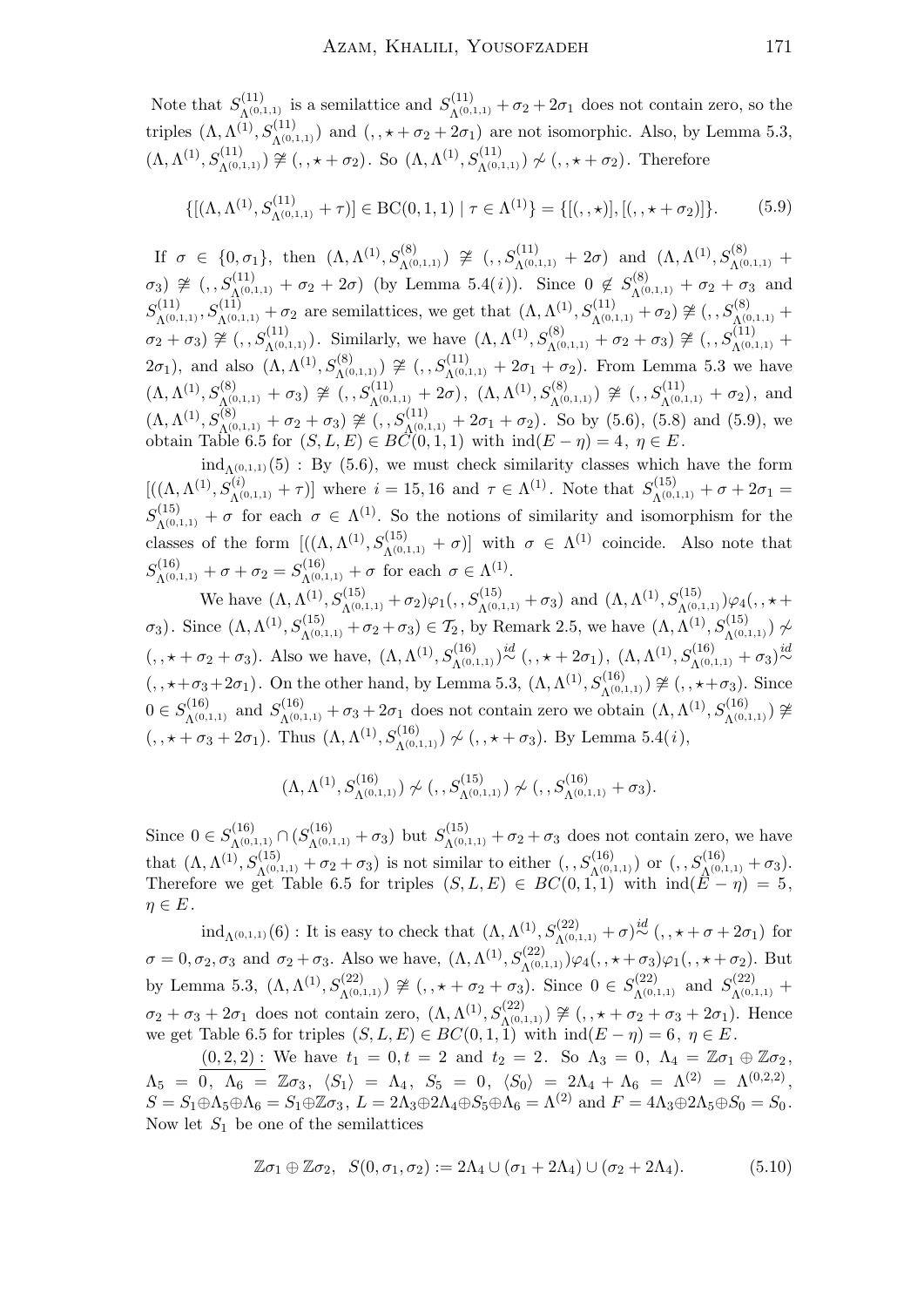Then  $(S_{1}+\mathbb{Z}\sigma_{3}, \Lambda^{(2)}, S_{\Lambda^{(0,2,2)}}^{(4)})\varphi_{10}(S_{1}+\mathbb{Z}\sigma_{3}+\sigma_{1}, S_{\Lambda^{(0,2,2)}}^{(6)})$ . Also

$$
(S_1 + \mathbb{Z}\sigma_3, \Lambda^{(2)}, S_{\Lambda^{(0,2,2)}}^{(1)})\varphi_{15}(., S_{\Lambda^{(0,2,2)}}^{(2)})\varphi_{5}(., \Lambda^{(2)}, S_{\Lambda^{(0,2,2)}}^{(3)})\varphi_{15}(., S_{\Lambda^{(0,2,2)}}^{(5)}),(S_1 + \mathbb{Z}\sigma_3, \Lambda^{(2)}, S_{\Lambda^{(0,2,2)}}^{(6)})\varphi_{5}(., S_{\Lambda^{(0,2,2)}}^{(7)}),(S_1 + \mathbb{Z}\sigma_3, \Lambda^{(2)}, S_{\Lambda^{(0,2,2)}}^{(9)} + 2\sigma_2)\varphi_{5}(., S_{\Lambda^{(0,2,2)}}^{(10)} + 2\sigma_1)\varphi_{15}(., S_{\Lambda^{(0,2,2)}}^{(14)})\varphi_{5}(., S_{\Lambda^{(0,2,2)}}^{(13)})\varphi_{14}(S_1 + \mathbb{Z}\sigma_3, \Lambda^{(2)}, S_{\Lambda^{(0,2,2)}}^{(15)})\varphi_{5}(., S_{\Lambda^{(0,2,2)}}^{(12)})\varphi_{15}(., S_{\Lambda^{(0,2,2)}}^{(11)}),(S_1 + \mathbb{Z}\sigma_3, \Lambda^{(2)}, S_{\Lambda^{(0,2,2)}}^{(15)})\varphi_{5}(., S_{\Lambda^{(0,2,2)}}^{(16)})\varphi_{10}(S_1 + \mathbb{Z}\sigma_3 + \sigma_1, \Lambda^{(2)}, S_{\Lambda^{(0,2,2)}}^{(18)}),(S_1 + \mathbb{Z}\sigma_3, \Lambda^{(2)}, S_{\Lambda^{(0,2,2)}}^{(17)})\varphi_{15}(., S_{\Lambda^{(0,2,2)}}^{(19)})\varphi_{5}(., S_{\Lambda^{(0,2,2)}}^{(20)})\varphi_{15}(., S_{\Lambda^{(0,2,2)}}^{(21)})\varphi_{15}(., S_{\Lambda^{(0,2,2)}}^{(21)}).
$$

So  $[[(\mathcal{T}(0,2,2))]]$  is the set

$$
\{[[(S_1 + \mathbb{Z}\sigma_3, \Lambda^{(2)}, S_0)]] \text{ where } S_1 \text{ runs through (5.10) and } S_0 = S_{\Lambda^{(0,2,2)}}^{(i)} \tag{5.11}
$$
  
for  $i = 1, 4, 8, 9, 15, 17, 22, 23\}.$ 

We now want to find similarity classes of the form  $[(S_1 + \mathbb{Z}\sigma_3, \Lambda^{(2)}, F + \tau)],$  where F runs through  $\cup_{i=3}^{7}$  ind<sub> $\Lambda^{(0,2,2)}(i)$ ,  $\tau \in \Lambda^{(2)}$  and  $S_1$  is a semilattice that  $\langle S_1 \rangle = \Lambda_4$ . But we</sub> know that two isomorphic semilattices have the same index, so for each  $i \in \{3, 4, 5, 6, 7\}$ , it is enough to find similarity classes of the form  $[(S_1 + \mathbb{Z}\sigma_3, \Lambda^{(2)}, F + \tau)]$  where F runs through  $\text{ind}_{\Lambda^{(0,2,2)}}(i), \tau \in \Lambda^{(2)}$  and  $S_1$  is a semilattice with  $\langle S_1 \rangle = \Lambda_4$ . Also it is trivial that we may assume  $\tau = m\sigma_1 + n\sigma_2 + p\sigma_3$ , where  $m, n \in \{0, 2\}$  and  $p \in \{0, 1\}$ . First let  $S_1 \neq \Lambda_4$ . So consider  $S = S_1 = S(0, \tilde{\sigma}_1, \tilde{\sigma}_2)$ .

 $ind_{\Lambda(0,2,2)}(3)$ : It follows from (5.11) that we must check similarity classes of the form  $[(S + \mathbb{Z}\sigma_3, \Lambda^{(2)}, S_{(0,2,2)}^{(i)} + \tau)]$  where  $i = 1, 4$ .

 $i = 1$ : We have  $(S + \mathbb{Z}\sigma_3, \Lambda^{(2)}, S_{\Lambda^{(0,2,2)}}^{(1)} + 2\sigma_2)\varphi_5(,, \star + 2\sigma_1)^{\frac{\varphi_{14}}{\sim}}(,, \star + 2\sigma_1 + 2\sigma_2)$ and  $(S + \mathbb{Z}\sigma_3, \Lambda^{(2)}, S^{(1)}_{\Lambda^{(0,2,2)}} + 2\sigma_2 + \sigma_3)\varphi_5(,, \star + 2\sigma_1 + \sigma_3)^{\varphi_{13}}(,, \star + \sigma_3).$  We claim that

$$
(S + \mathbb{Z}\sigma_3, \Lambda^{(2)}, S^{(1)}_{\Lambda^{(0,2,2)}}) \not\sim (I, \star + 2\sigma_1).
$$

Note that  $(S_{\Lambda^{(0,2,2)}}^{(1)} \cap 2\Lambda)/2 = S + \mathbb{Z}\sigma_3$  and  $((S_{\Lambda^{(0,2,2)}}^{(1)} + 2\sigma_1) \cap 2\Lambda)/2 = S + \mathbb{Z}\sigma_3 + \sigma_1$ , so we have from Lemma 5.4(*ii*) that  $(S + \mathbb{Z}\sigma_3, \Lambda^{(2)}, S^{(1)}_{\Lambda^{(0,2,2)}}) \ncong (0, \star + 2\sigma_1)$ . In the same way,  $(S + \mathbb{Z}\sigma_3, \Lambda^{(2)}, S_{\Lambda^{(0,2,2)}}^{(1)}) \ncong (S + \mathbb{Z}\sigma_3 + \sigma_1, S_{\Lambda^{(0,2,2)}}^{(1)})$ . But  $S_{\Lambda^{(0,2,2)}}^{(1)}$  is a semilattice, so we have  $(S + \mathbb{Z}\sigma_3, \Lambda^{(2)}, S_{\Lambda^{(0,2,2)}}^{(1)}) \not\sim (0, \star + 2\sigma_1)$  and, from Lemma 5.5, we obtain that  $(S+\mathbb{Z}\sigma_3,\Lambda^{(2)},S_{\Lambda^{(0,2,2)}}^{(1)})\not\sim(0,+\infty)$ . Now  $(S+\mathbb{Z}\sigma_3,\Lambda^{(2)},S_{\Lambda^{(0,2,2)}}^{(1)}), (0,+\infty)$ ,  $(0,+\infty)$  $\mathcal{T}_2$  and  $(,, \star + 2\sigma_1 + 2\sigma_2 + \sigma_3) \in \mathcal{T}_2$ , so  $(S + \mathbb{Z}\sigma_3, \Lambda^{(2)}, S_{\Lambda^{(0,2,2)}}^{(1)}) \not\sim (,, \star + 2\sigma_1 + 2\sigma_2 + \sigma_3),$ 

$$
(S + \mathbb{Z}\sigma_3, \Lambda^{(2)}, S_{\Lambda^{(0,2,2)}}^{(1)} + \sigma_3) \not\sim (,, \star + 2\sigma_1 + 2\sigma_2 + \sigma_3)
$$

and  $(S + \mathbb{Z}\sigma_3, \Lambda^{(2)}, S^{(1)}_{\Lambda^{(0,2,2)}} + 2\sigma_1) \nsim (S + \mathbb{Z}\sigma_3 + 2\sigma_2 + \sigma_3)$ . We can use Lemma 5.5, thus we have  $(S + \mathbb{Z}\sigma_3, \Lambda^{(2)}, S^{(1)}_{\Lambda^{(0,2,2)}} + \sigma_3) \not\sim (0, \star + 2\sigma_1).$ 

$$
i = 4: \text{ We have } (S + \mathbb{Z}\sigma_3, \Lambda^{(2)}, S_{\Lambda^{(0,2,2)}}^{(4)} + \sigma_3)\varphi_5(,,\star) \varphi_{15}(,,\star + 2\sigma_1)\varphi_5(,,\star + 2\sigma_2 + \sigma_3),
$$

$$
(S + \mathbb{Z}\sigma_3, \Lambda^{(2)}, S_{\Lambda^{(0,2,2)}}^{(4)} + 2\sigma_2)\varphi_{15}(,,\star + 2\sigma_1 + 2\sigma_2)\varphi_{17}^{-1}
$$

$$
(S + \mathbb{Z}\sigma_3, \Lambda^{(2)}, S^{(4)}_{\Lambda^{(0,2,2)}} + 2\sigma_2)\varphi_{15}(,, \star + 2\sigma_1 + 2\sigma_2)\varphi_{17}^{-1}(, \star + 2\sigma_1 + \sigma_3)\varphi_{16}(,, \star + 2\sigma_1 + 2\sigma_2 + \sigma_3).
$$

We claim that  $(S + \mathbb{Z}\sigma_3, \Lambda^{(2)}, S_{\Lambda^{(0,2,2)}}^{(4)}) \not\sim (K, \star + 2\sigma_1 + 2\sigma_2 + \sigma_3)$ . Suppose to the contrary that  $(S + \mathbb{Z}\sigma_3, \Lambda^{(2)}, S^{(4)}_{\Lambda^{(0,2,2)}})$   $\stackrel{\varphi}{\sim}$   $\ldots$ ,  $\star + 2\sigma_1 + 2\sigma_2 + \sigma_3$ . Then  $\varphi(S + \mathbb{Z}\sigma_3) = S + \mathbb{Z}\sigma_3 + \sigma_3$ and  $\varphi(S_{\Lambda^{(0,2,2)}}^{(4)}) = S_{\Lambda^{(0,2,2)}}^{(4)} + 2\sigma_1 + 2\sigma_2 + \sigma_3 + 2\sigma$ , for some  $\sigma \in S + \mathbb{Z}\sigma_3$ . Since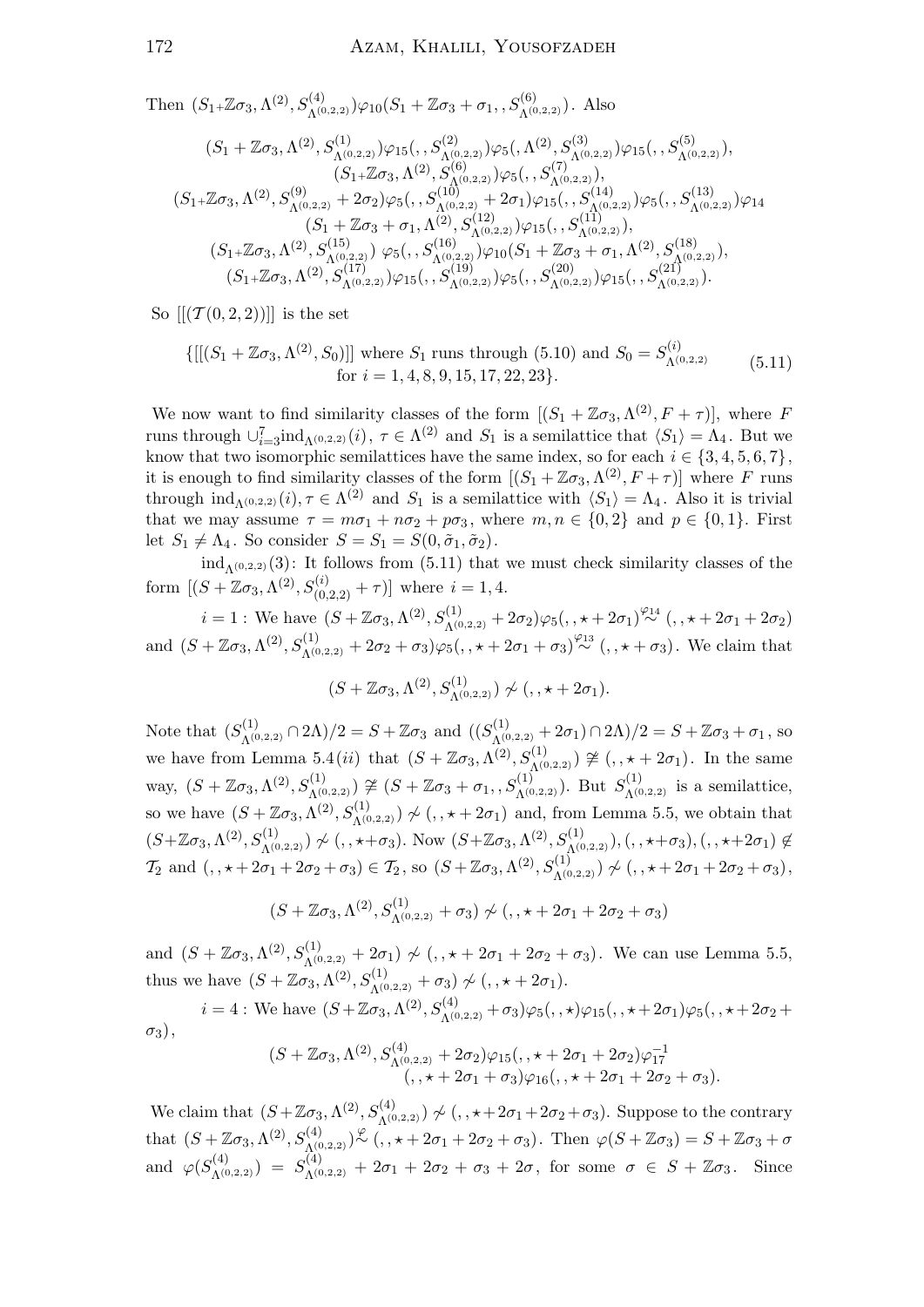$S^{(4)}_{\Lambda(0)}$  $\Lambda^{(4)}_{(0,2,2)}$  is a semilattice, we may assume that  $\sigma = \sigma_1$ . Then it follows from Lemma 5.4(*ii*) that our claim holds. On the other hand, we have  $\sum_{\tau \in S_{\Lambda^{(0,2,2)}}^{(4)}}$  $\tilde{\tau} \in (2\Lambda)^\sim$  but  $\sum_{\tau' \in S^{(1)}_{\Lambda^{(0,2,2)}}}$  $\tilde{\tau}' \notin (2\Lambda)^\sim$ . Since  $\text{ind}(S_{\Lambda^{(0,2,2)}}^{(1)}) = \text{ind}(S_{\Lambda^{(0,2,2)}}^{(4)}) = 3$ , for each  $\sigma, \sigma' \in \Lambda^{(2)}$  we have  $\sum_{\tau \in S_{\Lambda^{(0,2,2)}}^{(4)}+\sigma}$  $\tilde{\tau} \in (2\Lambda)^\sim$  and  $\sum_{\tau' \in S_{\Lambda^{(0,2,2)}}^{(1)} + \sigma'} \tilde{\tau}' \notin (2\Lambda)^\sim$ . Thus by Lemma 5.4(*i*), for each  $\sigma, \sigma' \in \Lambda^{(2)}$ , the following holds  $(S + \mathbb{Z}\sigma_3, \Lambda^{(2)}, S_{\Lambda^{(0,2,2)}}^{(1)} + \sigma) \nsim (S, S_{\Lambda^{(0,2,2)}}^{(4)} + \sigma')$ . So, we obtain Table 6.5 for triples  $(S, L, E) \in BC(0, 2, 2)$  with  $\text{ind}(E - \eta) = 3, \eta \in E$ .  $ind_{\Lambda^{(0,2,2)}}(4)$ : According to (5.11) we must find similarity classes of the form  $[(S + \mathbb{Z}\sigma_3, \Lambda^{(2)}, S_{\Lambda^{(0,2,2)}}^{(i)} + \tau)]$  with  $i \in \{8, 9\}.$ 

 $i = 8: (S + \mathbb{Z}\sigma_3, \Lambda^{(2)}, S^{(8)}_{\Lambda^{(0,2,2)}} + 2\sigma_1 + 2\sigma_2)\varphi_{18}(,,\star) \stackrel{\varphi_{10}}{\sim} (,, \star + 2\sigma_1)\varphi_5(,, \star +$ 2 $\sigma_2$ ). Also we have,  $(S + \mathbb{Z}\sigma_3, \Lambda^{(2)}, S^{(8)}_{\Lambda^{(0,2,2)}} + \sigma_3) \stackrel{\varphi_{13}}{\sim} (1, \star + 2\sigma_1 + \sigma_3) \varphi_5(1, \star + 2\sigma_2 + \sigma_3)$  $\sigma_3$ ). On the other hand,  $(S + \mathbb{Z}\sigma_3, \Lambda^{(2)}, S^{(8)}_{\Lambda^{(0,2,2)}} + 2\sigma_1 + 2\sigma_2 + \sigma_3) \in \mathcal{T}_2$  but  $(S + \mathbb{Z}\sigma_3, \Lambda^{(2)}, S^{(8)}_{\Lambda^{(0,2,2)}})$  $(\mathbb{Z}\sigma_3, \Lambda^{(2)}, S^{(8)}_{\Lambda^{(0,2,2)}}), (\cdot, \star + \sigma_3) \notin \mathcal{T}_2$  so by Remark 2.5,

$$
(S + \mathbb{Z}\sigma_3, \Lambda^{(2)}, S^{(8)}_{\Lambda^{(0,2,2)}}) \nsim (\tau, \star + 2\sigma_1 + 2\sigma_2 + \sigma_3)
$$
 and  
 $(S + \mathbb{Z}\sigma_3, \Lambda^{(2)}, S^{(8)}_{\Lambda^{(0,2,2)}} + \sigma_3) \nsim (\tau, \star + 2\sigma_1 + 2\sigma_2 + \sigma_3).$ 

Next note that  $(S + \mathbb{Z}\sigma_3, \Lambda^{(2)}, S^{(8)}_{\Lambda^{(0,2,2)}}) \not\sim (0, \star + \sigma_3)$ . Otherwise there exists  $\varphi \in GL(\Lambda)$ such that  $(S + \mathbb{Z}\sigma_3, \Lambda^{(2)}, S^{(8)}_{\Lambda^{(0,2,2)}}) \overset{\varphi}{\sim} (0, \star + \sigma_3)$ . So there exists  $\sigma \in \{0, \sigma_1, \sigma_2\}$  such that  $\varphi(S + \mathbb{Z}\sigma_3) \,=\, S + \mathbb{Z}\sigma_3 + \sigma\,, \,\, \varphi(S_{\Lambda^{(0,2,2)}}^{(8)}) \,=\, S_{\Lambda^{(0,2,2)}}^{(8)} + \sigma_3 + 2\sigma\,. \,\,\, \text{But for}\,\,\, \sigma \,\in\, \{\sigma_1, \sigma_2\}\,,$  $0 \notin S_{\Lambda^{(0,2,2)}}^{(8)} + \sigma_3 + 2\sigma$  so  $\sigma = 0$ . Thus  $(S + \mathbb{Z}\sigma_3, \Lambda^{(2)}, S_{\Lambda^{(0,2,2)}}^{(8)}) \cong (0, 0, 0, 0, 0, \ldots)$  This contradicts Lemma 5.5.

*i* = 9: We have  $(S + \mathbb{Z}\sigma_3, \Lambda^{(2)}, S_{\Lambda^{(0,2,2)}}^{(9)} + 2\sigma_2) \stackrel{\varphi_{10}}{\sim} (\square, \square + 2\sigma_1 + 2\sigma_2)$  and

$$
(S + \mathbb{Z}\sigma_3, \Lambda^{(2)}, S_{\Lambda^{(0,2,2)}}^{(9)} + 2\sigma_1 + \sigma_3)^{\varphi_{13}} , (S + \mathbb{Z}\sigma_3, \Lambda^{(2)}, S_{\Lambda^{(0,2,2)}}^{(9)} + 2\sigma_2 + \sigma_3)\varphi_{15} (S, \star + 2\sigma_1 + 2\sigma_2 + \sigma_3).
$$

By Lemma 5.5, we have  $(S + \mathbb{Z}\sigma_3, S_{\Lambda^{(0,2,2)}}^{(9)}) \not\sim (0, \star + \sigma_3)$  and

$$
(S + \mathbb{Z}\sigma_3, \Lambda^{(2)}, S_{\Lambda^{(0,2,2)}}^{(9)}) \not\sim (,, \star + 2\sigma_2 + \sigma_3),
$$
  
\n
$$
(S + \mathbb{Z}\sigma_3, \Lambda^{(2)}, S_{\Lambda^{(0,2,2)}}^{(9)} + \sigma_3) \not\sim (,, \star + 2\sigma_1),
$$
  
\n
$$
(S + \mathbb{Z}\sigma_3, \Lambda^{(2)}, S_{\Lambda^{(0,2,2)}}^{(9)} + 2\sigma_1) \not\sim (,, \star + 2\sigma_2 + \sigma_3),
$$
  
\n
$$
(S + \mathbb{Z}\sigma_3, \Lambda^{(2)}, S_{\Lambda^{(0,2,2)}}^{(9)} + \sigma_3) \not\sim (,, \star + 2\sigma_2),
$$
  
\n
$$
(S + \mathbb{Z}\sigma_3, \Lambda^{(2)}, S_{\Lambda^{(0,2,2)}}^{(9)} + 2\sigma_2 + \sigma_3) \not\sim (,, \star + 2\sigma_2).
$$

Applying Lemma 5.4(*ii*), we have  $(S + \mathbb{Z}\sigma_3, \Lambda^{(2)}, S_{\Lambda^{(0,2,2)}}^{(9)}) \not\sim (0, \star + 2\sigma_1)$  and

$$
(S + \mathbb{Z}\sigma_3, \Lambda^{(2)}, S_{\Lambda^{(0,2,2)}}^{(9)} + \sigma_3) \not\sim (,, \star + 2\sigma_2 + \sigma_3),
$$
  

$$
(S + \mathbb{Z}\sigma_3, \Lambda^{(2)}, S_{\Lambda^{(0,2,2)}}^{(9)} + 2\sigma_2) \not\sim (,, \star).
$$

Also by Lemma  $5.4(iii)$ , we have

$$
(S + \mathbb{Z}\sigma_3, \Lambda^{(2)}, S_{\Lambda^{(0,2,2)}}^{(9)} + 2\sigma_1) \ncong (,, \star + 2\sigma_2),
$$
  
\n
$$
(S + \mathbb{Z}\sigma_3, \Lambda^{(2)}, S_{\Lambda^{(0,2,2)}}^{(9)} + 2\sigma_1) \ncong (S + \mathbb{Z}\sigma_3 + \sigma_2, \star).
$$

So, (S + Zσ3,Λ (2), S(9) <sup>Λ</sup>(0,2,2) + 2σ1) 6∼ (, , ? + 2σ2). By Lemma 5.5, if σ ∈ {0, σ3, 2σ<sup>1</sup> +  $2\sigma_2 + \sigma_3$ } and  $\tau \in \{0, \sigma_3, 2\sigma_1, 2\sigma_2, 2\sigma_2 + \sigma_3\}$  we obtain  $(S + \mathbb{Z}\sigma_3, \Lambda^{(2)}, S^{(8)}_{\Lambda^{(0,2,2)}} + \sigma)$   $\neq$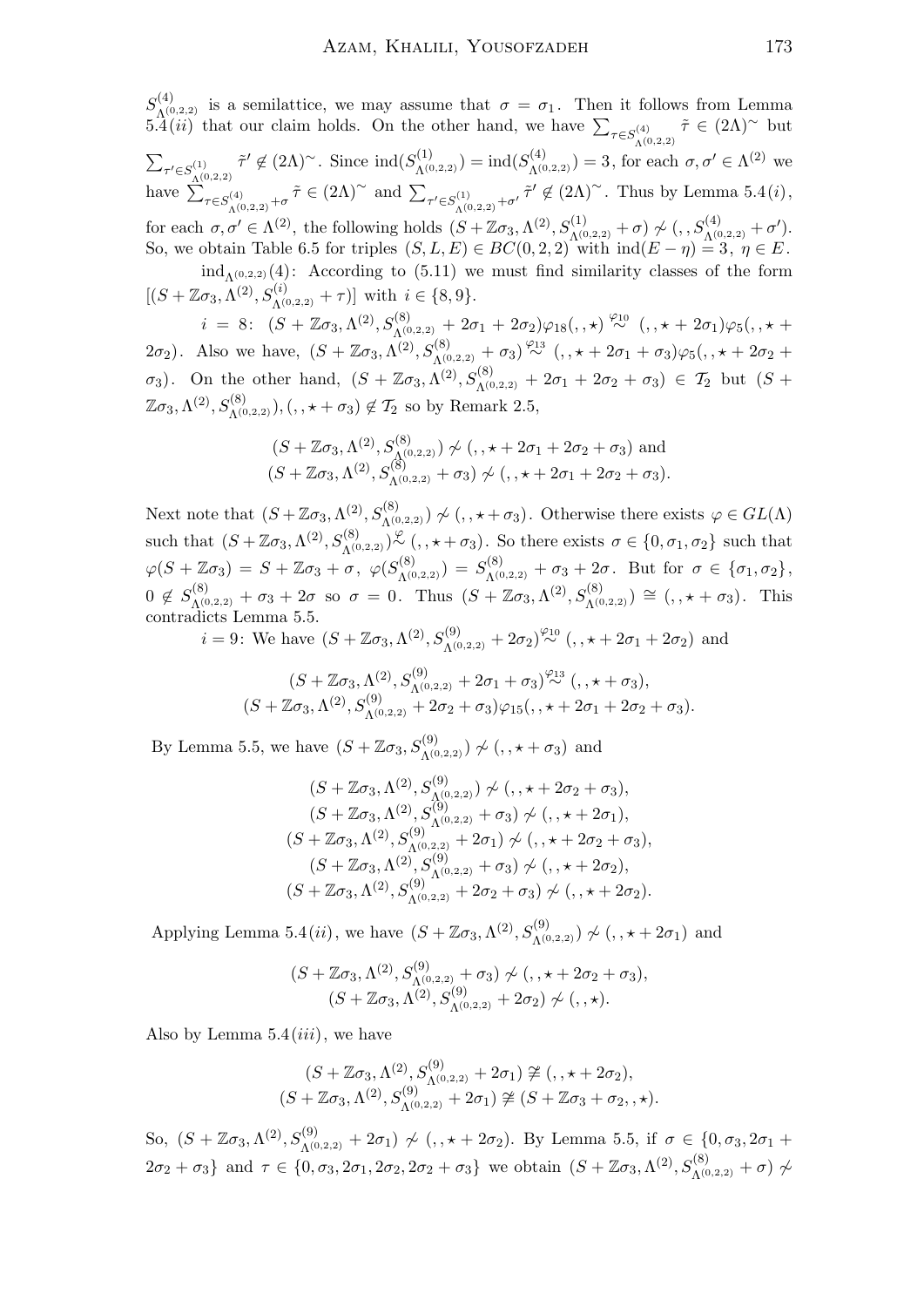$(S, S_{\Lambda^{(0,2,2)}}^{(9)} + \tau)$ . So for  $\sigma, \tau \in \Lambda^{(2)}$  we have  $(S + \mathbb{Z}\sigma_3, \Lambda^{(2)}, S_{\Lambda^{(0,2,2)}}^{(8)} + \sigma) \not\sim (S, S_{\Lambda^{(0,2,2)}}^{(9)} + \tau)$ . Therefore, we get Table 6.5 for triples  $(S, L, E) \in BC(0, 2, 2)$  with  $\text{ind}(E - \eta) = 4$ ,  $\eta \in E$ .

 $ind_{\Lambda(0.2,2)}(5)$ : By 5.11, it is enough to check similarity classes of the form  $[(S +$  $[\mathbb{Z}\sigma_3, \Lambda^{(2)}, S^{(i)}_{\Lambda^{(0,2,2)}} + \tau]$  for  $i = 15, 17$ .

 $i = 15$ : Using Lemma 5.5, we see that  $(S + \mathbb{Z}\sigma_3, \Lambda^{(2)}, S_{\Lambda^{(0,2,2)}}^{(15)}) \not\sim (0, 0, +\sigma_3)$  and similarly  $(S + \mathbb{Z}\sigma_3, \Lambda^{(2)}, S_{\Lambda^{(0,2,2)}}^{(15)}) \not\sim (,\ldots+2\sigma_2+\sigma_3)$ . But  $(S + \mathbb{Z}\sigma_3, \Lambda^{(2)}, S_{\Lambda^{(0,2,2)}}^{(15)} + 2\sigma_2 +$  $\sigma_3$ )  $\not\sim$  (,,  $\star + \sigma_3$ ), by Lemma 5.4(*ii*). On the other hand,  $(S + \mathbb{Z}\sigma_3, \Lambda^{(2)}, S_{\Lambda^{(0,2,2)}}^{(15)})$ <sup> $\stackrel{\varphi_{20}}{\sim}$ </sup>  $( , \star + 2\sigma_2).$ 

i = 17: By Lemma 5.4(ii),  $(S + \mathbb{Z}\sigma_3, \Lambda^{(2)}, S_{\Lambda^{(0,2,2)}}^{(17)}) \nsim (S + \mathbb{Z}\sigma_3, \Lambda^{(2)}, \star + 2\sigma_1).$ Also  $(S + \mathbb{Z}\sigma_3, \Lambda^{(2)}, S_{\Lambda^{(0,2,2)}}^{(17)} + 2\sigma_2)\varphi_5(,, \star + 2\sigma_1)^{\varphi_9}(., \star + 2\sigma_1 + 2\sigma_2), \text{ but}$ 

$$
\sum_{\tau \in S_{\Lambda(0,2,2)}^{(15)}} \tilde{\tau} \in (2\Lambda)^{\sim}, \sum_{\tau' \in S_{\Lambda(0,2,2)}^{(17)}} \tilde{\tau}' \not\in (2\Lambda)^{\sim} \text{ and } \text{ind}(S_{\Lambda(0,2,2)}^{(15)}) = \text{ind}(S_{\Lambda(0,2,2)}^{(17)}) = 5.
$$

So for each  $\sigma \in \Lambda^{(2)}$ , we have  $\sum_{\tau \in S_{\Lambda^{(0,2,2)}}^{(15)}+\sigma}$  $\tilde{\tau} \in (2\Lambda)^\sim$  and  $\sum_{\tau' \in S_{\Lambda^{(0,2,2)}}^{(17)} + \sigma} \tilde{\tau}' \notin$  $(2\Lambda)^\sim$ . Hence by Lemma 5.4(i), for each  $\eta \in \{0, \sigma_1, \sigma_2\}$  and  $\sigma \in \Lambda^{(2)}$ , we have  $(S + \mathbb{Z}\sigma_3, \Lambda^{(2)}, S_{\Lambda^{(0,2,2)}}^{(15)} + \sigma) \ncong (S + \mathbb{Z}\sigma_3 + \eta, S_{\Lambda^{(0,2,2)}}^{(17)} + 2\eta).$  So for each  $\sigma, \tau \in \Lambda^{(2)}$ we have  $(S + \mathbb{Z} \sigma_3, \Lambda^{(2)}, S_{\Lambda^{(0,2,2)}}^{(15)} + \sigma)$  ≁ (, ,  $S_{\Lambda^{(0,2,2)}}^{(17)} + \tau$ ). Therefore, we get Table 6.5 for triples  $(S, L, E) \in BC(0, 2, 2)$  with  $\text{ind}(E - \eta) = 5, \eta \in E$ .

 $\mathrm{ind}_{\Lambda(0,2,2)}(6)$ : We have

$$
(S + \mathbb{Z}\sigma_3, \Lambda^{(2)}, S_{\Lambda^{(0,2,2)}}^{(22)}) \stackrel{\varphi_{14}}{\sim} (1, \star + 2\sigma_1)\varphi_5(1, \star + 2\sigma_2)\varphi_{15}(1, \star + 2\sigma_1 + 2\sigma_2),
$$
  

$$
(S + \mathbb{Z}\sigma_3, \Lambda^{(2)}, S_{\Lambda^{(0,2,2)}}^{(22)} + 2\sigma_1 + \sigma_3)\varphi_5(1, \star + 2\sigma_2 + \sigma_3) \stackrel{\varphi_{13}}{\sim} (1, \star + 2\sigma_1 + 2\sigma_2 + \sigma_3).
$$

But by Lemma 5.5, we have  $(S + \mathbb{Z}\sigma_3, \Lambda^{(2)}, S_{\Lambda^{(0,2,2)}}^{(22)} + \sigma_3) \nsim (\ , \star) \nsim (\ , \star + 2\sigma_1 + \sigma_3),$ and by Lemma 5.4(*ii*)  $(S + \mathbb{Z}\sigma_3, \Lambda^{(2)}, S_{\Lambda^{(0,2,2)}}^{(22)} + \sigma_3) \nsim (1, \star + 2\sigma_1 + \sigma_3)$ . Therefore, we get Table 6.5 for triples  $(S, L, E) \in BC(0, 2, 2)$  with  $\text{ind}(E - \eta) = 6, \eta \in E$ .

Now let  $S_1 = \Lambda$ . Since for each  $1 \leq i \leq 23$  and  $\sigma \in \{0, \sigma_3\}$  we have  $(\Lambda, \Lambda^{(2)}, S_{\Lambda^{(0,2,2)}}^{(i)} + \sigma + 2\sigma_2) \stackrel{id}{\sim} (, \star + \sigma) \stackrel{id}{\sim} (, \star + \sigma + 2\sigma_1) \stackrel{id}{\sim} (, \star + \sigma + 2\sigma_1 + 2\sigma_2)$ so by 5.11 for each  $i \in \{1, 4, 8, 9, 15, 17, 22, 23\}$ , we must check if  $(\Lambda, \Lambda^{(2)}, S^{(i)}_{\Lambda^{(0,2,2)}})$  and  $(\Lambda, \Lambda^{(2)}, S_{\Lambda^{(0,2,2)}}^{(i)} + \sigma_3)$  are similar. But by Lemma 5.5, for  $i \in \{1, 8, 9, 15, 22\}$ , we have  $(\Lambda, \Lambda^{(2)}, S_{\Lambda^{(0,2,2)}}^{(i)}) \not\sim (0, \star + \sigma_3),$  and for  $\sigma, \tau \in \{0, \sigma_3\}$  and  $(r, s) \in \{(1, 4), (8, 9), (15, 17)\},$ we have

$$
((\Lambda, \Lambda^{(2)}, S^{(r)}_{\Lambda^{(0,2,2)}} + \sigma) \not\sim (, , S^{(s)}_{\Lambda^{(0,2,2)}} + \tau)
$$

On the other hand,  $S_{\Lambda^{(0,2,2)}}^{(17)} = S_{\Lambda^{(0,2,2)}}^{(17)} + \sigma_3$  and  $(\Lambda, \Lambda^{(2)}, S_{\Lambda^{(0,2,2)}}^{(4)}) \varphi_5(0, \star + \sigma_3)$ , so we get Table 6.5 for triples  $(S, L, S_0 + \tau) \in BC(0, 2, 2)$  with  $\langle S_0 \rangle = \Lambda^{(2)}$ ,  $\tau \in \Lambda^{(2)}$ .

 $(0, 3, 3)$ :  $(S, L, F) = (S_1, 2\Lambda, S_0)$  where  $\langle S_1 \rangle = \Lambda$  and  $\langle S_0 \rangle = 2\Lambda$ . So there exists a one to one correspondence between the set of  $\Lambda$ -pairs and  $\mathcal{T}(0,3,3)$  and also there exists a one to one correspondence between the set of translated  $\Lambda$ -pairs and  $BC(0, 3, 3)$ . It is easy to see that there exists a one to one correspondence between the set of directed similarity classes of translated  $\Lambda$ -pairs and  $[BC(0, 3, 3)]$ . So by Proposition 4.2 and Table 6.2, we have  $[BC(0, 3, 3)].$ 

This completes the proof of proposition for the twist triples listed at the end of Section 2. The result is 182 non-similar BC -triples which are listed in Table 6.5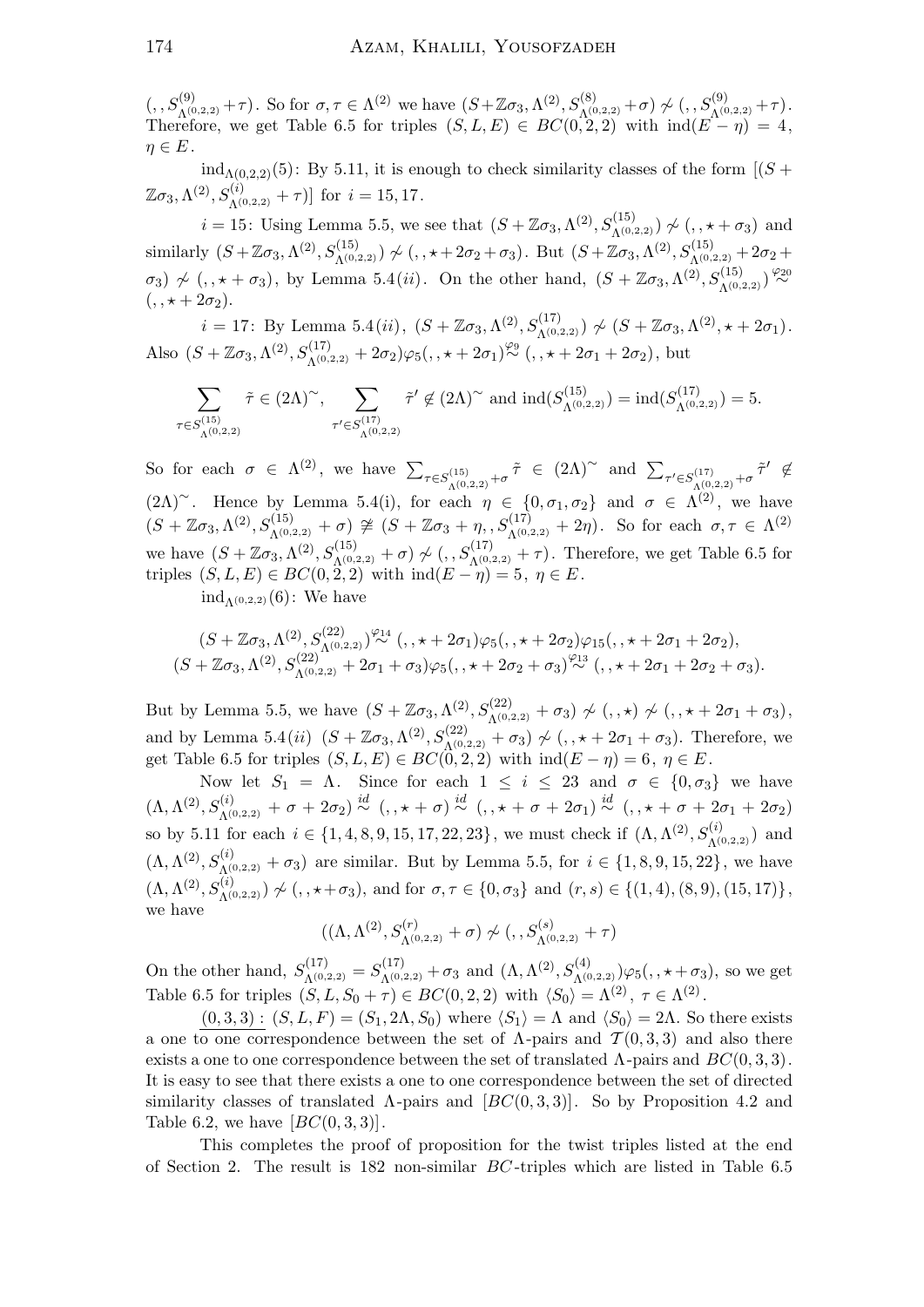(the last column shows the number of BC -triples for that particular twist triple). The classification for dual triples can be obtained routinely as in [6]. Since the twist-triples  $(0, 0, 3), (1, 1, 2), (0, 1, 3), (0, 2, 3), (1, 2, 2)$  and  $(0, 3, 3)$  are self dual, it follows that we have 114 more non-similar  $BC$ -triples, so the total is 230.

# 6 Classification tables

# The isomorphisms used in the proofs

|  |  |  |  | $\varphi_1 = \left[\begin{array}{ccc} 1 & 0 & 0 \\ 0 & 0 & 1 \\ 0 & 1 & 0 \end{array}\right], \; \varphi_2 = \left[\begin{array}{ccc} 1 & 0 & 1 \\ 0 & 1 & 0 \\ 0 & 0 & 1 \end{array}\right], \; \varphi_3 = \left[\begin{array}{ccc} 1 & 0 & 0 \\ 0 & 1 & 1 \\ 0 & 0 & 1 \end{array}\right], \; \varphi_4 = \left[\begin{array}{ccc} 1 & 0 & 0 \\ 0 & 1 & 0 \\ 0 & 1 & 1 \end{array}\right],$            |  |       |
|--|--|--|--|-----------------------------------------------------------------------------------------------------------------------------------------------------------------------------------------------------------------------------------------------------------------------------------------------------------------------------------------------------------------------------------------------------------|--|-------|
|  |  |  |  | $\varphi_5 = \left[\begin{array}{ccc} 0 & 1 & 0 \\ 1 & 0 & 0 \\ 0 & 0 & 1 \end{array}\right], \; \varphi_6 = \left[\begin{array}{ccc} 1 & 0 & 0 \\ 0 & 1 & 0 \\ 1 & 1 & 1 \end{array}\right], \; \varphi_7 = \left[\begin{array}{ccc} 1 & 0 & 0 \\ 1 & 1 & 1 \\ 0 & 0 & 1 \end{array}\right], \; \varphi_8 = \left[\begin{array}{ccc} 1 & 1 & 1 \\ 0 & 1 & 0 \\ 0 & 0 & 1 \end{array}\right],$            |  |       |
|  |  |  |  | $\varphi_9 = \left[ \begin{array}{ccc} 1 & 0 & 0 \\ 1 & 1 & 0 \\ 0 & 0 & 1 \end{array} \right], \varphi_{10} = \left[ \begin{array}{ccc} 1 & 1 & 0 \\ 0 & 1 & 0 \\ 0 & 0 & 1 \end{array} \right], \varphi_{11} = \left[ \begin{array}{ccc} 1 & 2 & 2 \\ 0 & 1 & 0 \\ 0 & 0 & 1 \end{array} \right], \varphi_{12} = \left[ \begin{array}{ccc} 1 & 0 & 2 \\ 0 & 1 & 1 \\ 0 & 0 & 1 \end{array} \right],$    |  |       |
|  |  |  |  | $\varphi_{13}=\left \begin{array}{ccc} 1 & 1 & 2\ 0 & 1 & 0\ 0 & 0 & 1 \end{array}\right , \varphi_{14}=\left \begin{array}{ccc} 1 & 1 & 2\ 1 & 0 & 0\ 0 & 0 & 1 \end{array}\right , \varphi_{15}=\left \begin{array}{ccc} 1 & 0 & 2\ 0 & 1 & 0\ 0 & 0 & 1 \end{array}\right , \varphi_{16}=\left \begin{array}{ccc} 1 & 0 & 0\ 0 & 1 & 2\ 0 & 0 & 1 \end{array}\right ,$                                 |  | (6.1) |
|  |  |  |  | $\varphi_{17} = \left[\begin{array}{ccc ccc} 0 & 1 & 2 \ 1 & 0 & 0 \ 0 & 0 & 1 \end{array}\right], \varphi_{18} = \left[\begin{array}{ccc ccc} 0 & 1 & 2 \ 1 & 0 & 2 \ 0 & 0 & 1 \end{array}\right], \varphi_{19} = \left[\begin{array}{ccc ccc} 1 & 0 & 0 \ 1 & 1 & 2 \ 0 & 0 & 1 \end{array}\right], \varphi_{20} = \left[\begin{array}{ccc ccc} 1 & 1 & 0 \ 0 & 1 & 2 \ 0 & 0 & 1 \end{array}\right],$ |  |       |
|  |  |  |  | $\varphi_{21} = \left[\begin{array}{ccc c} 1 & 1 & 2 \ 0 & 1 & 2 \ 0 & 0 & 1 \end{array}\right], \varphi_{22} = \left[\begin{array}{ccc c} 1 & 1 & 1 \ 1 & 0 & 0 \ 0 & 0 & 1 \end{array}\right], \varphi_{23} = \left[\begin{array}{ccc c} 1 & 0 & 0 \ 1 & 1 & 1 \ 0 & 1 & 0 \end{array}\right], \varphi_{24} = \left[\begin{array}{ccc c} 0 & 0 & 1 \ 0 & 1 & 0 \ 1 & 0 & 0 \end{array}\right],$         |  |       |
|  |  |  |  | $\varphi_{25} = \left[\begin{array}{ccc} 0 & 0 & 1 \\ 1 & 1 & 1 \\ 0 & 1 & 1 \end{array}\right], \varphi_{26} = \left[\begin{array}{ccc} 1 & 1 & 0 \\ 0 & 1 & 0 \\ 0 & 1 & 1 \end{array}\right], \varphi_{27} = \left[\begin{array}{ccc} 1 & 1 & 1 \\ 0 & 0 & 1 \\ 0 & 1 & 0 \end{array}\right], \varphi_{28} = \left[\begin{array}{ccc} 1 & 1 & 1 \\ 1 & 0 & 0 \\ 0 & 0 & 1 \end{array}\right],$         |  |       |
|  |  |  |  | $\varphi_{29} = \left[\begin{array}{ccc} 1 & 0 & 1 \ 0 & 1 & 1 \ 0 & 0 & 1 \end{array}\right], \varphi_{30} = \left[\begin{array}{ccc} 1 & 1 & 1 \ 0 & 1 & 0 \ 1 & 0 & 0 \end{array}\right], \varphi_{31} = \left[\begin{array}{ccc} 1 & 1 & 0 \ 0 & 1 & 1 \ 0 & 0 & 1 \end{array}\right], \varphi_{32} = \left[\begin{array}{ccc} 1 & 1 & 0 \ 1 & 0 & 0 \ 0 & 0 & 1 \end{array}\right].$                 |  |       |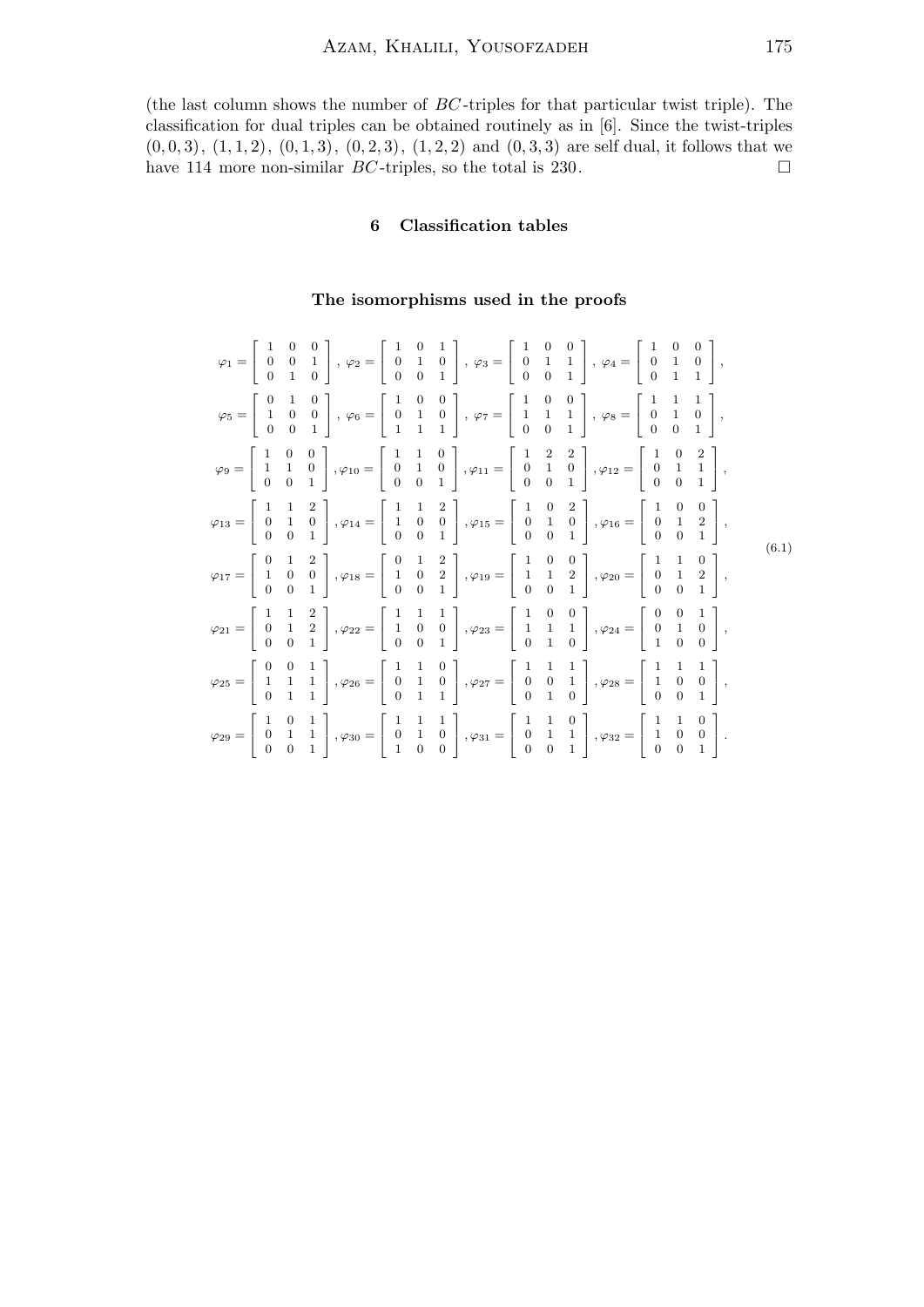| index |                                                                                                                                                                                                                                                                                                                                                                                                                                                                  | #                       |
|-------|------------------------------------------------------------------------------------------------------------------------------------------------------------------------------------------------------------------------------------------------------------------------------------------------------------------------------------------------------------------------------------------------------------------------------------------------------------------|-------------------------|
| (3,3) |                                                                                                                                                                                                                                                                                                                                                                                                                                                                  | 6                       |
|       | $\frac{(S,F+\eta)}{(S^{(1)}_{\Lambda},S^{(1)}_{\Lambda}),(S^{(1)}_{\Lambda},S^{(1)}_{\Lambda}+\sigma_2),} \\ (S^{(1)}_{\Lambda},S^{(1)}_{\Lambda}+\sigma_1+\sigma_2+\sigma_3),\ (S^{(1)}_{\Lambda},S^{(2)}_{\Lambda}),(S^{(1)}_{\Lambda},S^{(2)}_{\Lambda}+\sigma_2),$                                                                                                                                                                                           |                         |
|       | $(S_{\Lambda}^{(1)}, S_{\Lambda}^{(2)} + \sigma_2 + \sigma_3)$                                                                                                                                                                                                                                                                                                                                                                                                   |                         |
| (3,4) |                                                                                                                                                                                                                                                                                                                                                                                                                                                                  | 6                       |
|       | $(S_{\Lambda}^{(1)}, S_{\Lambda}^{(8)})$                                                                                                                                                                                                                                                                                                                                                                                                                         |                         |
| (3,5) | $\frac{(S_A, S_A \rightarrow G_2 + \sigma_3)}{(S_A^{\{1\}}, S_A^{\{3\}}, (S_A^{\{1\}}, S_A^{\{3\}} + \sigma_1), (S_A^{\{1\}}, S_A^{\{3\}} + \sigma_3),$<br>$\frac{(S_A + \sigma_1 + \sigma_2 + \sigma_3), (S_A^{\{1\}}, S_A^{\{1\}}), (S_A^{\{1\}}, S_A^{\{1\}} + \sigma_1 + \sigma_3))}{(S_A^{\{1\}}, S_A^{\{15\}} + \sigma_2), (S_A^{\{1\}}, S_A^{\{15\}} + \sigma_2 + \sigma_3), (S_A^{\{1\}}, S_A^{\$<br>$(S_{\Lambda}^{(1)}, S_{\Lambda}^{(15)})$           | $\overline{4}$          |
| (3,6) |                                                                                                                                                                                                                                                                                                                                                                                                                                                                  | $\overline{2}$          |
| (3,7) |                                                                                                                                                                                                                                                                                                                                                                                                                                                                  | $\mathbf{1}$            |
| (4,3) |                                                                                                                                                                                                                                                                                                                                                                                                                                                                  | 6                       |
|       |                                                                                                                                                                                                                                                                                                                                                                                                                                                                  |                         |
| (4,4) |                                                                                                                                                                                                                                                                                                                                                                                                                                                                  | 8                       |
|       |                                                                                                                                                                                                                                                                                                                                                                                                                                                                  |                         |
|       |                                                                                                                                                                                                                                                                                                                                                                                                                                                                  |                         |
| (4,5) | $\frac{(S_{\Lambda}^{(8)}, S_{\Lambda}^{(1)}), (S_{\Lambda}^{(8)}, S_{\Lambda}^{(1)} + \sigma_1), (S_{\Lambda}^{(8)}, S_{\Lambda}^{(1)} + \sigma_3),}{(S_{\Lambda}^{(8)}, S_{\Lambda}^{(1)} + \sigma_1 + \sigma_2 + \sigma_3), (S_{\Lambda}^{(8)}, S_{\Lambda}^{(4)}), (S_{\Lambda}^{(8)}, S_{\Lambda}^{(4)} + \sigma_1)}$<br>$(S_{\Lambda}^{(8)}, S_{\Lambda}^{(8)}), (S_{\Lambda}^{(8)}, S_{\Lambda}^{(8)} + \sigma_1), (S_{\Lambda}^{(8)}, S_{\Lambda}^{(8)}$ | 5                       |
|       |                                                                                                                                                                                                                                                                                                                                                                                                                                                                  |                         |
| (4,6) |                                                                                                                                                                                                                                                                                                                                                                                                                                                                  | 3                       |
| (4,7) | $(S_{\Lambda}^{(8)}, \Lambda)$                                                                                                                                                                                                                                                                                                                                                                                                                                   | $\mathbf 1$             |
| (5,3) | $(S_{\Lambda}^{(15)}, S_{\Lambda}^{(1)})$                                                                                                                                                                                                                                                                                                                                                                                                                        | $\overline{4}$          |
| (5,4) | $(S_{\Lambda}^{(15)},S_{\Lambda}^{(1)}+\sigma_2), (S_{\Lambda}^{(15)},S_{\Lambda}^{(1)}+\sigma_2+\sigma_3), (S_{\Lambda}^{(15)},S_{\Lambda}^{(7)})\ (S_{\Lambda}^{(15)},S_{\Lambda}^{(8)}), (S_{\Lambda}^{(15)},S_{\Lambda}^{(8)}+\sigma_3), (S_{\Lambda}^{(15)},S_{\Lambda}^{(8)}+\sigma_2),\ (S_{\Lambda}^{(15)},S_{\Lambda}^{(10)}), (S_{\Lambda}^{(15)},S_{\Lambda}^{(10)}+\sigma_2+\sigma_3)\ (S_{\Lambda}^{(15)},S_{\Lambda}^{(15)}+\$                     | 5                       |
|       |                                                                                                                                                                                                                                                                                                                                                                                                                                                                  |                         |
| (5,5) | $(S_{\Lambda}^{(15)}, S_{\Lambda}^{(15)})$                                                                                                                                                                                                                                                                                                                                                                                                                       | $\overline{4}$          |
| (5,6) | $(S_{\Lambda}^{(15)}, S_{\Lambda}^{(22)})$<br>$(S_{\Lambda}^{(15)}, S_{\Lambda}^{(22)} + \sigma_2 + \sigma_3)$                                                                                                                                                                                                                                                                                                                                                   | $\overline{2}$          |
| (5,7) | $(S_{\Lambda}^{(15)}, \Lambda)$                                                                                                                                                                                                                                                                                                                                                                                                                                  | $\mathbf{1}$            |
| (6,3) | $\frac{(S_{\Lambda}^{(22)},S_{\Lambda}^{(1)}),(S_{\Lambda}^{(22)},S_{\Lambda}^{(1)}+\sigma_2+\sigma_3)}{(S_{\Lambda}^{(22)},S_{\Lambda}^{(8)}),(S_{\Lambda}^{(22)},S_{\Lambda}^{(8)}+\sigma_1+\sigma_2), (S_{\Lambda}^{(22)},S_{\Lambda}^{(8)}+\sigma_1+\sigma_3)}$                                                                                                                                                                                              | $\overline{2}$          |
| (6,4) |                                                                                                                                                                                                                                                                                                                                                                                                                                                                  | 3                       |
| (6,5) |                                                                                                                                                                                                                                                                                                                                                                                                                                                                  | $\overline{\mathbf{c}}$ |
| (6,6) | $(S_{\Lambda}^{(22)},S_{\Lambda}^{(15)}), (S_{\Lambda}^{(22)},S_{\Lambda}^{(15)}+\sigma_2)\ (S_{\Lambda}^{(22)},S_{\Lambda}^{(22)}), (S_{\Lambda}^{(22)},S_{\Lambda}^{(22)}+\sigma_1)$                                                                                                                                                                                                                                                                           | $\overline{2}$          |
| (6,7) | $(S_{\Lambda}^{(22)}, \Lambda)$                                                                                                                                                                                                                                                                                                                                                                                                                                  | $\mathbf{1}$            |
| (7,3) | $\overline{(\Lambda, S_{\Lambda}^{(1)})}$                                                                                                                                                                                                                                                                                                                                                                                                                        | $\overline{1}$          |
| (7,4) | $\overline{(\Lambda, S_{\Lambda}^{(8)}})$                                                                                                                                                                                                                                                                                                                                                                                                                        | $\mathbf{1}$            |
| (7,5) | $(\Lambda, S_{\Lambda}^{(15)}$                                                                                                                                                                                                                                                                                                                                                                                                                                   | 1                       |
| (7,6) | $(\Lambda, \widetilde{S_{\Lambda}^{(22)}})$                                                                                                                                                                                                                                                                                                                                                                                                                      | 1                       |
| (7,7) | $(\Lambda, \Lambda)$                                                                                                                                                                                                                                                                                                                                                                                                                                             | $\overline{1}$          |
| Total |                                                                                                                                                                                                                                                                                                                                                                                                                                                                  | $\overline{73}$         |

Table 6.2. Translated  $\Lambda$ -pairs up to directed similarity

Table 6.3. BC-triples, up to similarity for  $\nu = 1, 2$ 

| $\boldsymbol{\nu}$          | $(t_1, t, t_2)$ | (S, L, E)                                                                                                                                                | #              |
|-----------------------------|-----------------|----------------------------------------------------------------------------------------------------------------------------------------------------------|----------------|
| 1                           | (0,0,0)         | $(\Lambda, \Lambda, \Lambda)$                                                                                                                            | 1              |
| 1                           | (0, 0, 1)       | $(\overline{(\Lambda, \Lambda, 2\Lambda)}, \overline{(\Lambda, \Lambda, 2\Lambda + \sigma_1})$                                                           | $\overline{2}$ |
| 1                           | (0,1,1)         | $(\Lambda, 2\Lambda, 2\Lambda)$                                                                                                                          | 1              |
| 1                           | (1,1,1)         | $(\Lambda, 2\Lambda, 4\Lambda)$                                                                                                                          | 1              |
| $\overline{2}$              | (1,2,2)         | $(\Lambda, 2\Lambda, 2\Lambda^{(1)}), (S(0, \tilde{\sigma}_1, \tilde{\sigma}_2), 2\Lambda, 2\Lambda^{(1)}),$                                             | 3              |
|                             |                 | $(S(0, \tilde{\sigma}_1, \tilde{\sigma}_2), 2\Lambda, 2\Lambda^{(1)} + 2\sigma_1)$                                                                       |                |
| $\overline{2}$              | (0,1,2)         | $(\Lambda, \Lambda^{(1)}, 2\Lambda), (\Lambda, \Lambda^{(1)}, 2\Lambda + \sigma_2)$                                                                      | $\overline{2}$ |
| $\mathcal{D}_{1}$           | (0,0,0)         | $(\Lambda, \Lambda, \Lambda)$ ,                                                                                                                          | 3              |
|                             |                 | $(\Lambda, \Lambda, S(0, \tilde{\sigma}_1, \tilde{\sigma}_2)), (\Lambda, \Lambda, S(0, \tilde{\sigma}_1, \tilde{\sigma}_2) + \sigma_1 + \sigma_2)$       |                |
| $\overline{2}$              | (2,2,2)         | $(\Lambda, 2\Lambda, 4\Lambda)$ ,                                                                                                                        | 3              |
|                             |                 | $(S(0, \tilde{\sigma}_1, \tilde{\sigma}_2), 2\Lambda, 4\Lambda), (S(0, \tilde{\sigma}_1, \tilde{\sigma}_2), 2\Lambda, 4\Lambda + 2\sigma_1 + 2\sigma_2)$ |                |
| $\mathcal{D}_{\mathcal{L}}$ | (0,2,2)         | $(\Lambda, 2\Lambda, 2\Lambda), (S(0, \tilde{\sigma}_1, \tilde{\sigma}_2), 2\Lambda, 2S(0, \tilde{\sigma}_1, \tilde{\sigma}_2)),$                        | 5              |
|                             |                 | $(S(0, \tilde{\sigma}_1, \tilde{\sigma}_2), 2\Lambda, 2S(0, \tilde{\sigma}_1, \tilde{\sigma}_2) + 2\sigma_1),$                                           |                |
|                             |                 | $(\Lambda, 2\Lambda, 2S(0, \tilde{\sigma}_1, \tilde{\sigma}_2)), (S(0, \tilde{\sigma}_1, \tilde{\sigma}_2), 2\Lambda, 2\Lambda)$                         |                |
| $\overline{2}$              | (1,1,2)         | $(\Lambda, \Lambda^{(1)}, 2\Lambda^{(1)}), (\Lambda, \Lambda^{(1)}, 2\Lambda^{(1)} + \sigma_2)$                                                          | $\overline{2}$ |
| $\mathcal{D}_{\mathcal{L}}$ | (0,0,2)         | $(\Lambda, \Lambda, 2\Lambda), (\Lambda, \Lambda, 2\Lambda + \sigma_1),$                                                                                 | 3              |
|                             |                 | $(\Lambda, S(0, \tilde{\sigma}_1, \tilde{\sigma}_2), 2\Lambda)$                                                                                          |                |
| $\overline{2}$              | (1,1,1)         | $(\Lambda, \overline{\Lambda^{(1)}, 4\mathbb{Z}\sigma_1 + \mathbb{Z}\sigma_2})$                                                                          | $\mathbf{1}$   |
| $\overline{2}$              | (0,1,1)         | $(\Lambda, \Lambda^{(1)}, S(0, 2\tilde{\sigma}_1, \tilde{\sigma}_2)),$                                                                                   | 3              |
|                             |                 | $(\Lambda, \Lambda^{(1)}, S(0, 2\tilde{\sigma}_1, \tilde{\sigma}_2) + \sigma_2), (\Lambda, \Lambda^{(1)}, \Lambda^{(1)})$                                |                |
| $\mathfrak{D}$              | (0,0,1)         | $(\Lambda, \Lambda, \Lambda^{(1)}), (\Lambda, \Lambda, \Lambda^{(1)} + \sigma_1)$                                                                        | $\overline{2}$ |
| Total                       |                 |                                                                                                                                                          | 32             |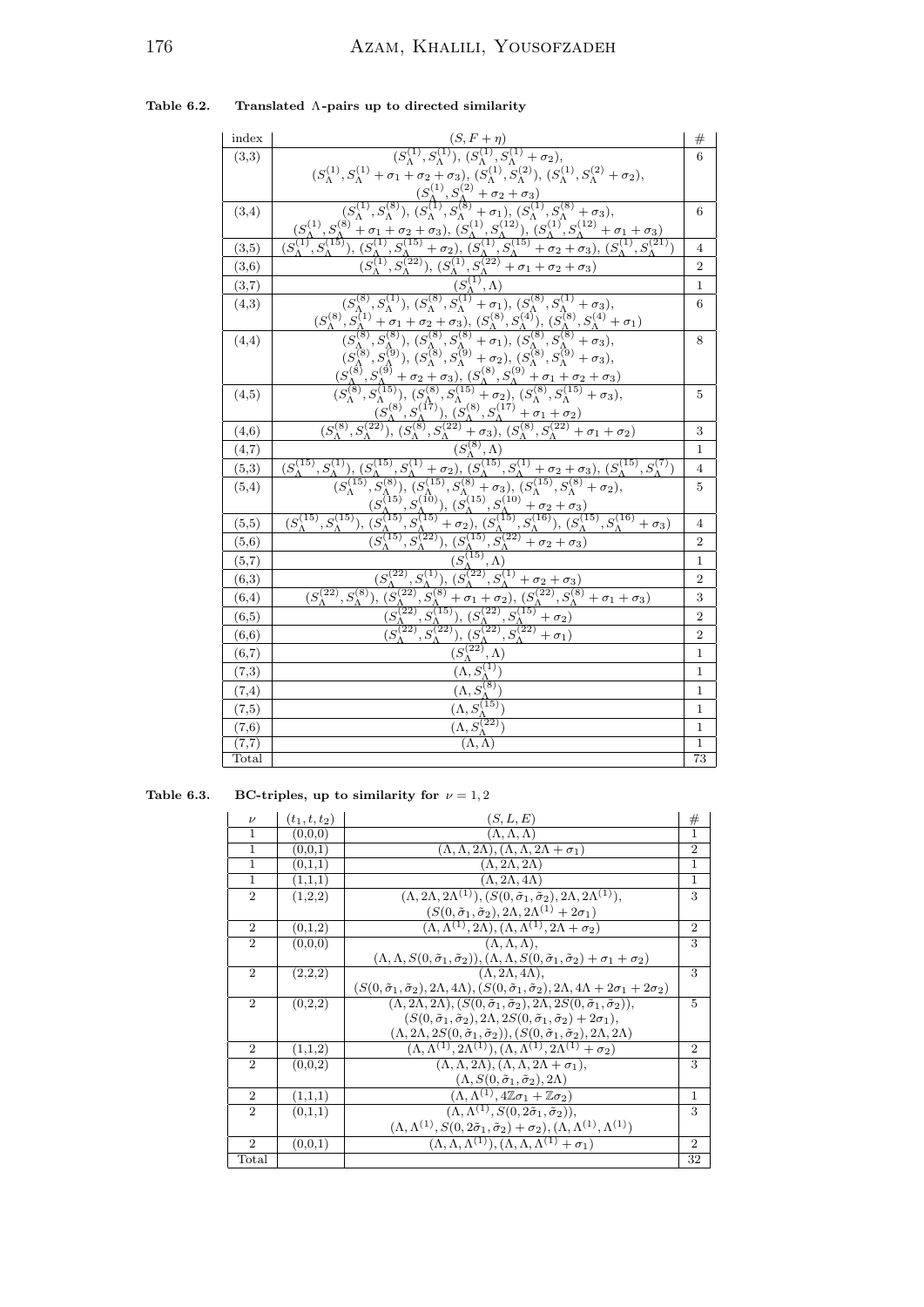Table 6.4. BC-pairs, up to similarity for  $\nu = 1, 2$ 

| $\overline{\nu}$            | $(t_1, t, t_2)$ | (S, E)                                                                                                                               | $_{\#}$      |
|-----------------------------|-----------------|--------------------------------------------------------------------------------------------------------------------------------------|--------------|
| 1                           | (0,0,0)         | $(\Lambda, \Lambda)$                                                                                                                 | 1            |
| 1                           | (0,0,1)         | $(\Lambda, 2\Lambda + \sigma_1)$                                                                                                     | $\mathbf{1}$ |
| 1                           | (0,1,1)         | $(\Lambda, 2\Lambda)$                                                                                                                | 1            |
| 1                           | (1,1,1)         | $(\Lambda, 4\Lambda)$                                                                                                                | $\mathbf{1}$ |
| $\overline{2}$              | (1,2,2)         | $(\Lambda, 2\Lambda^{(1)}), (S(0, \tilde{\sigma}_1, \tilde{\sigma}_2), 2\Lambda^{(1)})$                                              | 3            |
|                             |                 | $(S(0, \tilde{\sigma}_1, \tilde{\sigma}_2), 2\Lambda^{(1)} + 2\sigma_1)$                                                             |              |
| $\overline{2}$              | (0,1,2)         | $(\Lambda, 2\Lambda + \sigma_2),$                                                                                                    | 1            |
| $\mathfrak{D}$              | (0,0,0)         | $(\Lambda, \Lambda)$ ,                                                                                                               | 3            |
|                             |                 | $(\Lambda, S(0, \tilde{\sigma}_1, \tilde{\sigma}_2)), (\Lambda, S(0, \tilde{\sigma}_1, \tilde{\sigma}_2) + \sigma_1 + \sigma_2)$     |              |
| $\mathcal{D}_{\mathcal{L}}$ | (2,2,2)         | $(\Lambda, 4\Lambda)$ ,                                                                                                              | 3            |
|                             |                 | $(S(0, \tilde{\sigma}_1, \tilde{\sigma}_2), 4\Lambda), (S(0, \tilde{\sigma}_1, \tilde{\sigma}_2), 4\Lambda + 2\sigma_1 + 2\sigma_2)$ |              |
| $\mathcal{D}_{\mathcal{L}}$ | (0,2,2)         | $(\Lambda, 2\Lambda), (S(0, \tilde{\sigma}_1, \tilde{\sigma}_2), 2S(0, \tilde{\sigma}_1, \tilde{\sigma}_2)),$                        | 5            |
|                             |                 | $(S(0, \tilde{\sigma}_1, \tilde{\sigma}_2), 2S(0, \tilde{\sigma}_1, \tilde{\sigma}_2) + 2\sigma_1),$                                 |              |
|                             |                 | $(\Lambda, 2S(0, \tilde{\sigma}_1, \tilde{\sigma}_2)), (S(0, \tilde{\sigma}_1, \tilde{\sigma}_2), 2\Lambda)$                         |              |
| $\overline{2}$              | (1,1,2)         | $(\Lambda, 2\Lambda^{(1)} + \sigma_2)$                                                                                               | 1            |
| $\mathbf{2}$                | (1,1,1)         | $(\Lambda, 4\mathbb{Z}\sigma_1 + \mathbb{Z}\sigma_2)$                                                                                | $\mathbf{1}$ |
| $\mathfrak{D}$              | (0,1,1)         | $(\Lambda, S(0, 2\tilde{\sigma}_1, \tilde{\sigma}_2)),$                                                                              | 3            |
|                             |                 | $(\Lambda, S(0, 2\tilde{\sigma}_1, \tilde{\sigma}_2) + \sigma_2), (\Lambda, \Lambda^{(1)})$                                          |              |
| $\mathfrak{D}$              | (0,0,1)         | $(\Lambda, \Lambda^{(1)} + \sigma_1)$                                                                                                | $\mathbf{1}$ |
| $_{\rm Total}$              |                 |                                                                                                                                      | 25           |

Table 6.5. BC-triples, up to similarity and duality, for  $\nu = 3$ 

| $(t_1, t, t_2)$ |                                                                                                                                                                                                                                                                                                                                                                                                                                                                                                                | #              |
|-----------------|----------------------------------------------------------------------------------------------------------------------------------------------------------------------------------------------------------------------------------------------------------------------------------------------------------------------------------------------------------------------------------------------------------------------------------------------------------------------------------------------------------------|----------------|
| (0,0,0)         | $(S, L, E)$<br>( $\Lambda, \Lambda, S_{\Lambda}^{(1)}$ ), $(\Lambda, \Lambda, S_{\Lambda}^{(1)} + \sigma_1 + \sigma_2 + \sigma_3)$ ,                                                                                                                                                                                                                                                                                                                                                                           | 10             |
|                 | $(\Lambda, \Lambda, S_{\Lambda}^{(8)}), (\Lambda, \Lambda, S_{\Lambda}^{(8)} + \sigma_1 + \sigma_2 + \sigma_3), (\Lambda, \Lambda, S_{\Lambda}^{(11)}),$                                                                                                                                                                                                                                                                                                                                                       |                |
|                 | $(\Lambda, \Lambda, S_{\Lambda}^{(15)}), (\Lambda, \Lambda, S_{\Lambda}^{(15)} + \sigma_1 + \sigma_2 + \sigma_3),$<br>$(\Lambda, \Lambda, S_{\Lambda}^{(22)}), (\Lambda, \Lambda, S_{\Lambda}^{(22)} + \sigma_1 + \sigma_2 + \sigma_3),$                                                                                                                                                                                                                                                                       |                |
|                 |                                                                                                                                                                                                                                                                                                                                                                                                                                                                                                                |                |
|                 | $\frac{(\Lambda, \Lambda, \Lambda)}{(\Lambda, \Lambda, \Lambda^{(1)}), (\Lambda, \Lambda, \Lambda^{(1)} + \sigma_1)}.$                                                                                                                                                                                                                                                                                                                                                                                         |                |
| (0,0,1)         |                                                                                                                                                                                                                                                                                                                                                                                                                                                                                                                | $\overline{5}$ |
|                 | $(\Lambda, \Lambda, 2\mathbb{Z}\sigma_1 + S(0, \tilde{\sigma}_2, \tilde{\sigma}_3)), (\Lambda, \Lambda, 2\mathbb{Z}\sigma_1 + S(0, \tilde{\sigma}_2, \tilde{\sigma}_3) + \sigma_1),$                                                                                                                                                                                                                                                                                                                           |                |
|                 | $\frac{(\Lambda, \Lambda, 2\mathbb{Z}\sigma_1 + S(0, \tilde{\sigma}_2, \tilde{\sigma}_3) + \sigma_2 + \sigma_3)}{(\Lambda, \Lambda, \Lambda^{(2)}), (\Lambda, \Lambda, \Lambda^{(2)} + \sigma_2), (\Lambda, S(0, \tilde{\sigma}_1, \tilde{\sigma}_2) \oplus \mathbb{Z}\sigma_3, \Lambda^{(2)})}$                                                                                                                                                                                                               |                |
| (0,0,2)         |                                                                                                                                                                                                                                                                                                                                                                                                                                                                                                                | 3              |
| (0.0.3)         | $(\Lambda, \Lambda, 2\Lambda), (\Lambda, \Lambda, \sigma_1 + 2\Lambda), (\Lambda, S_{\Lambda}^{(1)}, 2\Lambda), (\Lambda, S_{\Lambda}^{(8)}, 2\Lambda),$                                                                                                                                                                                                                                                                                                                                                       | 7              |
|                 | $\frac{(\Lambda, S_{\Lambda}^{(15)}, 2\Lambda), (\Lambda, S_{\Lambda}^{(22)}, 2\Lambda), (\Lambda, S_{\Lambda}^{(15)}, \sigma_{1}+2\Lambda)}{(\Lambda, \Lambda^{(1)}, \Lambda^{(1,1,1)}), (\Lambda, \Lambda^{(1)}, 4\mathbb{Z}\sigma_{1}+S(0, \tilde{\sigma}_{2}, \tilde{\sigma}_{3})), (\Lambda, \Lambda^{(1)}, 4\mathbb{Z}\sigma_{1}+S(0, \tilde{\sigma}_{2}, \tilde{\sigma}_{3})+\sigma_{2}+\sigma_{3})}\nonumber\\ \frac{(\Lambda, \Lambda^{(1)}, \Lambda^{(1,1,2)}), (\Lambda, \Lambda^{(1)}, \sigma_{2}$ |                |
| (1,1,1)         |                                                                                                                                                                                                                                                                                                                                                                                                                                                                                                                | 3              |
| (1,1,2)         |                                                                                                                                                                                                                                                                                                                                                                                                                                                                                                                | $\overline{2}$ |
| (0,1,3)         | $\frac{(\Lambda, \Lambda^{(1)}, 2\Lambda), (\Lambda, \Lambda^{(1)}, \sigma_2+2\Lambda), (\Lambda, 2\mathbb{Z}\sigma_1+S(0, \tilde{\sigma}_2, \tilde{\sigma}_3), 2\Lambda)}{(\Lambda, \Lambda^{(1)}, \Lambda^{(2)}), (\Lambda, \Lambda^{(1)}, \sigma_2+\Lambda^{(2)}), (\Lambda, \Lambda^{(1)}, 2\mathbb{Z}\sigma_2+S(0, 2\tilde{\sigma}_1, \tilde{\sigma}_3)),}$                                                                                                                                               | 3              |
| (0,1,2)         |                                                                                                                                                                                                                                                                                                                                                                                                                                                                                                                | $\overline{5}$ |
|                 | $\frac{(\Lambda, \Lambda^{(1)}, \sigma_2+2\mathbb{Z}\sigma_2+S(0,2\tilde{\sigma}_1,\tilde{\sigma}_3)),(\Lambda, \Lambda^{(1)}, 2\mathbb{Z}\sigma_2+S(0,2\tilde{\sigma}_1,\tilde{\sigma}_3)+\sigma_3)}{(\Lambda, \Lambda^{(2)}, 2\Lambda),(\Lambda, \Lambda^{(2)}, \sigma_3+2\Lambda),(\Lambda, \Lambda^{(2)}, 2(S(0,\tilde{\sigma}_1,\tilde{\sigma}_2)+\mathbb{Z}\sigma_3)),}$                                                                                                                                 |                |
| (0,2,3)         |                                                                                                                                                                                                                                                                                                                                                                                                                                                                                                                | 9              |
|                 | $(\Lambda, \Lambda^{(2)}, \sigma_3 + 2(S(0, \tilde{\sigma}_1, \tilde{\sigma}_2) + \mathbb{Z}\sigma_3)), (S(0, \tilde{\sigma}_1, \tilde{\sigma}_2) + \mathbb{Z}\sigma_3, \Lambda^{(2)}, 2\Lambda),$<br>$(S(0, \tilde{\sigma}_1, \tilde{\sigma}_2) + \mathbb{Z}\sigma_3, \Lambda^{(2)}, \sigma_3 + 2\Lambda), (S(0, \tilde{\sigma}_1, \tilde{\sigma}_2) + \mathbb{Z}\sigma_3, \Lambda^{(2)}, 2(S(0, \tilde{\sigma}_1, \tilde{\sigma}_2) + \mathbb{Z}\sigma_3)),$                                                 |                |
|                 | $(S(0, \tilde{\sigma}_1, \tilde{\sigma}_2) + \mathbb{Z}\sigma_3, \Lambda^{(2)}, \sigma_3 + 2(S(0, \tilde{\sigma}_1, \tilde{\sigma}_2) + \mathbb{Z}\sigma_3)),$                                                                                                                                                                                                                                                                                                                                                 |                |
|                 |                                                                                                                                                                                                                                                                                                                                                                                                                                                                                                                |                |
| (1,2,2)         | $\frac{(S(0, \tilde{\sigma}_1, \tilde{\sigma}_2) + \mathbb{Z}\sigma_3, \Lambda^{(2)}, 2\sigma_1 + 2(S(0, \tilde{\sigma}_1, \tilde{\sigma}_2) + \mathbb{Z}\sigma_3))}{(\Lambda, \Lambda^{(2)}, \Lambda^{(1, 2, 2)}), (\Lambda, \Lambda^{(2)}, S(0, 2\tilde{\sigma}_2, \tilde{\sigma}_3) + 4\mathbb{Z}\sigma_1)},$                                                                                                                                                                                               | 10             |
|                 | $(\Lambda, \Lambda^{(2)}, \sigma_3 + S(0, 2\tilde{\sigma}_2, \tilde{\sigma}_3) + 4\mathbb{Z}\sigma_1), (S(0, \tilde{\sigma}_1, \tilde{\sigma}_2) + \mathbb{Z}\sigma_3, \Lambda^{(2)}, S(0, 2\tilde{\sigma}_2, \tilde{\sigma}_3) + 4\mathbb{Z}\sigma_1),$                                                                                                                                                                                                                                                       |                |
|                 | $(S(0, \tilde{\sigma}_1, \tilde{\sigma}_2) + \mathbb{Z}\sigma_3, \Lambda^{(2)}, \sigma_3 + S(0, 2\tilde{\sigma}_2, \tilde{\sigma}_3) + 4\mathbb{Z}\sigma_1), (S(0, \tilde{\sigma}_1, \tilde{\sigma}_2) + \mathbb{Z}\sigma_3, \Lambda^{(2)}, \Lambda^{(1,2,2)}),$                                                                                                                                                                                                                                               |                |
|                 | $(S(0, \tilde{\sigma}_1, \tilde{\sigma}_2) + \mathbb{Z}\sigma_3, \Lambda^{(2)}, \Lambda^{(1,2,2)} + 2\sigma_1)$                                                                                                                                                                                                                                                                                                                                                                                                |                |
|                 | $(S(0, \tilde{\sigma}_1, \tilde{\sigma}_2) + \mathbb{Z}\sigma_3, \Lambda^{(2)}, S(0, 2\tilde{\sigma}_2, \tilde{\sigma}_3) + 4\mathbb{Z}\sigma_1 + 2\sigma_1),$                                                                                                                                                                                                                                                                                                                                                 |                |
|                 | $(S(0, \tilde{\sigma}_1, \tilde{\sigma}_2) + \mathbb{Z}\sigma_3, \Lambda^{(2)}, S(0, 2\tilde{\sigma}_2, \tilde{\sigma}_3) + 4\mathbb{Z}\sigma_1 + 2\sigma_1 + \sigma_3),$                                                                                                                                                                                                                                                                                                                                      |                |
|                 |                                                                                                                                                                                                                                                                                                                                                                                                                                                                                                                |                |
| (0,1,1)         | $(S(0, \tilde{\sigma}_1, \tilde{\sigma}_2) + \mathbb{Z}\sigma_3, \Lambda^{(2)}, S(0, 2\tilde{\sigma}_2, \tilde{\sigma}_3) + 4\mathbb{Z}\sigma_1 + 2\sigma_1 + 2\sigma_2 + \sigma_3))$<br>$(\Lambda, \Lambda^{(1)}, S_{\Lambda^{(0,1,1)}}^{(1)}), (\Lambda, \Lambda^{(1)}, S_{\Lambda^{(0,1,1)}}^{(1)} + \sigma_2),$<br>$(\Lambda, \Lambda^{(1)}, S_{\Lambda^{(0,1,1)}}^{(1)} + \sigma_2 + \sigma_3), (\Lambda, \Lambda^{(1)}, S_{\Lambda^{(0,1,1)}}^{(7)}), (\Lambda$                                          | 16             |
|                 |                                                                                                                                                                                                                                                                                                                                                                                                                                                                                                                |                |
|                 |                                                                                                                                                                                                                                                                                                                                                                                                                                                                                                                |                |
|                 | $(\Lambda, \Lambda^{(1)}, S_{\Lambda^{(0,1,1)}}^{(0,1)}, \ldots, S_{\Lambda^{(0,1,1)}}^{(1,0)}, (\Lambda, \Lambda^{(1)}, S_{\Lambda^{(0,1,1)}}^{(1,0)}), (\Lambda, \Lambda^{(1)}, S_{\Lambda^{(0,1,1)}}^{(1,0)}, \ldots, S_{\Lambda^{(0,1,1)}}^{(1,0)}, \ldots, S_{\Lambda^{(0,1,1)}}^{(1,0,1)}, \ldots, S_{\Lambda^{(0,1,1)}}^{(1,0,1,1)},$                                                                                                                                                                   |                |
|                 |                                                                                                                                                                                                                                                                                                                                                                                                                                                                                                                |                |
|                 | $(\Lambda, \Lambda^{(1)}, S_{\Lambda^{(0,1,1)}}^{(22)} + \sigma_2 + \sigma_3), (\Lambda, \Lambda^{(1)}, \Lambda^{(0,1,1)})$                                                                                                                                                                                                                                                                                                                                                                                    |                |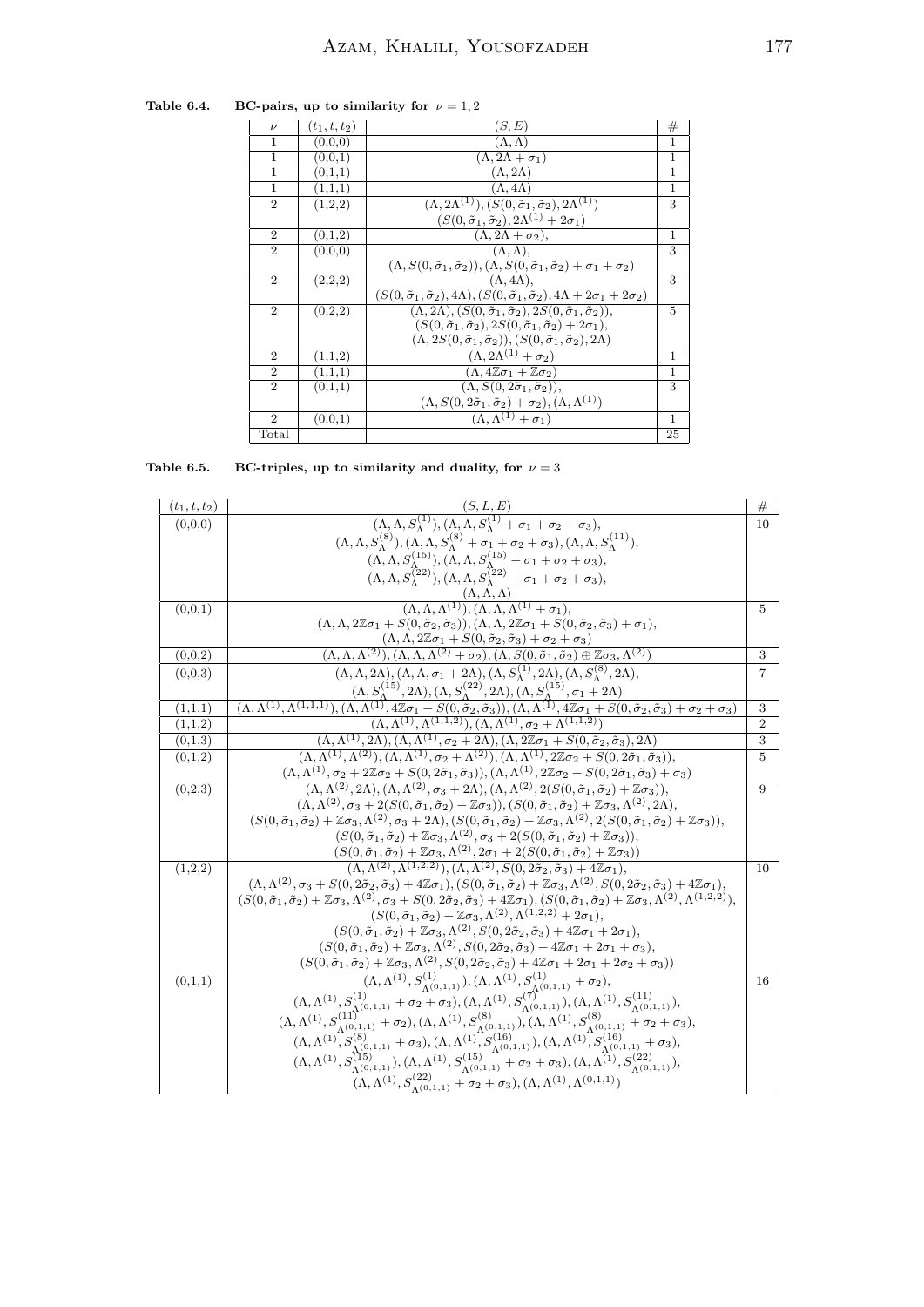# 178 Azam, Khalili, Yousofzadeh

| $(t_1, t, t_2)$ | (S, L, E)                                                                                                                                                                                                                                                                                                                                                                                                                                                  | $_{\#}$ |
|-----------------|------------------------------------------------------------------------------------------------------------------------------------------------------------------------------------------------------------------------------------------------------------------------------------------------------------------------------------------------------------------------------------------------------------------------------------------------------------|---------|
| (0,2,2)         | $(S(0, \tilde{\sigma}_1, \tilde{\sigma}_2) + \mathbb{Z}\sigma_3, \Lambda^{(2)}, S_{\Lambda^{(0,2,2)}}^{(1)}), (S(0, \tilde{\sigma}_1, \tilde{\sigma}_2) + \mathbb{Z}\sigma_3, \Lambda^{(2)}, S_{\Lambda^{(0,2,2)}}^{(1)} + 2\sigma_1),$                                                                                                                                                                                                                    | 36      |
|                 | $(S(0, \tilde{\sigma}_1, \tilde{\sigma}_2) + \mathbb{Z}\sigma_3, \Lambda^{(2)}, S^{(1)}_{\Lambda^{(0,2,2)}} + \sigma_3),$                                                                                                                                                                                                                                                                                                                                  |         |
|                 | $(S(0, \tilde{\sigma}_1, \tilde{\sigma}_2) + \mathbb{Z}\sigma_3, \Lambda^{(2)}, S_{\Lambda^{(0,2,2)}}^{(1)}, \frac{\Lambda^{(1,2)}}{2} + 2\sigma_1 + 2\sigma_2 + \sigma_3),$                                                                                                                                                                                                                                                                               |         |
|                 |                                                                                                                                                                                                                                                                                                                                                                                                                                                            |         |
|                 | $(S(0, \tilde{\sigma}_1, \tilde{\sigma}_2) + \mathbb{Z}\sigma_3, \Lambda^{(2)}, S_{\Lambda^{(0,2,2)}}^{(4)}), (S(0, \tilde{\sigma}_1, \tilde{\sigma}_2) + \mathbb{Z}\sigma_3, \Lambda^{(2)}, S_{\Lambda^{(0,2,2)}}^{(4)} + 2\sigma_2),$<br>$(S(0, \tilde{\sigma}_1, \tilde{\sigma}_2) + \mathbb{Z}\sigma_3, \Lambda^{(2)}, S_{\Lambda^{(0,2,2)}}^{(8)}), (S(0, \tilde{\sigma}_1, \tilde{\sigma}_2) + \mathbb{Z}\sigma_3, \Lambda^{(2)}, S_{\Lambda^{(0,$   |         |
|                 | $(S(0, \tilde{\sigma}_1, \tilde{\sigma}_2) + \mathbb{Z}\sigma_3, \Lambda^{(2)}, S^{(8)}_{\Lambda^{(0,2,2)}} + 2\sigma_1 + 2\sigma_2 + \sigma_3), (S(0, \tilde{\sigma}_1, \tilde{\sigma}_2) + \mathbb{Z}\sigma_3, \Lambda^{(2)}, S^{(9)}_{\Lambda^{(0,2,2)}}),$                                                                                                                                                                                             |         |
|                 |                                                                                                                                                                                                                                                                                                                                                                                                                                                            |         |
|                 | $(S(0, \tilde{\sigma}_1, \tilde{\sigma}_2) + \mathbb{Z}\sigma_3, \Lambda^{(2)}, S^{(9)}_{\Lambda^{(0,2,2)}} + 2\sigma_1), (S(0, \tilde{\sigma}_1, \tilde{\sigma}_2) + \mathbb{Z}\sigma_3, \Lambda^{(2)}, S^{(9)}_{\Lambda^{(0,2,2)}} + 2\sigma_2),$<br>$(S(0, \tilde{\sigma}_1, \tilde{\sigma}_2) + \mathbb{Z}\sigma_3, \Lambda^{(2)}, S^{(9)}_{\Lambda^{(0,2,2)}} + \sigma_3), (S(0, \tilde{\sigma}_1, \tilde{\sigma}_2) + \mathbb{Z}\sigma_3, \Lambda^{$ |         |
|                 | $(S(0, \tilde{\sigma}_1, \tilde{\sigma}_2) + \mathbb{Z}\sigma_3, \Lambda^{(2)}, S_{\Lambda^{(0,2,2)}}^{(15)}, (S(0, \tilde{\sigma}_1, \tilde{\sigma}_2) + \mathbb{Z}\sigma_3, \Lambda^{(2)}, S_{\Lambda^{(0,2,2)}}^{(15)}, \sigma_1^{(15)}, S_{\Lambda^{(0,2,2)}}^{(15)},$<br>$(S(0, \tilde{\sigma}_1, \tilde{\sigma}_2) + \mathbb{Z}\sigma_3, \Lambda^{(2)}, S_{\Lambda^{(0,2,2)}}^{(15)}, + 2\sigma_2 + \sigma_3), (S(0, \tilde{\sigma}_1, \$            |         |
|                 |                                                                                                                                                                                                                                                                                                                                                                                                                                                            |         |
|                 | $(S(0, \tilde{\sigma}_1, \tilde{\sigma}_2) + \mathbb{Z}\sigma_3, \Lambda^{(2)}, S_{\Lambda^{(0,2,2)}}^{(15)} + 2\sigma_2 + \sigma_3), (S(0, \tilde{\sigma}_1, \tilde{\sigma}_2) + \mathbb{Z}\sigma_3, \Lambda^{(2)}, S_{\Lambda^{(0,2,2)}}^{(17)}),$<br>$(S(0, \tilde{\sigma}_1, \tilde{\sigma}_2) + \mathbb{Z}\sigma_3, \Lambda^{(2)}, S_{\Lambda^{(0,2,2)}}^{(17)} + 2\sigma_1), (S(0, \tilde{\sigma}_1, \tilde{\sigma}_2) + \mathbb{Z}\sigma_3$         |         |
|                 |                                                                                                                                                                                                                                                                                                                                                                                                                                                            |         |
|                 | $(S(0, \tilde{\sigma}_1, \tilde{\sigma}_2) + \mathbb{Z}\sigma_3, \Lambda^{(2)}, \Lambda^{(2)}),$                                                                                                                                                                                                                                                                                                                                                           |         |
|                 |                                                                                                                                                                                                                                                                                                                                                                                                                                                            |         |
|                 |                                                                                                                                                                                                                                                                                                                                                                                                                                                            |         |
|                 |                                                                                                                                                                                                                                                                                                                                                                                                                                                            |         |
|                 |                                                                                                                                                                                                                                                                                                                                                                                                                                                            |         |
|                 |                                                                                                                                                                                                                                                                                                                                                                                                                                                            |         |
| (0,3,3)         | (5(1), $\alpha_1$ , $\alpha_2$ , $\alpha_3$ , $\alpha_4$ , $\alpha_5$ , $\alpha_6$ , $\alpha_7$ , $\alpha_8$ , $\alpha_9$ , $\alpha_9$ , $\alpha_9$ , $\alpha_9$ , $\alpha_9$ , $\alpha_9$ , $\alpha_9$ , $\alpha_9$ , $\alpha_9$ , $\alpha_9$ , $\alpha_9$ , $\alpha_9$ , $\alpha_9$ , $\alpha_9$ , $\alpha_9$ , $\alpha_9$ , $\alpha_9$ , $\alpha_9$ , $\alpha_9$                                                                                        | 73      |
|                 |                                                                                                                                                                                                                                                                                                                                                                                                                                                            |         |
|                 |                                                                                                                                                                                                                                                                                                                                                                                                                                                            |         |
|                 |                                                                                                                                                                                                                                                                                                                                                                                                                                                            |         |
|                 |                                                                                                                                                                                                                                                                                                                                                                                                                                                            |         |
|                 |                                                                                                                                                                                                                                                                                                                                                                                                                                                            |         |
|                 |                                                                                                                                                                                                                                                                                                                                                                                                                                                            |         |
|                 |                                                                                                                                                                                                                                                                                                                                                                                                                                                            |         |
|                 |                                                                                                                                                                                                                                                                                                                                                                                                                                                            |         |
|                 |                                                                                                                                                                                                                                                                                                                                                                                                                                                            |         |
|                 |                                                                                                                                                                                                                                                                                                                                                                                                                                                            |         |
|                 |                                                                                                                                                                                                                                                                                                                                                                                                                                                            |         |
|                 |                                                                                                                                                                                                                                                                                                                                                                                                                                                            |         |
|                 |                                                                                                                                                                                                                                                                                                                                                                                                                                                            |         |
|                 |                                                                                                                                                                                                                                                                                                                                                                                                                                                            |         |
|                 |                                                                                                                                                                                                                                                                                                                                                                                                                                                            |         |
|                 |                                                                                                                                                                                                                                                                                                                                                                                                                                                            |         |
|                 |                                                                                                                                                                                                                                                                                                                                                                                                                                                            |         |
|                 |                                                                                                                                                                                                                                                                                                                                                                                                                                                            |         |
|                 |                                                                                                                                                                                                                                                                                                                                                                                                                                                            |         |
|                 |                                                                                                                                                                                                                                                                                                                                                                                                                                                            |         |
|                 | $\begin{array}{c} (S_{\Lambda}^{(8)}, 2\Lambda, 2S_{\Lambda}^{(8)}, (S_{\Lambda}^{(8)}, 2\Lambda, 2(S_{\Lambda}^{(8)} + \sigma_1)),\\ (S_{\Lambda}^{(8)}, 2\Lambda, 2(S_{\Lambda}^{(8)} + \sigma_3)), (S_{\Lambda}^{(8)}, 2\Lambda, 2(S_{\Lambda}^{(9)}),\\ (S_{\Lambda}^{(8)}, 2\Lambda, 2(S_{\Lambda}^{(9)} + \sigma_2)), (S_{\Lambda}^{(8)}, 2\Lambda, 2(S_{\Lambda}^{(9)} + \sigma_3)),\\ (S_{\Lambda}^{(8)}, 2\Lambda, 2(S_{\Lambda}^{(9)} + \sigma$  |         |
|                 |                                                                                                                                                                                                                                                                                                                                                                                                                                                            |         |
|                 |                                                                                                                                                                                                                                                                                                                                                                                                                                                            |         |
|                 |                                                                                                                                                                                                                                                                                                                                                                                                                                                            |         |
|                 |                                                                                                                                                                                                                                                                                                                                                                                                                                                            |         |
|                 | $(S_{\Lambda}^{(15)}, 2\Lambda, 2\Lambda), (S_{\Lambda}^{(22)}, 2\Lambda, 2S_{\Lambda}^{(1)})$                                                                                                                                                                                                                                                                                                                                                             |         |
|                 |                                                                                                                                                                                                                                                                                                                                                                                                                                                            |         |
|                 |                                                                                                                                                                                                                                                                                                                                                                                                                                                            |         |
|                 |                                                                                                                                                                                                                                                                                                                                                                                                                                                            |         |
|                 | $(S_{\Lambda}^{(22)}, 2\Lambda, (2S_{\Lambda}^{(1)} + \sigma_2 + \sigma_3)), (S_{\Lambda}^{(22)}, 2\Lambda, 2S_{\Lambda}^{(8)}),$<br>$(S_{\Lambda}^{(22)}, 2\Lambda, 2(S_{\Lambda}^{(8)} + \sigma_1 + \sigma_2)), (S_{\Lambda}^{(22)}, 2\Lambda, 2(S_{\Lambda}^{(8)} + \sigma_1 + \sigma_3)),$<br>$(S_{\Lambda}^{(22)}, 2\Lambda, 2S_{\Lambda}^{(15)}), (S_{\Lambda}^{(22)}, 2\Lambda, 2(S_{\Lambda}^{(15)} + \sigma_2)),$<br>$(S_{\Lambda}^{$             |         |
|                 | $(\Lambda, 2\Lambda, 2S_{\Lambda}^{(1)})$ , $(\Lambda, 2\Lambda, 2S_{\Lambda}^{(8)})$ , $(\Lambda, 2\Lambda, 2S_{\Lambda}^{(15)})$ ,                                                                                                                                                                                                                                                                                                                       |         |
|                 | $(\Lambda, 2\Lambda, 2S_{\Lambda}^{(22)}), (\Lambda, 2\Lambda, 2\Lambda)$                                                                                                                                                                                                                                                                                                                                                                                  |         |
| Total           |                                                                                                                                                                                                                                                                                                                                                                                                                                                            | 182     |
| $+$ Dual        |                                                                                                                                                                                                                                                                                                                                                                                                                                                            | 230     |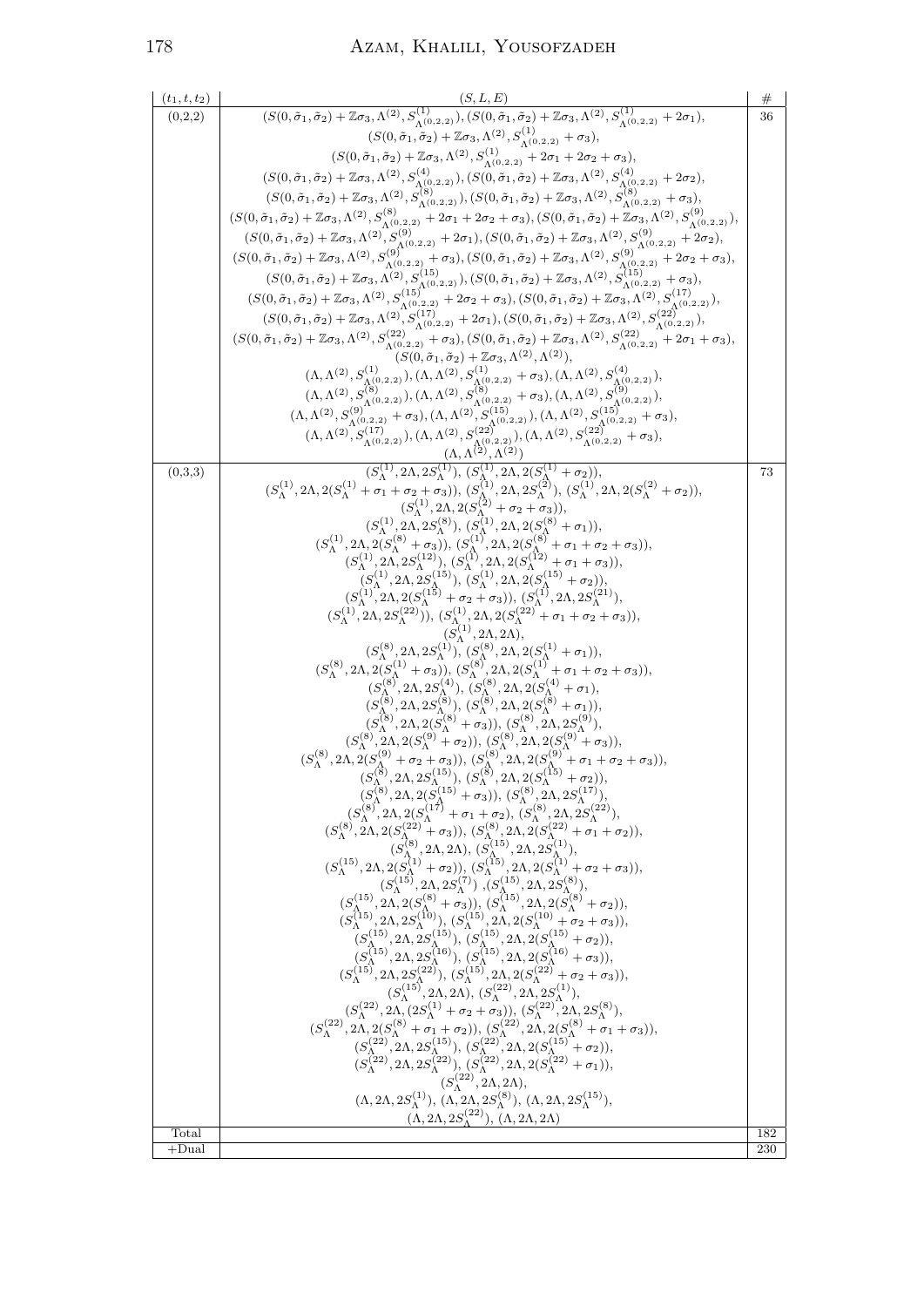| $\boldsymbol{\nu}$ | $(t_{1},t,t_{2})$  |                                                                                                                                                                                                                                                                                                                                                                                                                                                                                                   | $^{\#}$          |
|--------------------|--------------------|---------------------------------------------------------------------------------------------------------------------------------------------------------------------------------------------------------------------------------------------------------------------------------------------------------------------------------------------------------------------------------------------------------------------------------------------------------------------------------------------------|------------------|
| 3                  | (0,0,0)            | $\frac{(S,E)}{(\Lambda,S_{\Lambda}^{(1)}),(\Lambda,S_{\Lambda}^{(1)}+\sigma_1+\sigma_2+\sigma_3)},$                                                                                                                                                                                                                                                                                                                                                                                               | 10               |
|                    |                    |                                                                                                                                                                                                                                                                                                                                                                                                                                                                                                   |                  |
|                    |                    |                                                                                                                                                                                                                                                                                                                                                                                                                                                                                                   |                  |
|                    |                    | (A, $S_{\Lambda}^{(8)}$ ), $(\Lambda, S_{\Lambda}^{(8)} + \sigma_1 + \sigma_2 + \sigma_3)$ , $(\Lambda, S_{\Lambda}^{(11)})$ ,<br>$(\Lambda, S_{\Lambda}^{(15)})$ , $(\Lambda, S_{\Lambda}^{(15)} + \sigma_1 + \sigma_2 + \sigma_3)$ ,<br>$(\Lambda, S_{\Lambda}^{(22)})$ , $(\Lambda, S_{\Lambda}^{(22)} + \sigma_1 + \sigma_2 + \sigma_3)$ ,                                                                                                                                                    |                  |
|                    |                    | $(\Lambda, \Lambda)$                                                                                                                                                                                                                                                                                                                                                                                                                                                                              |                  |
|                    | (0,0,1)            | $(\Lambda, \Lambda^{(1)} + \sigma_1), (\Lambda, 2\mathbb{Z}\sigma_1 + S(0, \tilde{\sigma}_2, \tilde{\sigma}_3) + \sigma_1)$                                                                                                                                                                                                                                                                                                                                                                       | $\overline{2}$   |
|                    | (1,1,1)            | $(\Lambda, \Lambda^{(1,1,1)}), (\Lambda, 4\mathbb{Z}\sigma_1 + S(0, \tilde{\sigma}_2, \tilde{\sigma}_3)), (\Lambda, 4\mathbb{Z}\sigma_1 + S(0, \tilde{\sigma}_2, \tilde{\sigma}_3) + \sigma_2 + \sigma_3)$<br>$(\Lambda, \sigma_2 + \Lambda^{(1,1,2)})$                                                                                                                                                                                                                                           | 3<br>$\mathbf 1$ |
|                    | (1,1,2)<br>(0,1,2) | $(\Lambda, \sigma_2 + \Lambda^{(2)})$                                                                                                                                                                                                                                                                                                                                                                                                                                                             | 2                |
|                    |                    | $(\Lambda, \sigma_2 + 2\mathbb{Z}\sigma_2 + S(0, 2\tilde{\sigma}_1, \tilde{\sigma}_3))$                                                                                                                                                                                                                                                                                                                                                                                                           |                  |
|                    | (0,2,3)            | $(\Lambda, 2\Lambda + \sigma_3), (\Lambda, \sigma_3 + 2(S(0, \tilde{\sigma}_1, \tilde{\sigma}_2) + \mathbb{Z}\sigma_3)),$                                                                                                                                                                                                                                                                                                                                                                         | $\overline{4}$   |
|                    |                    | $(S(0, \tilde{\sigma}_1, \tilde{\sigma}_2) + \mathbb{Z}\sigma_3, 2\Lambda + \sigma_3)),$                                                                                                                                                                                                                                                                                                                                                                                                          |                  |
|                    |                    | $\frac{(S(0, \tilde{\sigma}_1, \tilde{\sigma}_2) + \mathbb{Z}\sigma_3, \Lambda^{(2)}, \sigma_3 + 2(S(0, \tilde{\sigma}_1, \tilde{\sigma}_2) + \mathbb{Z}\sigma_3))}{(\Lambda, \Lambda^{(1,2,2)}), (\Lambda, S(0, 2\tilde{\sigma}_2, \tilde{\sigma}_3) + 4\mathbb{Z}\sigma_1)},$                                                                                                                                                                                                                   |                  |
|                    | (1,2,2)            | $(\Lambda, \sigma_3 + S(0, 2\tilde{\sigma}_2, \tilde{\sigma}_3) + 4\mathbb{Z}\sigma_1), (S(0, \tilde{\sigma}_1, \tilde{\sigma}_2) + \mathbb{Z}\sigma_3, S(0, 2\tilde{\sigma}_2, \tilde{\sigma}_3) + 4\mathbb{Z}\sigma_1),$                                                                                                                                                                                                                                                                        | 10               |
|                    |                    | $(S(0, \tilde{\sigma}_1, \tilde{\sigma}_2) + \mathbb{Z}\sigma_3, \sigma_3 + S(0, 2\tilde{\sigma}_2, \tilde{\sigma}_3) + 4\mathbb{Z}\sigma_1)), (S(0, \tilde{\sigma}_1, \tilde{\sigma}_2) + \mathbb{Z}\sigma_3, \Lambda^{(1,2,2)}),$                                                                                                                                                                                                                                                               |                  |
|                    |                    | $(S(0, \tilde{\sigma}_1, \tilde{\sigma}_2) + \mathbb{Z}\sigma_3, 2\sigma_1 + \Lambda^{(1,2,2)}), (S(0, \tilde{\sigma}_1, \tilde{\sigma}_2) + \mathbb{Z}\sigma_3, S(0, 2\tilde{\sigma}_2, \tilde{\sigma}_3) + 4\mathbb{Z}\sigma_1 + 2\sigma_1),$                                                                                                                                                                                                                                                   |                  |
|                    |                    | $(S(0, \tilde{\sigma}_1, \tilde{\sigma}_2) + \mathbb{Z}\sigma_3, S(0, 2\tilde{\sigma}_2, \tilde{\sigma}_3) + 4\mathbb{Z}\sigma_1 + 2\sigma_1 + \sigma_3)),$                                                                                                                                                                                                                                                                                                                                       |                  |
|                    |                    | $(S(0, \tilde{\sigma}_1, \tilde{\sigma}_2) + \mathbb{Z}\sigma_3, S(0, 2\tilde{\sigma}_2, \tilde{\sigma}_3) + 4\mathbb{Z}\sigma_1 + 2\sigma_1 + 2\sigma_2 + \sigma_3))$                                                                                                                                                                                                                                                                                                                            |                  |
|                    | (0,1,1)            | $\begin{array}{c} \left(S(0,\check{\sigma}_{1},\check{\sigma}_{2})+\mathbb{Z}\sigma_{3},S(0,2\check{\sigma}_{2},\check{\sigma}_{3})+4\mathbb{Z}\sigma_{1}+2\sigma_{1}+2\sigma_{2}+\sigma_{3})\right)\\ \left(\Lambda,S_{\Lambda^{(0,1,1)}}^{(1)}\right),\left(\Lambda,S_{\Lambda^{(0,1,1)}}^{(1)}\right),\\ \left(\Lambda,S_{\Lambda^{(0,1,1)}}^{(1)}\right)+\sigma_{2}+\sigma_{3}\right),\left(\Lambda,S_{\Lambda^{(0,1,1)}}^{(7)}\right),\left(\Lambda,S_{\Lambda^{(0,1,1)}}^{(1)}\right),\\ \$ | 16               |
|                    |                    |                                                                                                                                                                                                                                                                                                                                                                                                                                                                                                   |                  |
|                    |                    |                                                                                                                                                                                                                                                                                                                                                                                                                                                                                                   |                  |
|                    |                    |                                                                                                                                                                                                                                                                                                                                                                                                                                                                                                   |                  |
|                    |                    |                                                                                                                                                                                                                                                                                                                                                                                                                                                                                                   |                  |
|                    |                    |                                                                                                                                                                                                                                                                                                                                                                                                                                                                                                   |                  |
|                    |                    |                                                                                                                                                                                                                                                                                                                                                                                                                                                                                                   | 36               |
|                    | (0,2,2)            |                                                                                                                                                                                                                                                                                                                                                                                                                                                                                                   |                  |
|                    |                    |                                                                                                                                                                                                                                                                                                                                                                                                                                                                                                   |                  |
|                    |                    |                                                                                                                                                                                                                                                                                                                                                                                                                                                                                                   |                  |
|                    |                    |                                                                                                                                                                                                                                                                                                                                                                                                                                                                                                   |                  |
|                    |                    | $(S(0, \tilde{\sigma}_1, \tilde{\sigma}_2) + \mathbb{Z}\sigma_3, S_{\Lambda^{(0,2,2)}}^{(8)} + 2\sigma_1 + 2\sigma_2 + \sigma_3), (S(0, \tilde{\sigma}_1, \tilde{\sigma}_2) + \mathbb{Z}\sigma_3, S_{\Lambda^{(0,2,2)}}^{(9)}),$                                                                                                                                                                                                                                                                  |                  |
|                    |                    |                                                                                                                                                                                                                                                                                                                                                                                                                                                                                                   |                  |
|                    |                    |                                                                                                                                                                                                                                                                                                                                                                                                                                                                                                   |                  |
|                    |                    |                                                                                                                                                                                                                                                                                                                                                                                                                                                                                                   |                  |
|                    |                    | (S(0, $\tilde{\sigma}_1$ , $\tilde{\sigma}_2$ ) + Z $\sigma_3$ , $S_A^{(0,2,2)}$ + 2 $\sigma_1$ ), (S(0, $\tilde{\sigma}_1$ , $\tilde{\sigma}_2$ ) + Z $\sigma_3$ , $S_A^{(0,2,2)}$<br>(S(0, $\tilde{\sigma}_1$ , $\tilde{\sigma}_2$ ) + Z $\sigma_3$ , $S_A^{(0)}$ , $\sigma_{2,2}$ ) + 2 $\sigma_1$ ), (S(0, $\tilde{\sigma}_1$ , $\tilde{\sigma}_2$ ) + Z                                                                                                                                      |                  |
|                    |                    |                                                                                                                                                                                                                                                                                                                                                                                                                                                                                                   |                  |
|                    |                    | $(S(0, \tilde{\sigma}_1, \tilde{\sigma}_2) + \mathbb{Z}\sigma_3, S_{\Lambda^{(0,2,2)}}^{(22)} + \sigma_3), (S(0, \tilde{\sigma}_1, \tilde{\sigma}_2) + \mathbb{Z}\sigma_3, S_{\Lambda^{(0,2,2)}}^{(22)} + 2\sigma_1 + \sigma_3),$                                                                                                                                                                                                                                                                 |                  |
|                    |                    |                                                                                                                                                                                                                                                                                                                                                                                                                                                                                                   |                  |
|                    |                    | $(S(0, \tilde{\sigma}_1, \tilde{\sigma}_2) + \mathbb{Z}\sigma_3, \Lambda^{(2)}), (\Lambda, S_{\Lambda^{(0,2,2)}}^{(1)}),$                                                                                                                                                                                                                                                                                                                                                                         |                  |
|                    |                    |                                                                                                                                                                                                                                                                                                                                                                                                                                                                                                   |                  |
|                    |                    |                                                                                                                                                                                                                                                                                                                                                                                                                                                                                                   |                  |
|                    |                    |                                                                                                                                                                                                                                                                                                                                                                                                                                                                                                   |                  |
|                    |                    | (A, $S_{\Lambda^{(0,2,2)}}^{(1)} + \sigma_3$ ), $(\Lambda, S_{\Lambda^{(0,2,2)}}^{(4)})$ , $(\Lambda, S_{\Lambda^{(0,2,2)}}^{(2)})$ ,<br>(A, $S_{\Lambda^{(0,2,2)}}^{(1)} + \sigma_3$ ), $(\Lambda, S_{\Lambda^{(0,2,2)}}^{(4)})$ , $(\Lambda, S_{\Lambda^{(0,2,2)}}^{(8)})$ ,<br>( $\Lambda, S_{\Lambda^{(0,2,2)}}^{(15)}$ , $(\Lambda, S_{\Lambda^{(0,2,2)}}^{(15)})$ , $(\Lambda, S_{\Lambda^{(0,2,2)}}^{($                                                                                    |                  |
|                    | (0,3,3)            |                                                                                                                                                                                                                                                                                                                                                                                                                                                                                                   | 73               |
|                    |                    |                                                                                                                                                                                                                                                                                                                                                                                                                                                                                                   |                  |
|                    |                    |                                                                                                                                                                                                                                                                                                                                                                                                                                                                                                   |                  |
|                    |                    |                                                                                                                                                                                                                                                                                                                                                                                                                                                                                                   |                  |
|                    |                    |                                                                                                                                                                                                                                                                                                                                                                                                                                                                                                   |                  |
|                    |                    |                                                                                                                                                                                                                                                                                                                                                                                                                                                                                                   |                  |
|                    |                    |                                                                                                                                                                                                                                                                                                                                                                                                                                                                                                   |                  |
|                    |                    |                                                                                                                                                                                                                                                                                                                                                                                                                                                                                                   |                  |
|                    |                    | $\begin{array}{c} (S^{(1)}_{\Lambda},2S^{(1)}_{\Lambda}), (S^{(1)}_{\Lambda},2(S^{(1)}_{\Lambda}+\sigma_2)),\\ (S^{(1)}_{\Lambda},2(S^{(1)}_{\Lambda}+\sigma_1+\sigma_2+\sigma_3)), (S^{(1)}_{\Lambda},2S^{(2)}_{\Lambda}), (S^{(1)}_{\Lambda},2(S^{(2)}_{\Lambda}+\sigma_2)),\\ (S^{(1)}_{\Lambda},2(S^{(1)}_{\Lambda}+\sigma_2+\sigma_3))\ (S^{(1)}_{\Lambda},2S^{(8)}_{\Lambda}), (S^{(1)}_{\Lambda},2(S^{(8)}_{\Lambda}+\sigma_1)),\\ (S^{(1)}_{\Lambda},2(S$                                 |                  |
|                    |                    |                                                                                                                                                                                                                                                                                                                                                                                                                                                                                                   |                  |
|                    |                    |                                                                                                                                                                                                                                                                                                                                                                                                                                                                                                   |                  |
|                    |                    |                                                                                                                                                                                                                                                                                                                                                                                                                                                                                                   |                  |
|                    |                    |                                                                                                                                                                                                                                                                                                                                                                                                                                                                                                   |                  |
|                    |                    |                                                                                                                                                                                                                                                                                                                                                                                                                                                                                                   |                  |
|                    |                    | $(S_{\Lambda}^{(8)}, 2(S_{\Lambda}^{(9)} + \sigma_2)), (S_{\Lambda}^{(8)}, 2(S_{\Lambda}^{(9)} + \sigma_3)),$                                                                                                                                                                                                                                                                                                                                                                                     |                  |

# Table 6.6. BC-pairs, up to similarity and duality for  $\nu = 3$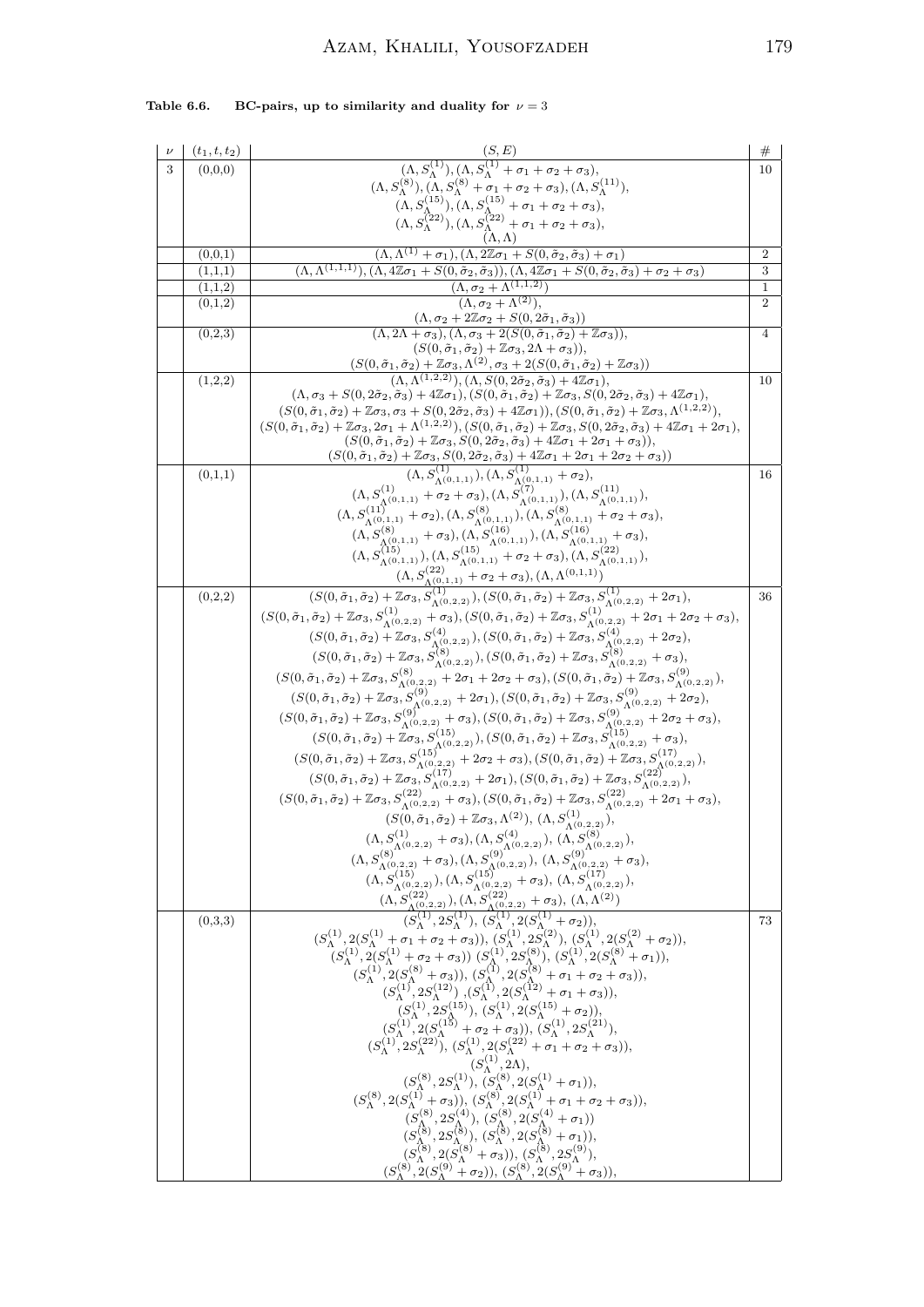